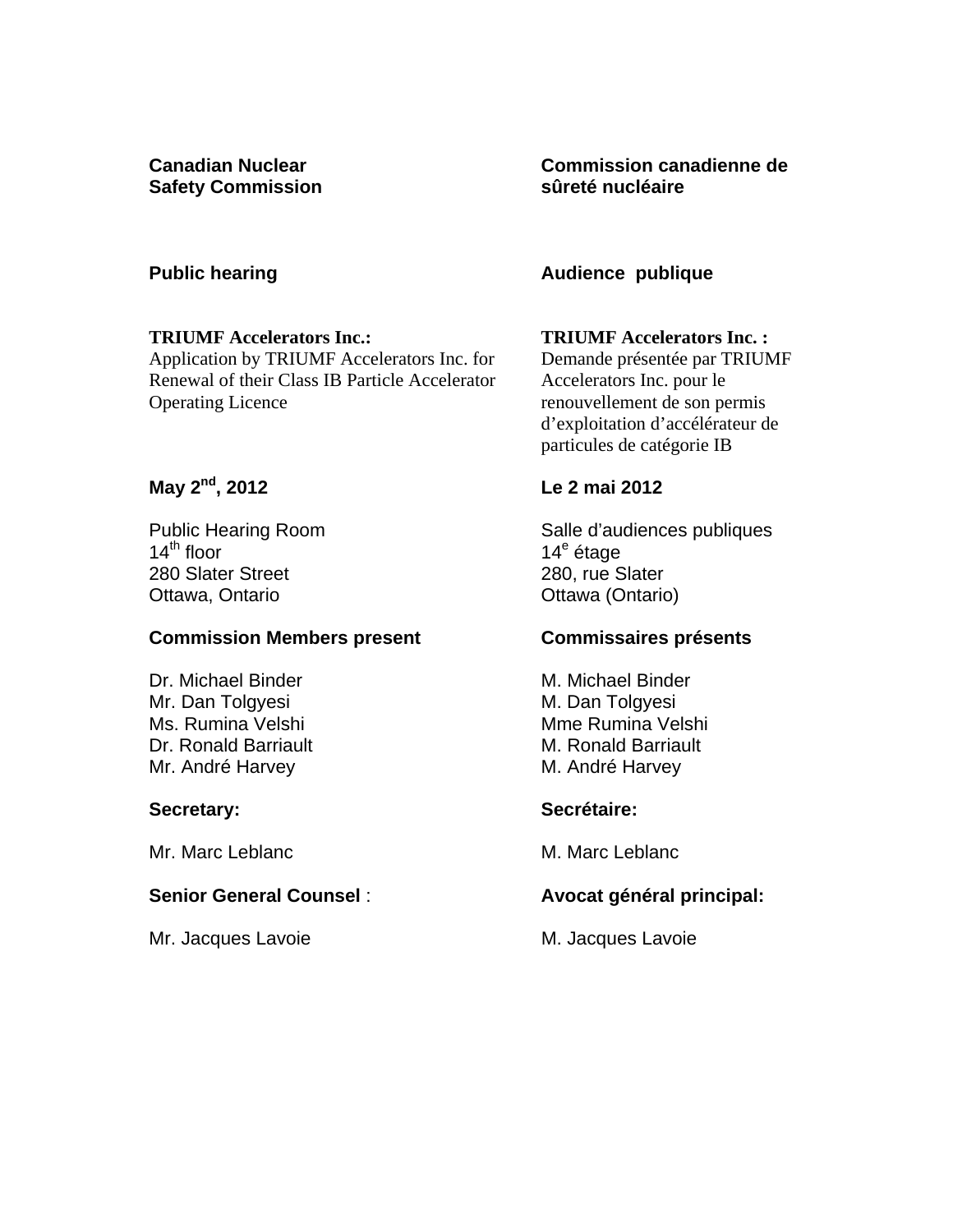--- Upon resuming at 11:21 a.m./ L'audience est reprise à 11h21 **TRIUMF Accelerators Inc.: Application by TRIUMF Accelerators Inc. for Renewal of Their Class IB Particle Accelerator Operating LIcence THE CHAIRMAN:** Okay. Welcome, everybody. We are proceeding with the next item on the agenda for today, which is the application from TRIUMF Accelerators Inc. for the renewal of their Class 1B particle accelerator operating licence. You notice that Dr. McDill is not with us. She excused herself because Carleton University is a member of this venture or consortium and, therefore, she felt she better be off. So I'll turn over to Marc. **MR. LEBLANC:** Thank you. So this is a one-day public hearing. The Notice of Public Hearing was published on February  $7<sup>th</sup>$ . Submissions from TRIUMF and CNSC staff were due and filed by March  $2<sup>nd</sup>$ . The public was invited to participate either by oral presentation or written submission. April 1 2 3 4 5 6 7 8 9 10 11 12 13 14 15 16 17 18 19 20 21 22 23 24 25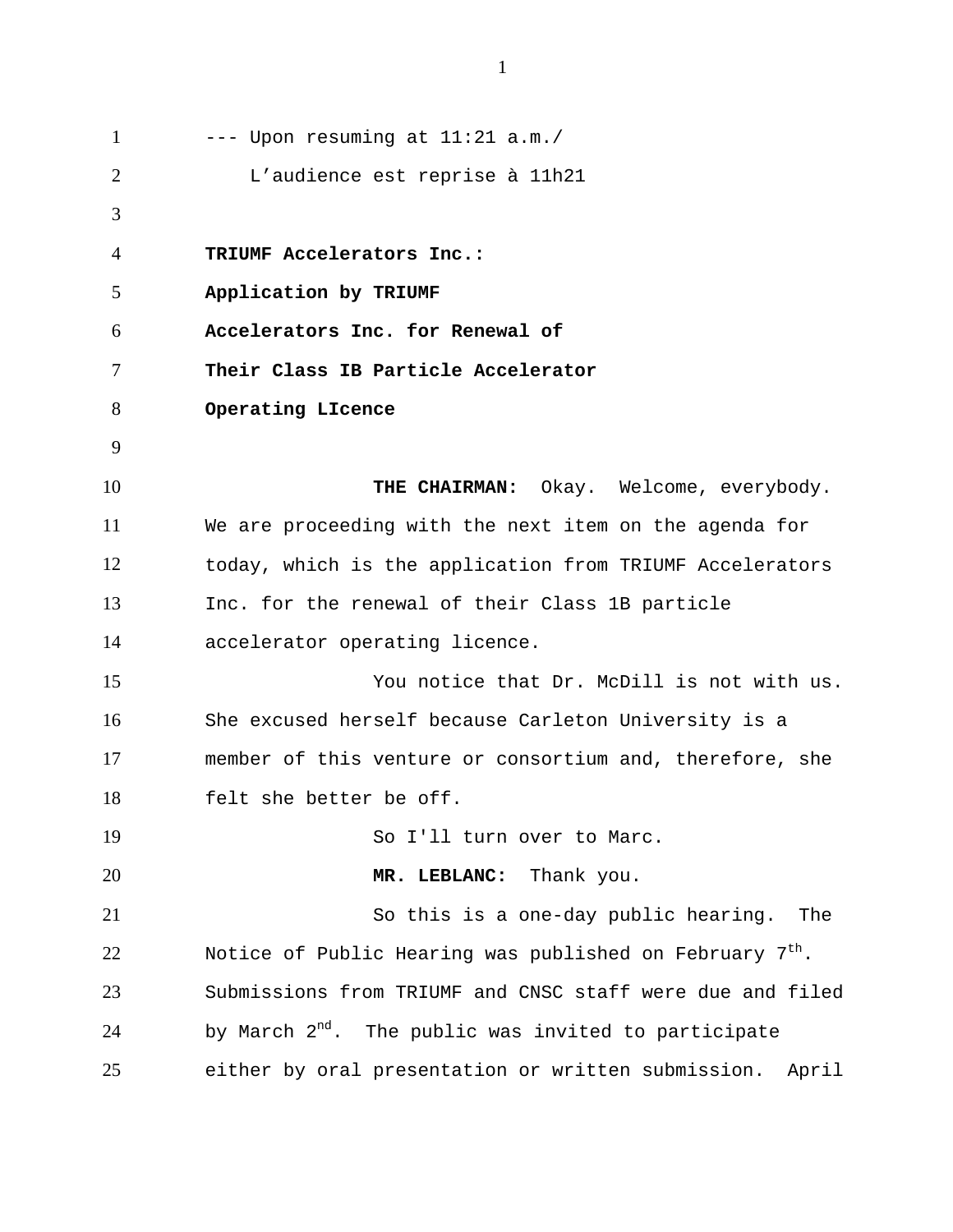$2<sup>nd</sup>$  was the deadline set for filing by intervenors, and we received no requests for intervention. April  $25<sup>th</sup>$  was the deadline for filing of supplementary information, and I know that presentations have been filed by CNSC staff and TRIUMF. Mr. President. **THE CHAIRMAN:** Thank you, Marc. So let's start by calling on the presentation from TRIUMF Accelerators Inc. as outlined in Commission Member Document 12-H5.1 and H5.1A. And I understand, Dr. Lockyer, you will make the presentation. Please proceed. **12-H5.1 / 12-H5.1A Oral presentation by TRIUMF Accelerators Inc. DR. LOCKYER:** Thank you very much. Good morning. My name is Nigel Lockyer. I am the President and CEO of TRIUMF Accelerators Inc. I'd like to introduce the team we have here with us today. So on my right is the Vice-President of Safety, Anne Trudel. On my left is Rob Thompson, who's the Chair of the Safety and Security Committee of the Board. We have Vice-President of Security, Jim Hanlon. 1 2 3 4 5 6 7 8 9 10 11 12 13 14 15 16 17 18 19 20 21 22 23 24 25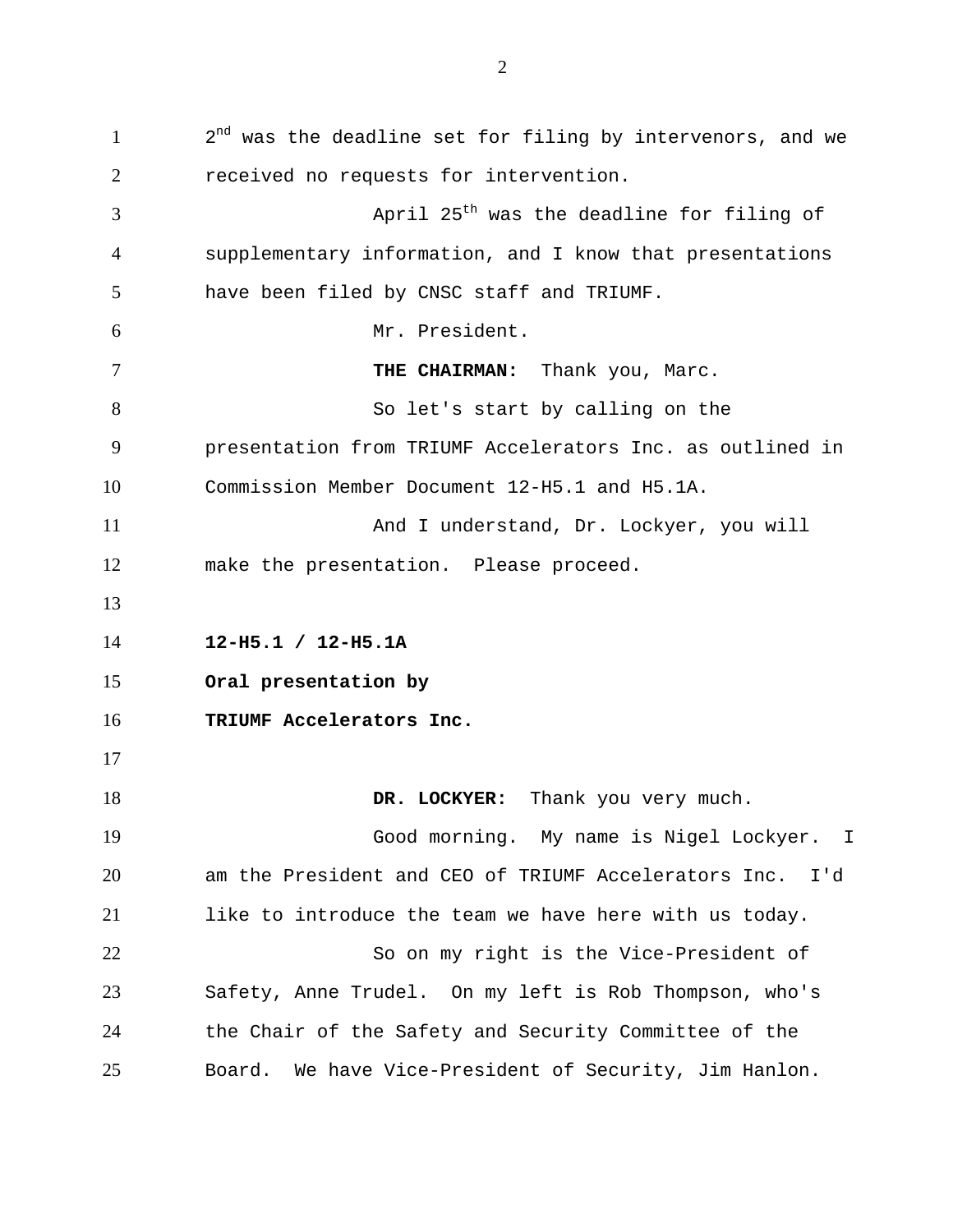1

Jim, put your hand up. Thank you.

We have the Treasurer, Henry Chan; Quality Assurance Manager and Training, Phil Jones, and Joe Mildenberger, who is Head of Radiation Protection Group. We also have TRIUMF counsel with us, Jacques Shore, and Wayne Warren. Okay, so you'll be hearing about TRIUMF from myself; you'll hear about the summary of the regulatory program from Anne Trudel, and a couple of words from Rob Thompson on the view of the Board. So the first slide which we see -- okay. The first slide has three pictures on the right, and the top picture indicates the -- it's the inside of the TRIUMF cyclotron. It's the world's largest cyclotron, and it's the workhorse of our programs. All of our programs at TRIUMF derive from an accelerator in some form or other. The second picture is a picture of the ATLAS experiment in Switzerland, CERN Geneva. And TRIUMF Built part of that accelerator. We built part of that experiment that you're looking at. And that picture represents the particle physics program we have in supporting Canadian scientists around the world. The bottom picture there is a picture of a small medical isotope producing cyclotron. It's quite 2 3 4 5 6 7 8 9 10 11 12 13 14 15 16 17 18 19 20 21 22 23 24 25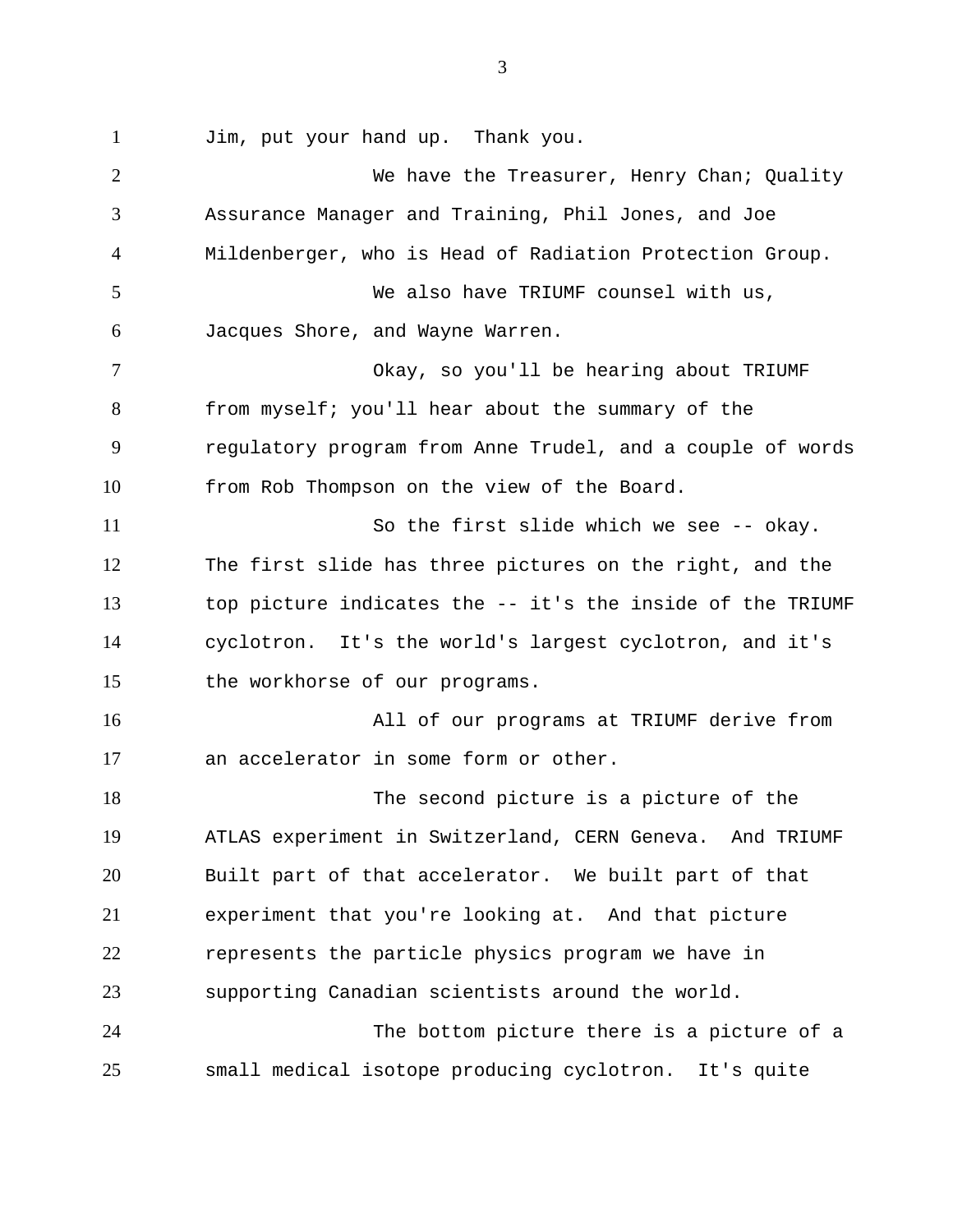small. It's the size of a large desk, if you like. And that's designed by TRIUMF, manufactured in Canada and sold around the world. 1 2 3

The picture on the left is an artist's rendering of our future facility, which we refer to as ARIEL, and I'll talk about that in a little bit. 4 5 6

Okay. So TRIUMF is a national science laboratory. It's owned and operated by a consortium of 17 universities. It was founded 43 years ago. It's located in Vancouver on the campus of the University of British Columbia. There are 11 full members and six associate member universities. 7 8 9 10 11 12

The research focus is summarized in those two bullets, advancing isotopes for science and medicine, probing the structure and origins of matter. 13 14 15

This is the organization chart of TRIUMF Accelerators Inc. along with the TRIUMF Board of Management picture, so it's a little complicated. But basically, TRIUMF Accelerators Inc. holds the licence, and there are four officers which are listed there. And it's the 11 full member universities -- it's their members on the TRIUMF Board which act as Directors on TRIUMF Accelerators Inc. 16 17 18 19 20 21 22 23

Okay, so the vision for TRIUMF. TRIUMF will lead in science, leverage university research, 24 25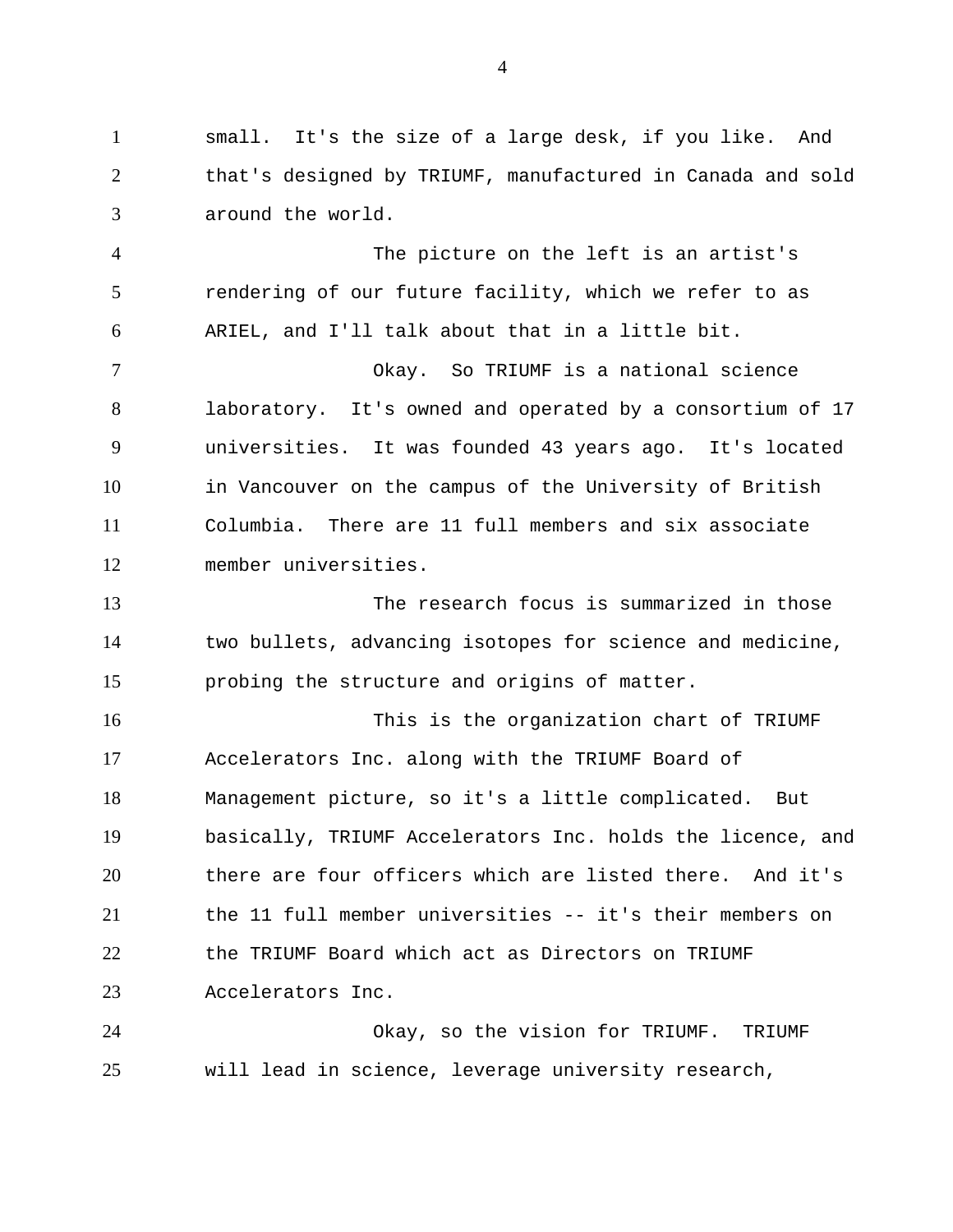connect Canada to the world and create social and economic growth. 1 2

The ARIEL project, which is our future of TRIUMF in some sense, is shown on this slide. It's -- it consists of constructing a new accelerator and a high power electron linear accelerator using superconducting technology developed here in Canada. It provides beams to one of three facilities, low energy, medium energy and high energy. And once we have both the cyclotron and the ELINAC, as we refer to it, running, that will be a unique facility in the world being multi-user for producing rare isotope beams. Next slide shows you the ARIEL site preparation. So if you look in the lower right-hand corner we've now commissioned and are using a new badge room that -- badge room is an upgrade from what we used before. It stops tailgating, as it's referred to. There's a separate in and a separate out throughway, so it's been a big improvement. To the left of that so-called compressor building and excavation area is under preparation for construction. In the back there, you see the new stores 3 4 5 6 7 8 9 10 11 12 13 14 15 16 17 18 19 20 21 22 23

building. So we had to make room on the site in order to build the ARIEL building itself. And you can see that 24 25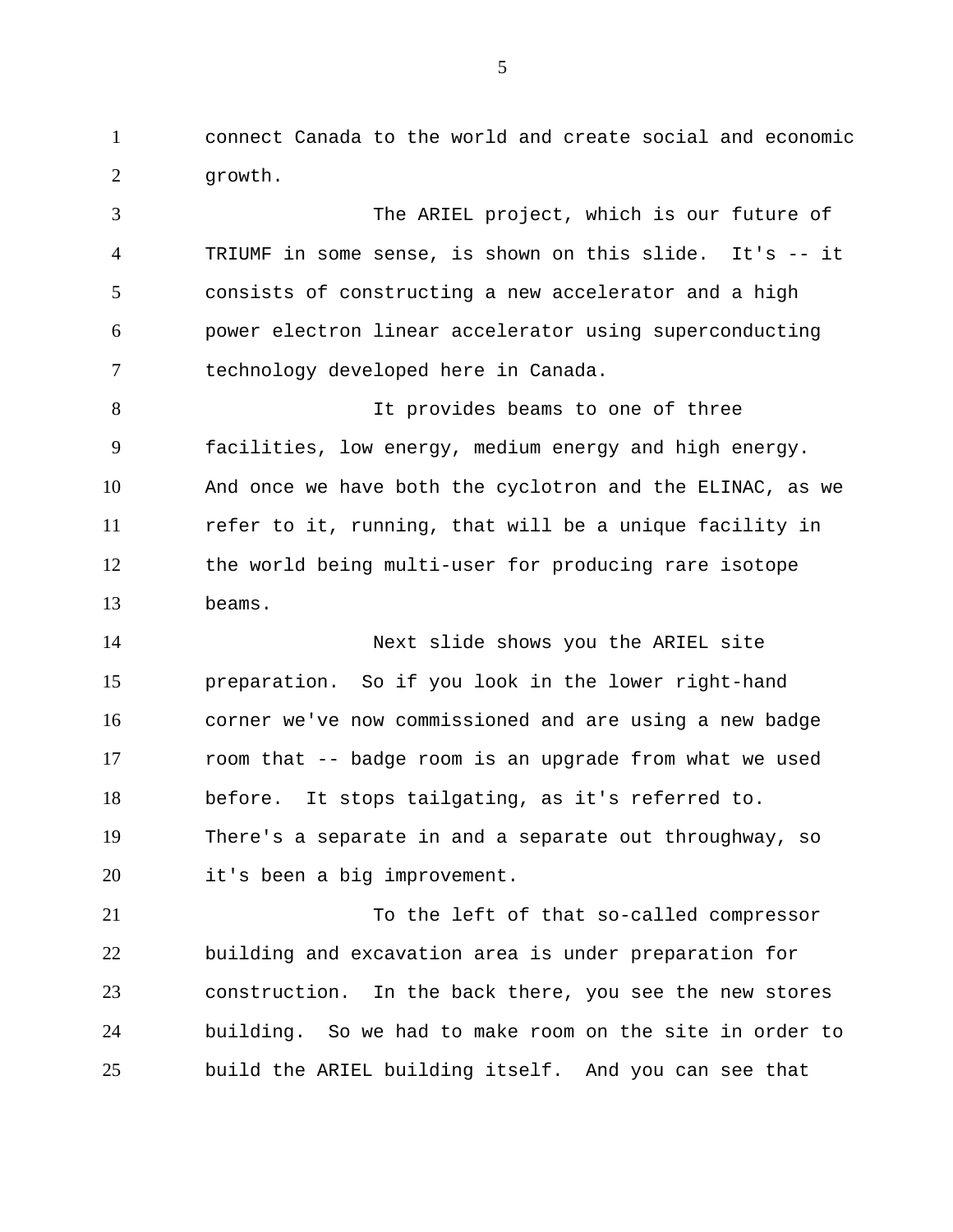they're just preparing the -- and completing the excavation there in that upper right-hand picture. Okay, so the ATLAS experiment at CERN has about 2,500 scientists involved in it. Canada represents four percent of that collaboration. The -- part of the detector was built at TRIUMF. The -- part of the accelerator was built at TRIUMF. The data is stored in 10 facilities around the world, of which Canada hosts one of those facilities, and TRIUMF is one of those facilities. We now have the ability to store about seven petabytes of data, so that's the largest academic storage of data in Canada. On the next slide, I just show you one of the main physics goals for the ATLAS experiment, and that's to discover the Higgs Boson. You perhaps read about it in the newspaper. The Higgs Boson is the particle associated with the mechanism that produces mass for guarks and leptons, and is viewed by many as probably the discovery of the century, if I can exaggerate, if it takes place. And the laboratory is saying that it will either find it this year, or they will determine that it doesn't exist. 1 2 3 4 5 6 7 8 9 10 11 12 13 14 15 16 17 18 19 20 21 22

The next slide is showing you a picture of a beam that travels through Japan. It starts on one side at the J-PARC facility and ends on the other side 300 23 24 25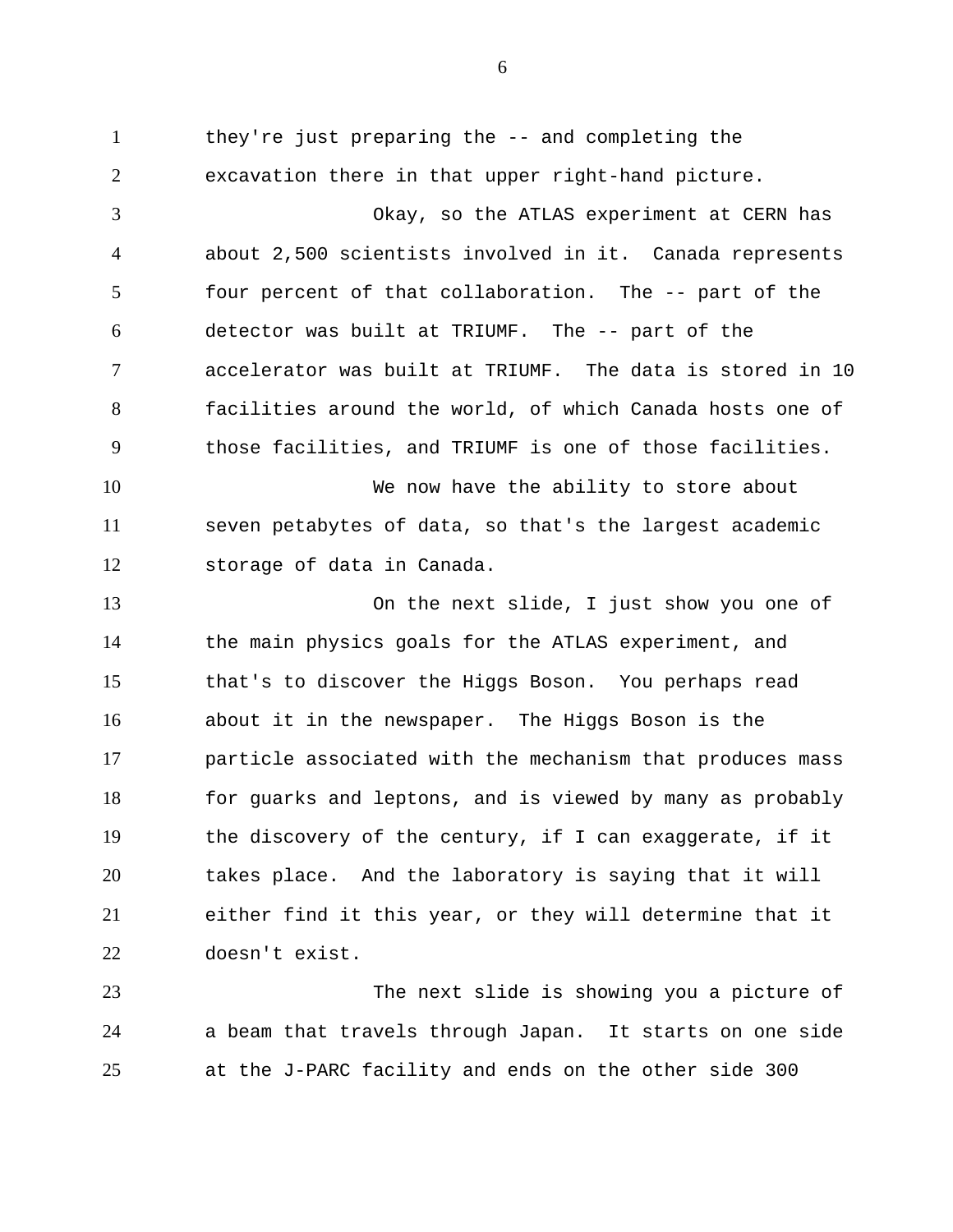kilometers away. The beam travels through a detector on the front end, and two- thirds of that detector was built at TRIUMF by Canadian scientists. 1 2 3

And that experiment up until the earthquake was the world's best measurement in terms of understanding these parameters of neutrinos; and they're very important for understanding the evolution of matter in the universe. The facility is now back online after having been off for about a year due to damage to the earthquake and operating well. 4 5 6 7 8 9 10

The next picture is a blow-up. The one you see on the first slide, it's a person sitting inside of the TRIUMF cyclotron. At the bottom there I mention two awards we've received recently. The IEEE, Engineering Milestone Award in Canada. There are 11 in the history of Canada. The first one went to the first radio transmission from London to Newfoundland. The second one was to the first telephone conversation between Alexander Graham Bell and his sister. The third one was the cable underneath the Atlantic. And the 11th was the TRIUMF cyclotron. So we're in a very exclusive club and we're very proud of that. 11 12 13 14 15 16 17 18 19 20 21 22

We just received an award this year for the 125th anniversary from the Engineering Institute of Canada. The CN Tower was a recipient. The Confederation 23 24 25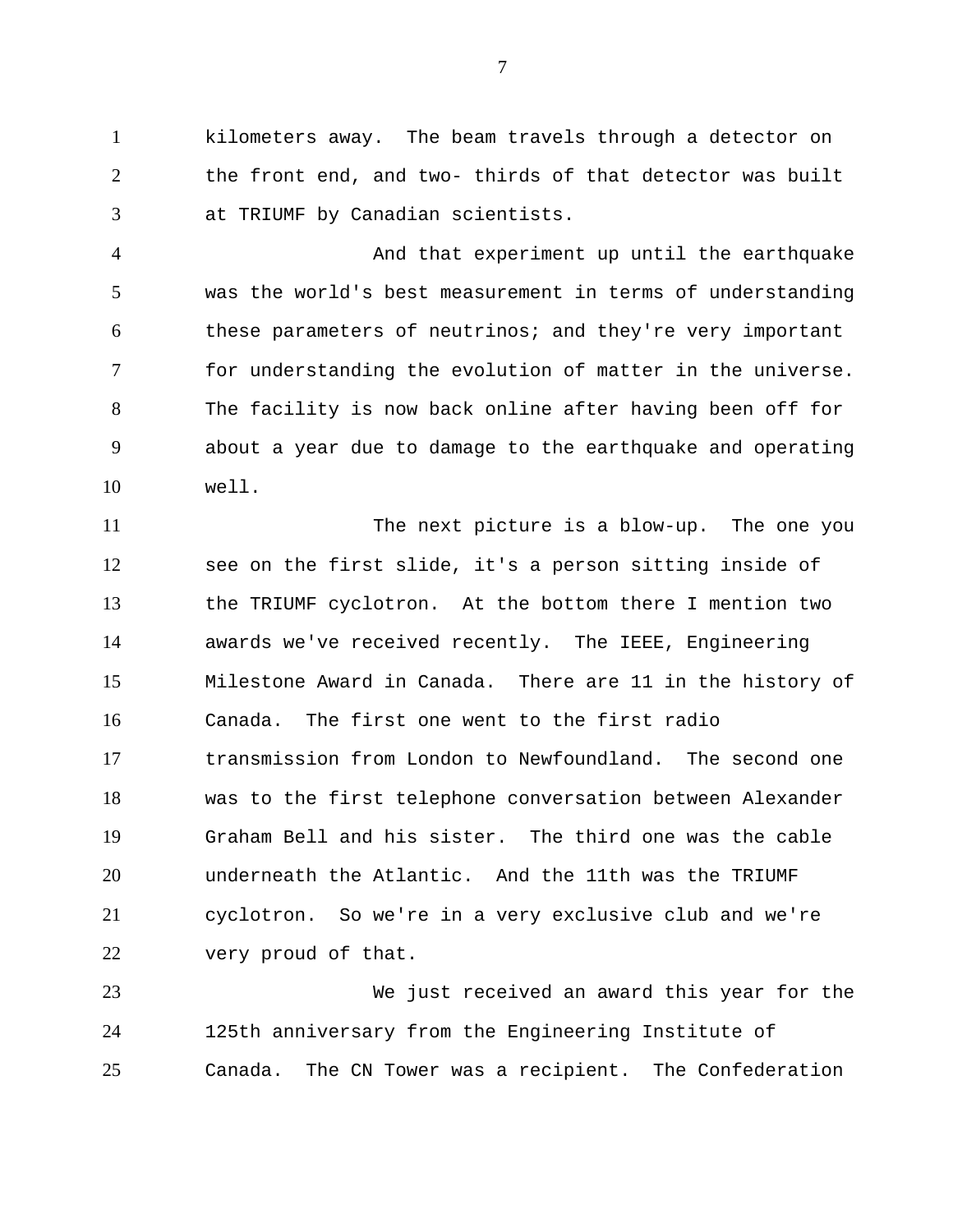Bridge was a recipient. The RIM Blackberry was a recipient, and the TRIUMF cyclotron was a recipient. They gave out six awards. So again, we're very pleased to be in that group. The next slide is just a list of laboratories around the world that our accelerator division collaborates with. So TRIUMF's accelerator division has about 140 people in it. We design and build accelerators. We're trying to build at the State of the Art, and they're the top laboratories around the world that we work with. And that does not include our international collaborations for the science program, that is strictly just the accelerator program. The next slide talks about the nuclear physics' highlights. This is the program driven by the TRIUMF cyclotron. In the upper left there it says, "Nuclear structure, nuclear astrophysics and fundamental symmetries." Nuclear astrophysics is the only one I'll mention, but basically that is the subject of asking, where did the chemical elements come from? Where is the copper in your body produced in the universe? Where is uranium produced? Where is gold produced? 1 2 3 4 5 6 7 8 9 10 11 12 13 14 15 16 17 18 19 20 21 22 23 24 25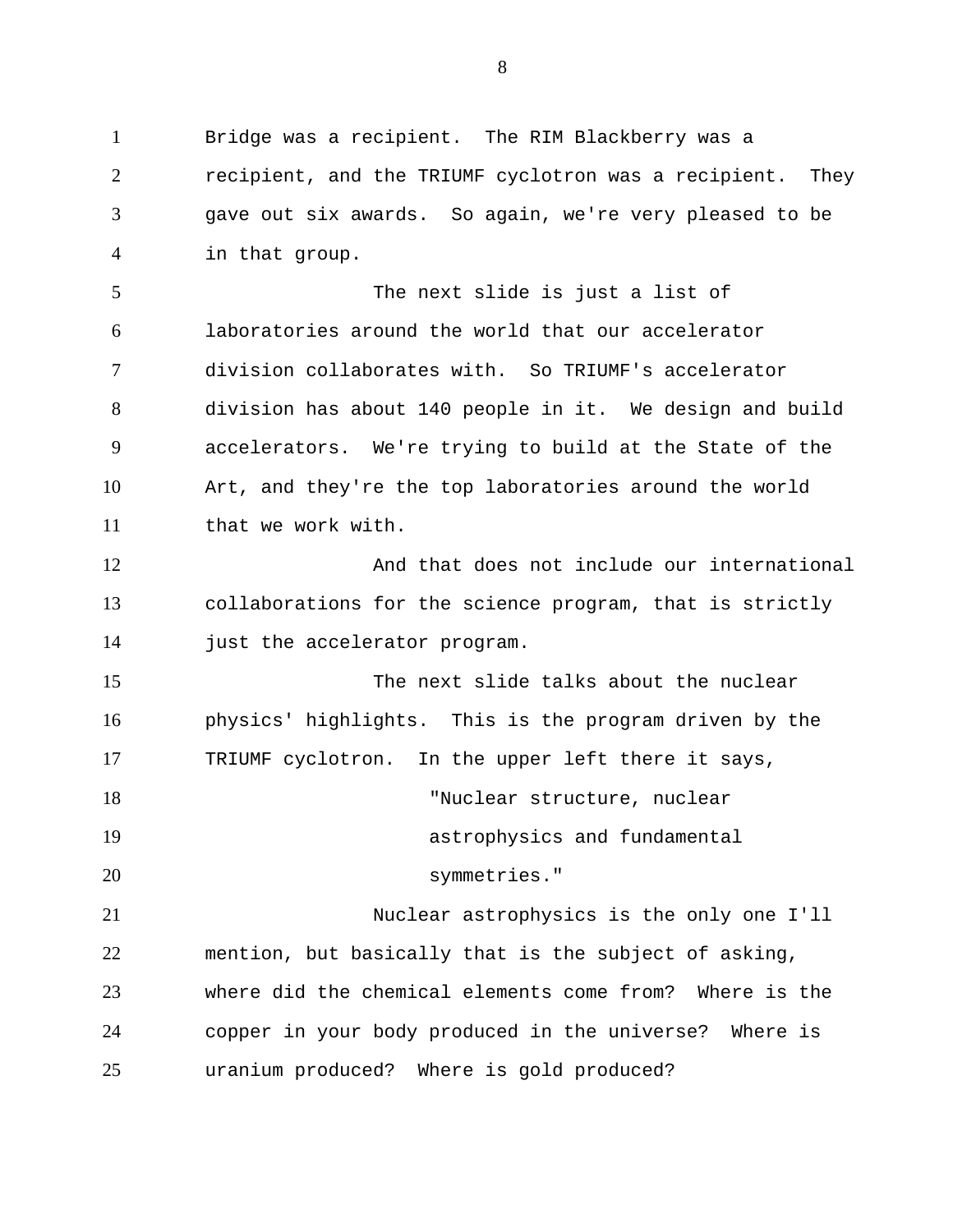9

And so there's a number of options there. It may be the merger of neutron stars. It may be the explosion of a star, a supernova. And it's the details of that explosion that TRIUMF tries to reproduce by producing beams of rare isotope beams. Rare isotope beams are very uncommon in the world. There are many, many nuclear physics facilities that have beams of stable isotopes, but only a handful who make unstable isotopes; and TRIUMF is one of the leading facilities in the world for that. The next slide indicates our nuclear medicine program. And again in the upper left is a picture of a small medical cyclotron. TRIUMF also uses its main cyclotron to treat patients for ocular melanoma in collaboration with the BC Cancer Agency. The next picture of a radio tracer, if you like, is used in the study of Parkinson's disease. The next picture is a -- we refer to them as rigs. They're boxes which combine chemicals with a radiotracer and give you a final product that's ready to be injected into a human being. And the bottom three slides on the left are related to our program for producing technetium-99m in that small medical cyclotron in the upper left, and the bottom right is a PET scan of a Parkinson's patient. 1 2 3 4 5 6 7 8 9 10 11 12 13 14 15 16 17 18 19 20 21 22 23 24 25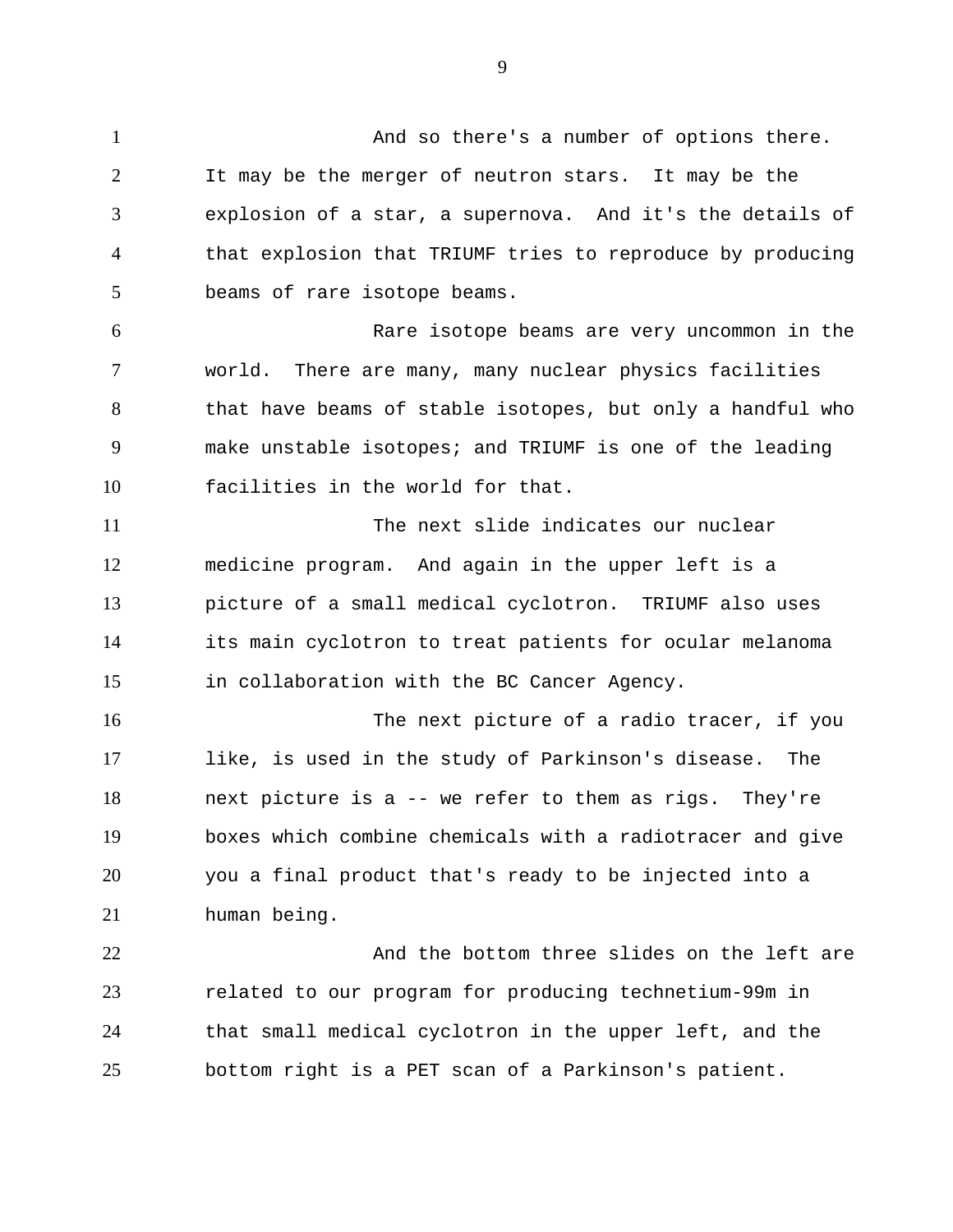Okay. So I'll pass it over to Anne now. So go ahead. **MS. TRUDEL:** Anne Trudel, VP Safety for TRIUMF Accelerators Inc. I'll address our regulatory program summary. I'll focus on safety control areas that have the highest risk rating, and as well those safety and control areas where we've made significant progress over the last five years of our operating licence. I'll also highlight the degree to which personnel outside of the immediate group of Environment Health and Safety have been involved with the progress made in the safety control areas. And this attests to the resources that the organization's made available to implement our regulatory programs and essentially allow us to conduct our operation while ensuring the protection of the environment, health and safety of personnel, members of the public and maintaining national security. The first slide on quality management systems. Significant progress has been made with updating the framework for and implementation of QMS over the last five years. The 13 TRIUMF standard operating procedures have been revamped to capture all the processes governing TRIUMF licensed activities. This implementation is managed and 1 2 3 4 5 6 7 8 9 10 11 12 13 14 15 16 17 18 19 20 21 22 23 24 25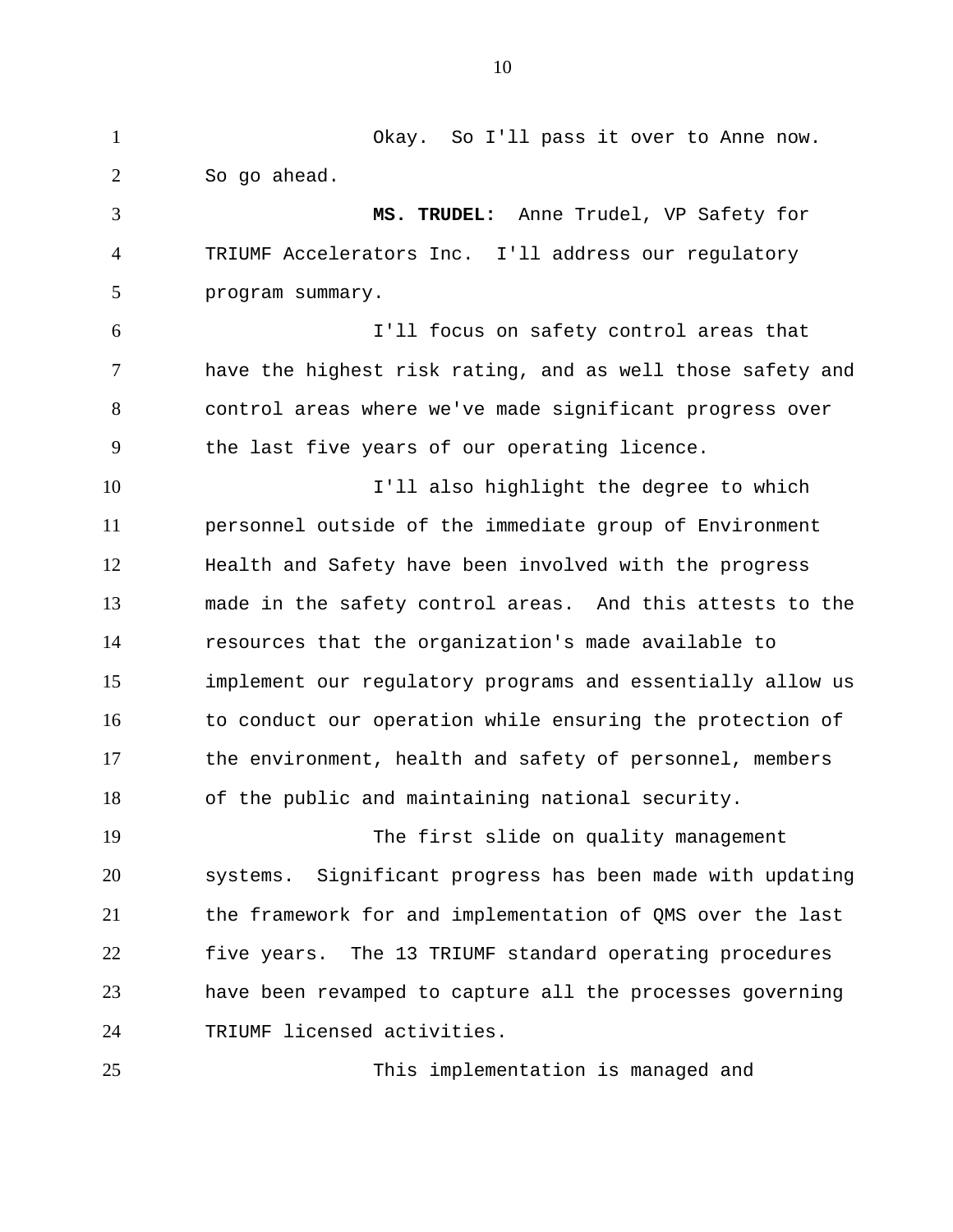supported by the QA manager. The QMS Core, which is chaired by our engineering division head, and that consists of seven members. As well we have a QMS implementation panel. 1 2 3 4

There's been training, there have been newsletters in terms of distributing the information throughout the organization to achieve the progress we've made. We have a regular annual schedule of internal audits. We have some new tools that we've deployed to help with implementation. And most importantly we have annual QMS goals and objectives in place and metrics used to measure that performance. We report on that quarterly at our Safety Management Committee meetings. 5 6 7 8 9 10 11 12 13

So an ongoing commitment to QMS and the framework in place for continual improvement. 14 15

The next slide is a summary of one of our standard operating procedures quality program assessment. And I've got it here because it demonstrates the oversight that's in place for safety at the organization. Starting from the top we have the Board of Management Safety and Security Committee. Following with that we have the Safety Management Committee that meets quarterly, chaired by our director. 16 17 18 19 20 21 22 23

Moving on we have the joint employer provincially mandated workplace safety committee; it's 24 25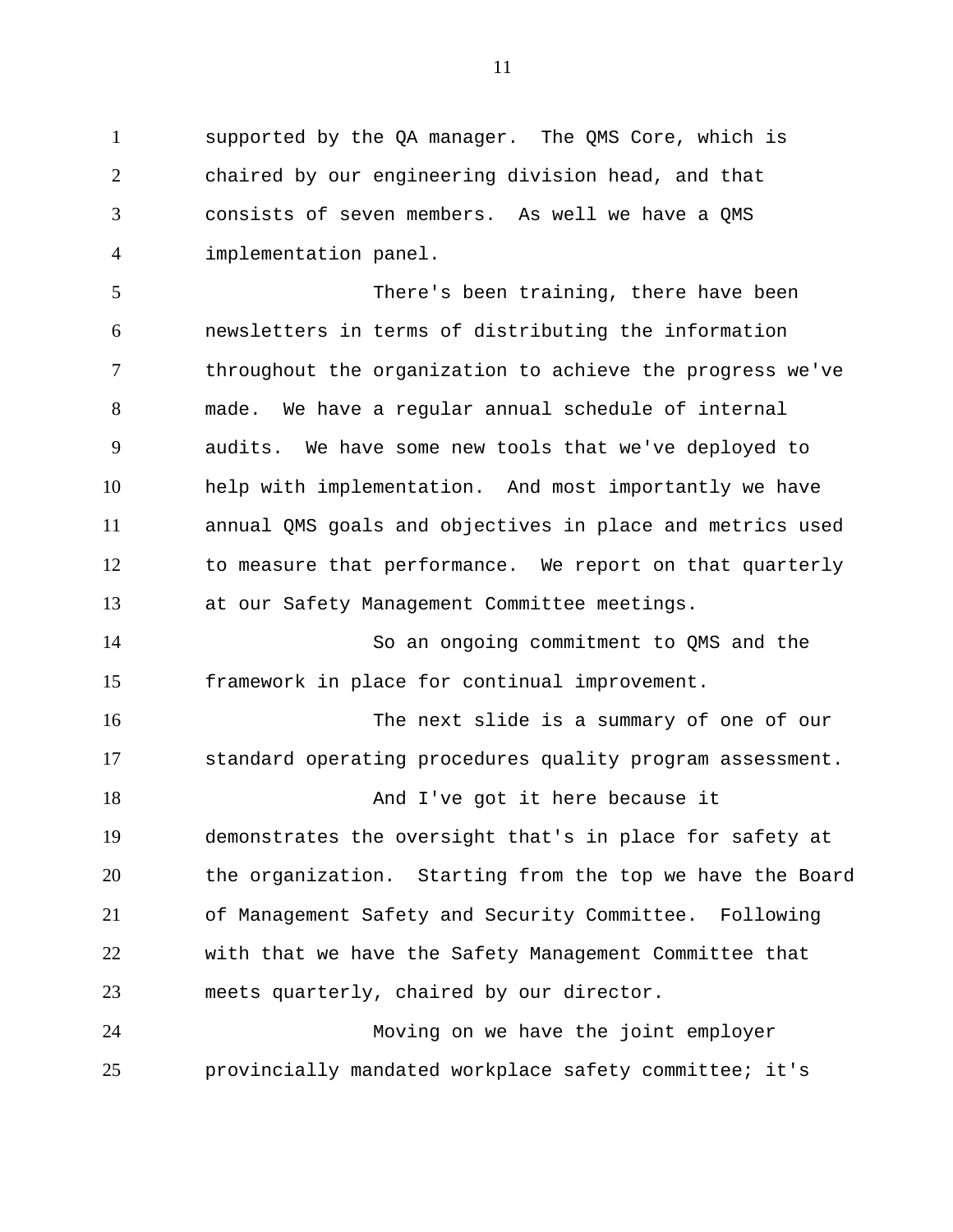called TAPC. We carry out management walkthroughs quarterly. And then we have our Office of Environment Health and Safety that has the responsibility for managing our safety programs; and that consists of 15 physicist, engineers and technicians. 1 2 3 4 5

Moving onto the safety control area of human performance management. TRIUMF has a systematic approach to training program implemented for all workers on site. The training manager has the responsibility for development and implementation of the systematic approach to training program. And he is supported by the training implementation panel that's chaired by the science division head, and again consists of seven members across the whole organization. 6 7 8 9 10 11 12 13 14

Our training program, as you can see from the table on the right, top right, consists of three components. The site safety orientation, radiation and conventional safety is completed for all workers on site. And below the table you can see an excerpt from our individual training plan where the workers, supervisor, and/or contract, TRIUMF contact would fill that out and indicate what training is required. 15 16 17 18 19 20 21 22

We train about 300 to 400 people annually. As well our training program includes operator training. We have 41 operators for all of our Class 1 and Class 2 23 24 25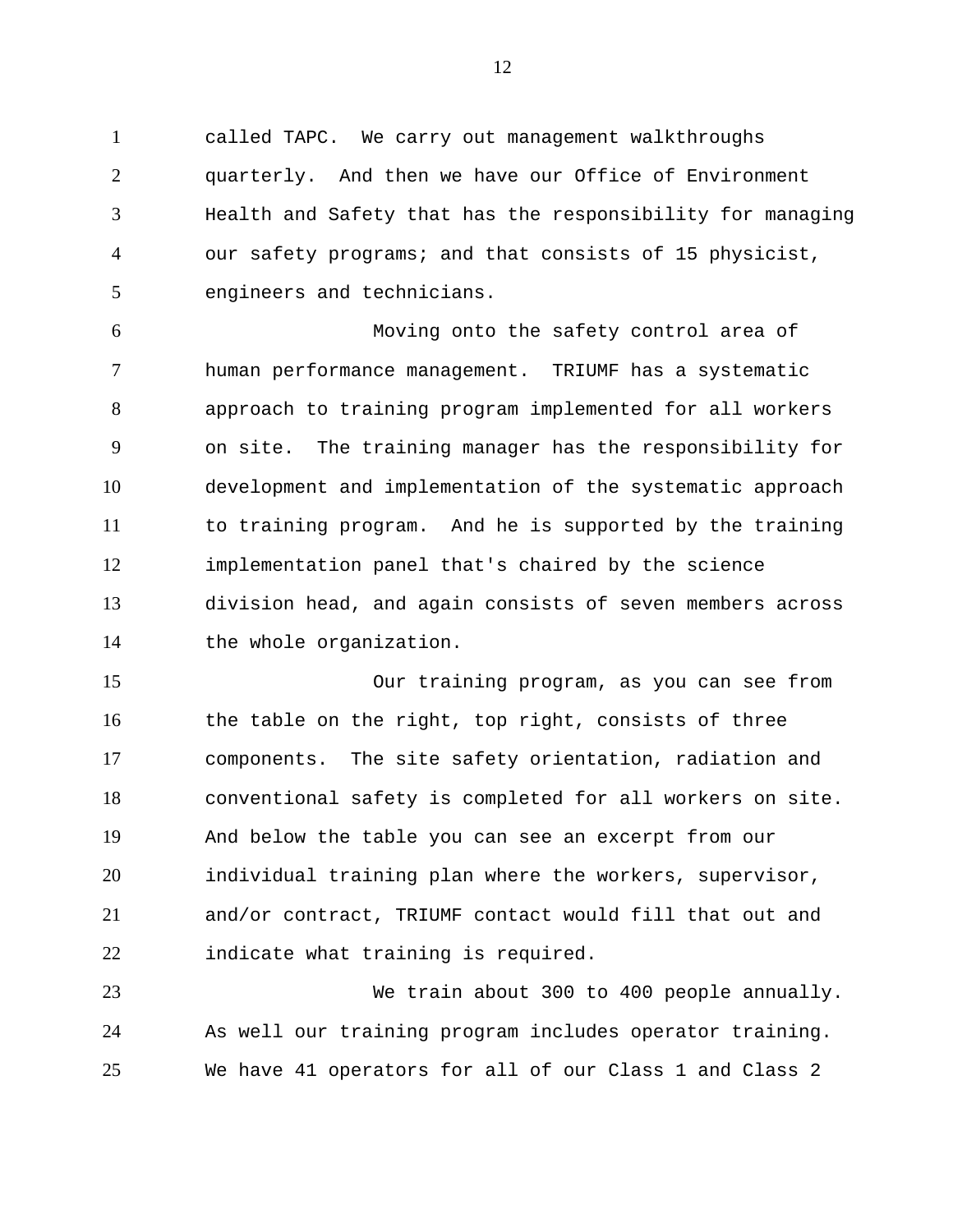facilities that are trained. 1

And lastly, we have job-specific training where we're in the process of a formal systematic approach to training implementation for that component of our program. And that's the one outstanding action notice that we're continuing to make progress on. The next slide speaks to operating performance. We've continued to improve our processes for managing operating performance. We have a fault reporting system in place for all of our cyclotron facilities. We have had a non-conformity database in place since 2006. And on the right, top right in the table you can see essentially the reporting of non-conformities by quarter for the last five years. The increase that you see in 2010 corresponds to the capturing of non-conformities associated with our own internal audit processes that we started doing in 2010. As well, in 2010, we look to add tracking of corrective actions to the non-conformity database. There's room for improvement there. On the bottom you can see the graph that shows the tracking of non-conformities -- sorry, the tracking of corrective actions by quarter, in terms of completion. 2 3 4 5 6 7 8 9 10 11 12 13 14 15 16 17 18 19 20 21 22 23 24 25

So we're continuing to address the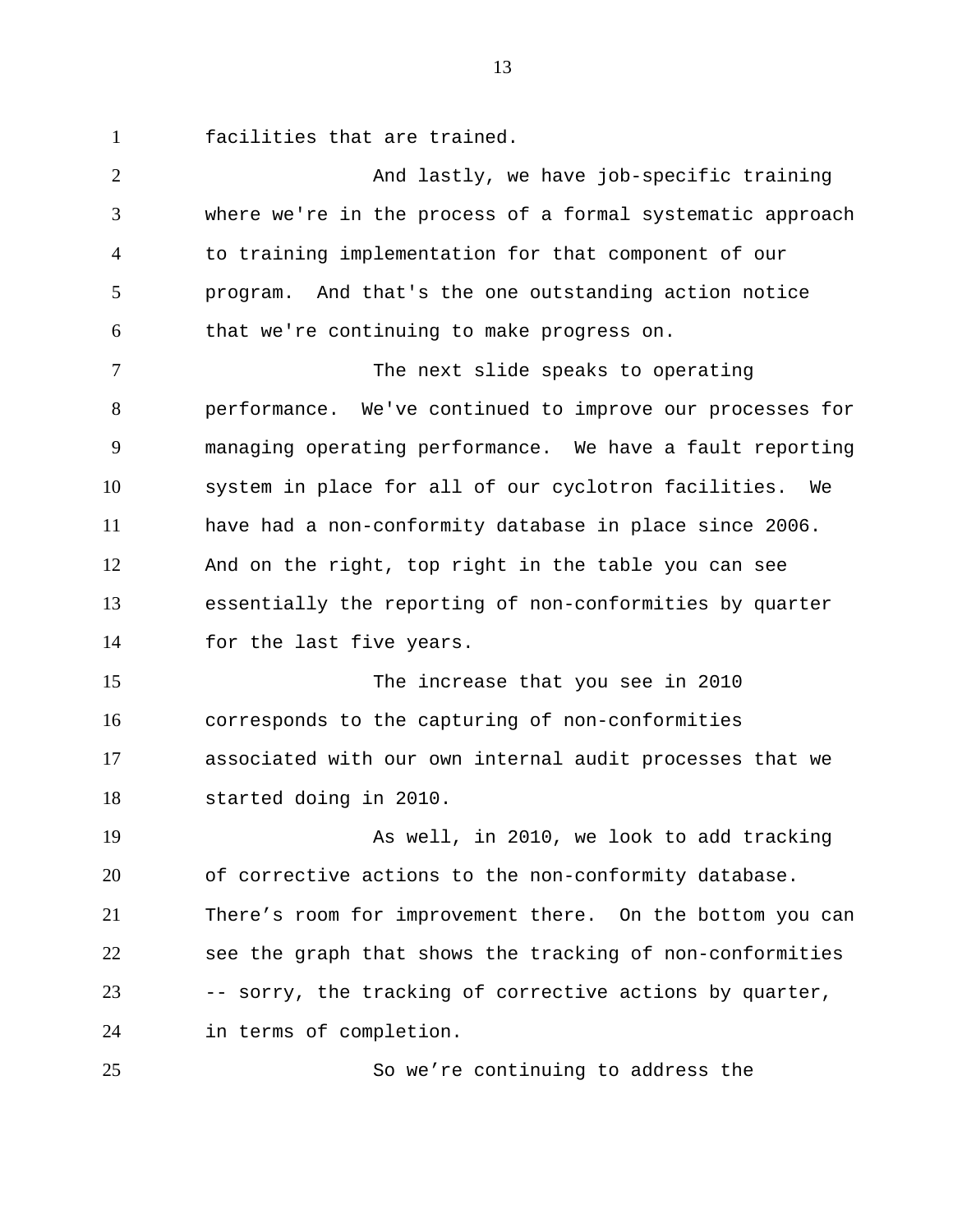improvements that are required in terms of ensuring a timely and effective manner of completing corrective actions. 1 2 3

The next slide addresses a safety analysis and physical design. Each of TRIUMF's facilities has a completed safety analysis in place. 4 5 6

The most significant hazard for personnel onsite associated with the cyclotron facilities comes from prompt radiation and we have three ways of mitigating that hazard. 7 8 9 10

The slide on the top -- the picture on the top right shows those three different methods. We have a shielding in the form of soil or concrete; we have an access control system to exclude people from areas where the radiation fields may be too high, as seen in the electrical room, and then lastly at the outside where we have -- where personnel can be, we have our radiation monitoring system that will generate an alarm if the fields fluctuate and will eventually trip the machine off if the fields exceed the trip level. 11 12 13 14 15 16 17 18 19 20

In terms of a hazard for offsite, the most significant source of that hazard comes from the residual radiation associated with our gaseous activity from production targets. And the chart on the lower right shows the dose associated -- that would be associated with 21 22 23 24 25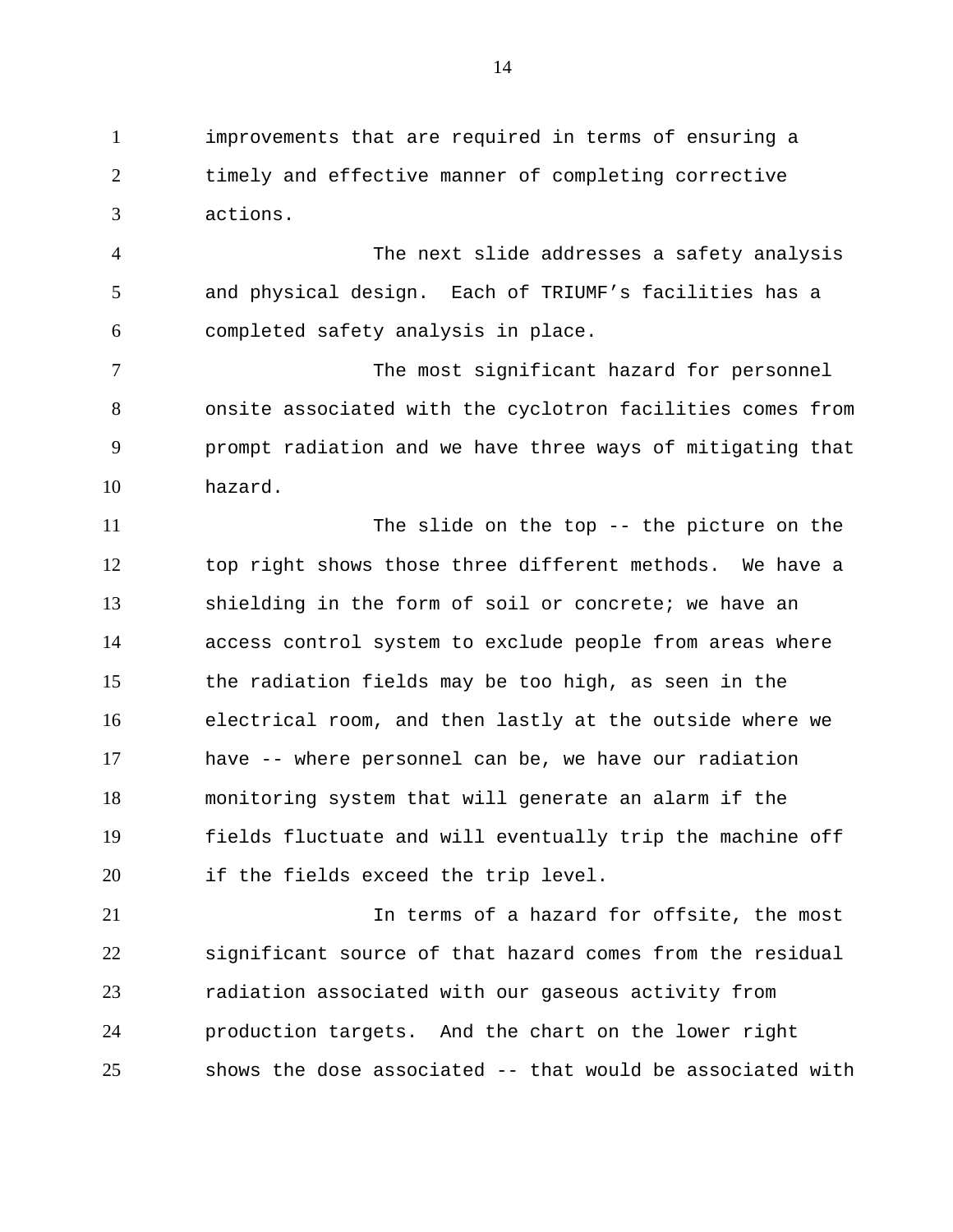a worst-case release from those production targets, and we can see that the maximum dose to a member of the public from such a worst-case scenario would be 0.2 millisieverts. 1 2 3 4

Moving on to radiation and conventional safety, radiation and environmental protection programs continue to be well managed. Personnel dose has remained low, despite ongoing increases in operating levels, both at ISAC and the isotope productions cyclotrons. The average nuclear energy worker dose for the last five years is about 1 millisievert. 5 6 7 8 9 10 11

As well, on the environmental protection front, we've been able to capitalize on the use of the Health Canada detector that's close to our site and in the analysis of that data we've been able to demonstrate that the dose impact from our most significant emissions, the air activation from the cyclotron amounts to about two to three times less than what we would estimate conservatively with our derived release limits. 12 13 14 15 16 17 18 19

Lastly, with regard to conventional safety, the graph on the bottom shows days of lost time per year in blue for TRIUMF and then the B.C. university's, which is our provincially -- our Provincial Health and Safety Board compares us essentially to that group. 20 21 22 23 24

And we can see the increases in 2009 and

25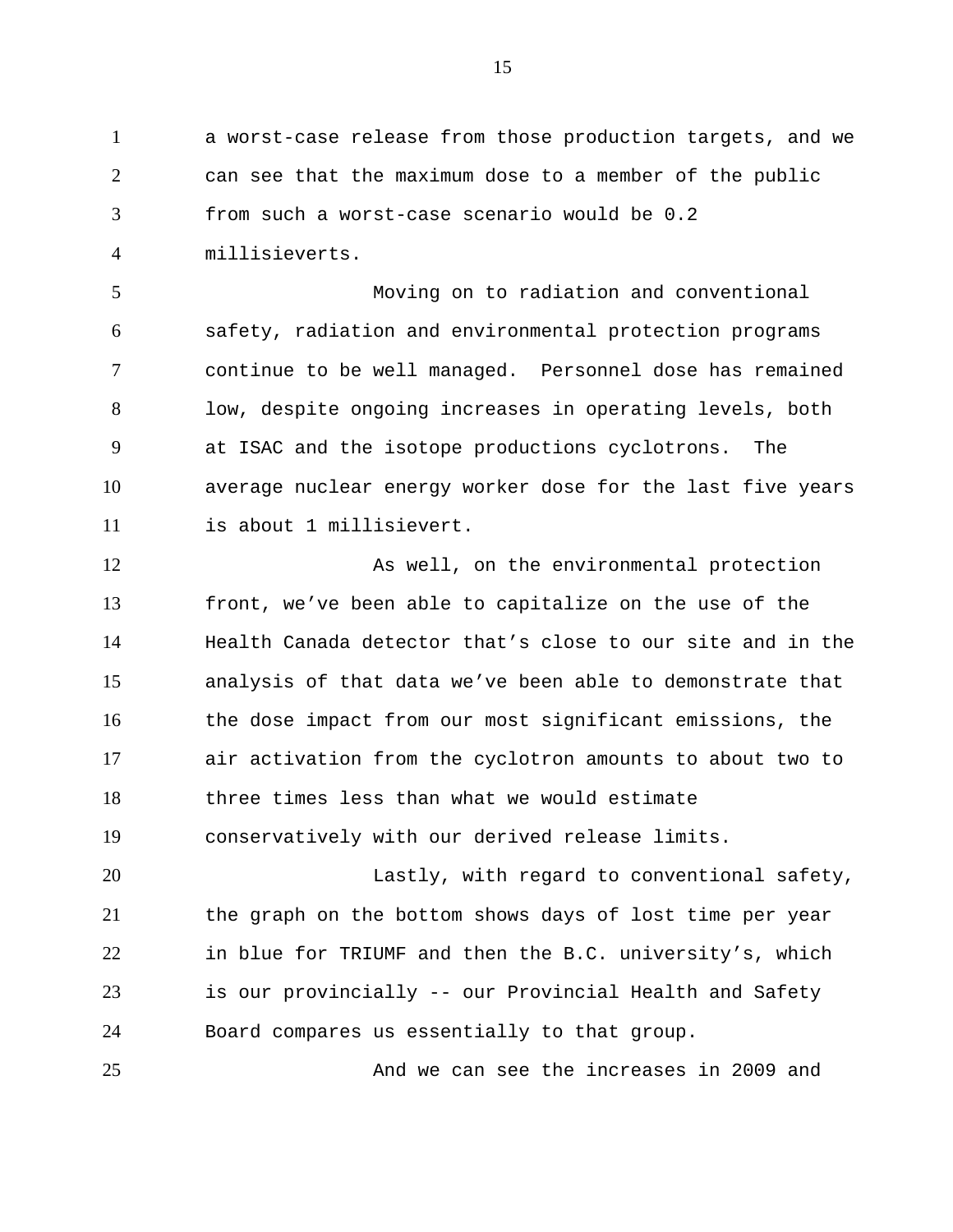2011 have been associated with a few injuries. The most significant one in 2011 involved a fall from the beam line one shielding blocks. And as a result of the root cause analysis that was done and the corrective actions we've put in place we've looked to expand our fall protection program to include fall arrest equipment for work on the shielding blocks. 1 2 3 4 5 6 7

Other safety control areas where we've made significant progress over the last five years; the fire protection program now complies -- fully complies with NFPA 801. We have a site fire hazard analysis in place. Our fire protection program documents include a full suite of procedures for inspection testing and maintenance for all fire protection systems. 8 9 10 11 12 13 14

With respect to the TRIUMF request in our CMD, we've received clarification from CNSC staff on the third party review requirements for modifications and our concerns essentially have been addressed with that input. 15 16 17 18

We've made significant progress as well with our waste management program. It has been revised completely to comply with regulatory clearance levels. We've made some upgrade to our shielded monitoring cave used for monitoring our low-level waste. And we've revised our program documents and we've just received word from CNSC staff this morning that those revisions have 19 20 21 22 23 24 25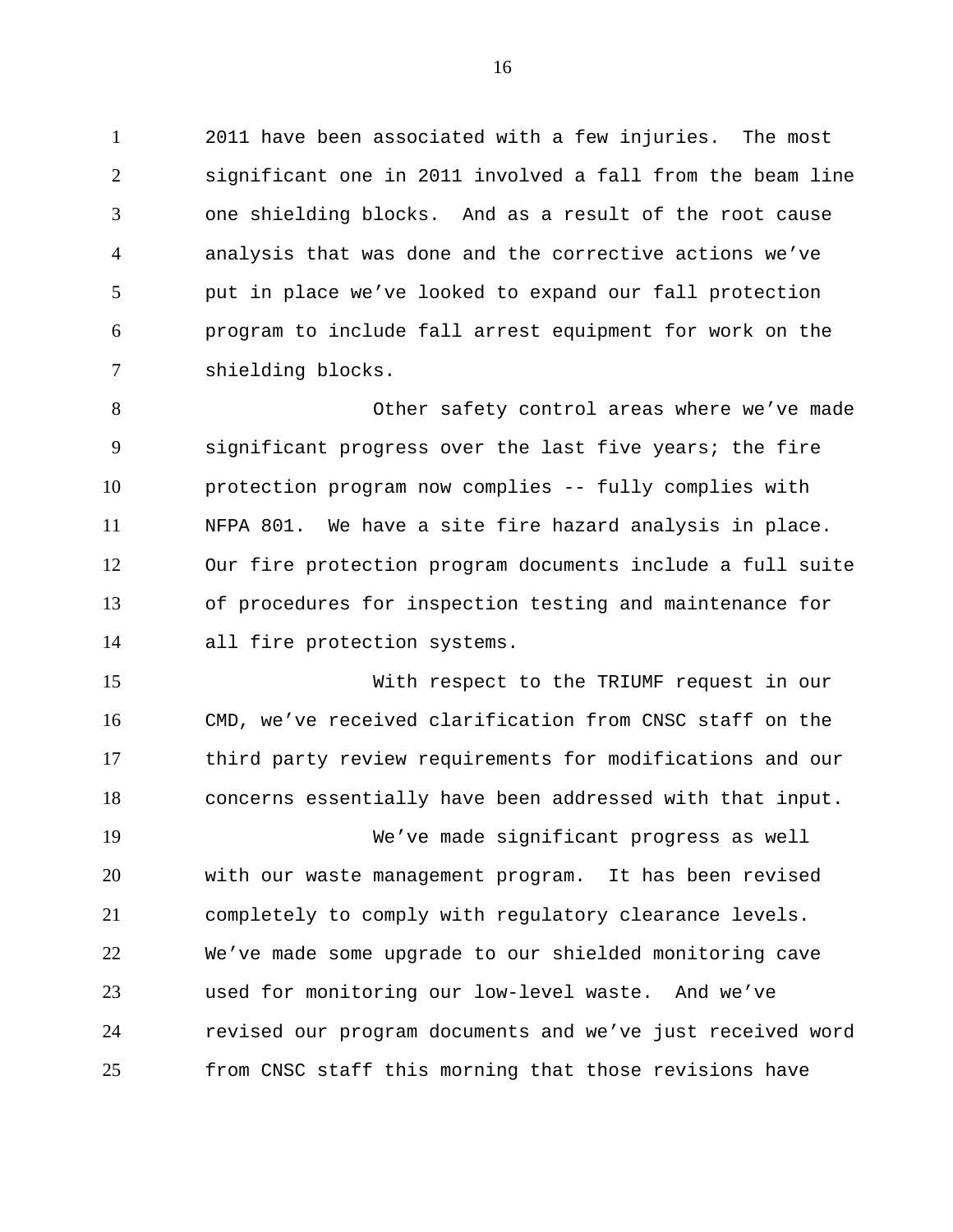been accepted. 1

| $\overline{2}$ | Lastly, with regard to decommissioning and                 |
|----------------|------------------------------------------------------------|
| 3              | financial guarantees, we've revised the preliminary --     |
| $\overline{4}$ | we're in the process of revising the preliminary           |
| 5              | decommissioning plan for ARIEL, and in preparing that      |
| 6              | revision we also made the revision for -- to upgrade from  |
| 7              | 2007 to 2011 dollars. So the new total is 44.2 million.    |
| 8              | And as well the financial guarantee                        |
| 9              | instrument has been reviewed and you can see from the      |
| 10             | graph on the bottom that shows, essentially, the fund      |
| 11             | balance as a function of expenditure during the 45-year    |
| 12             | decommissioning period. So the fund balance is adequate.   |
| 13             | Thank you.                                                 |
|                |                                                            |
| 14             | MR. THOMPSON: My name is Rob Thompson; I'm                 |
| 15             | the University of Calgary representative on the TRIUMF     |
| 16             | Board of Management and Chair of the board's Safety and    |
| 17             | Security Committee.                                        |
| 18             | I am here to speak briefly on the board's                  |
| 19             | view on the safety and security matter.                    |
| 20             | As Nigel mentioned previously, TRIUMF is                   |
| 21             | owned and operated by a consortium involving 17 Canadian   |
| 22             | universities.                                              |
| 23             | The TRIUMF board takes oversight of safety                 |
| 24             | and security very seriously and has maintained a proactive |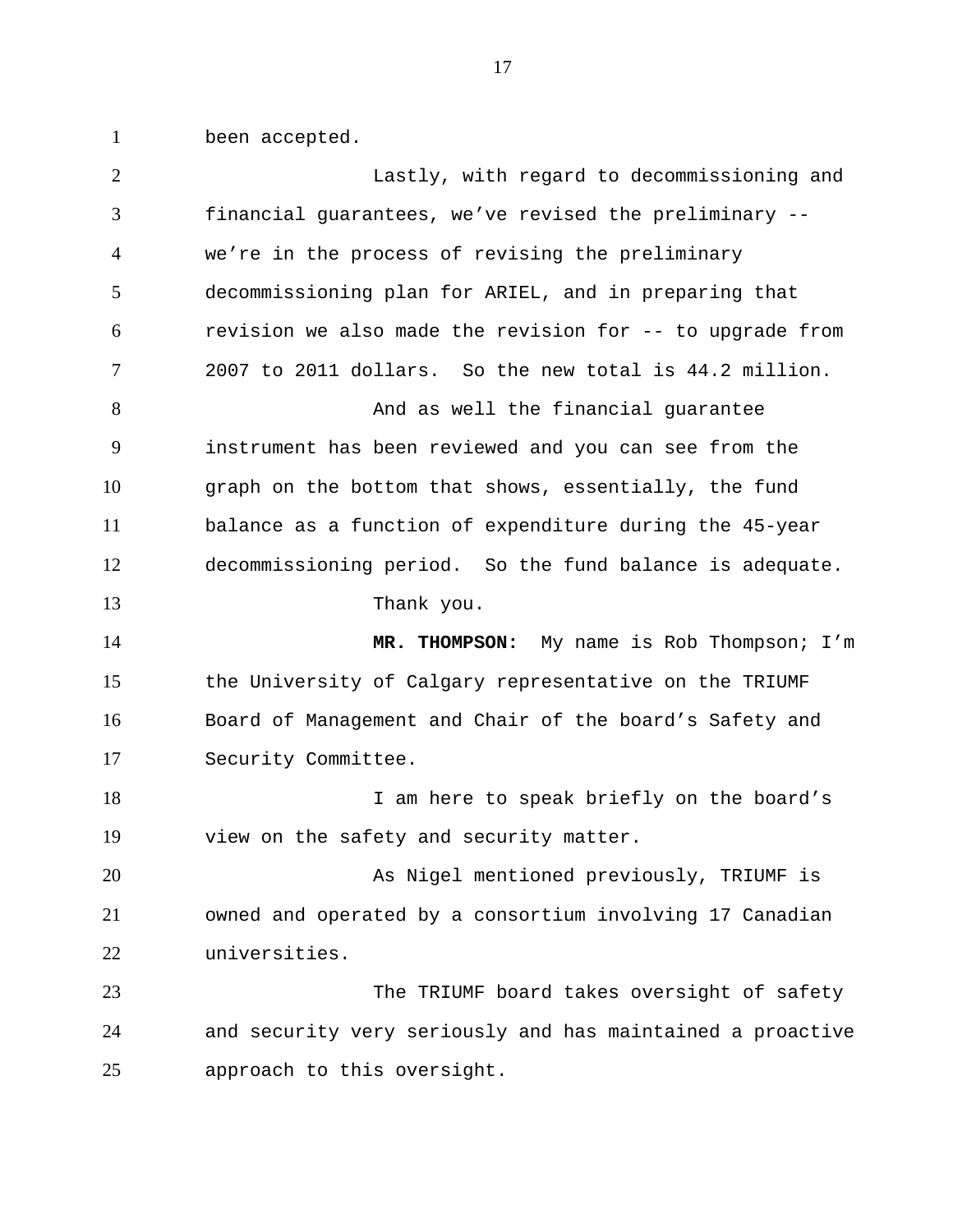The principle mechanism is there is a

standing item on the board docket on safety and security which involves the report from the chair of the Safety and Security Committee. 2 3 4

1

17

This committee, which is made up of board members, external experts and the relevant TRIUMF experts, meets regularly in between board meetings and then presents an overview of safety and security issues and status to the board at each meeting. 5 6 7 8 9

The board chair presentations are supplemented as needed, as identified by the -- sorry, the Safety and Security Committee chair presentations are supplemented as needed, as identified by the Safety and Security chair or the board chair by presentations from relevant TRIUMF experts on any issues that may be coming up or ongoing. 10 11 12 13 14 15 16

Thank you.

**DR. LOCKYER:** Okay, so the next slide is discussing a future program for TRIUMF. So we're looking to capture the heat from the accelerator. So the accelerators, if you look at the bottom of the slide, produce sum total once the ARIEL project is on line about 10 megawatts of heat. That accounts for about 25 percent of the power that's used by the University of British Columbia, the entire campus. 18 19 20 21 22 23 24 25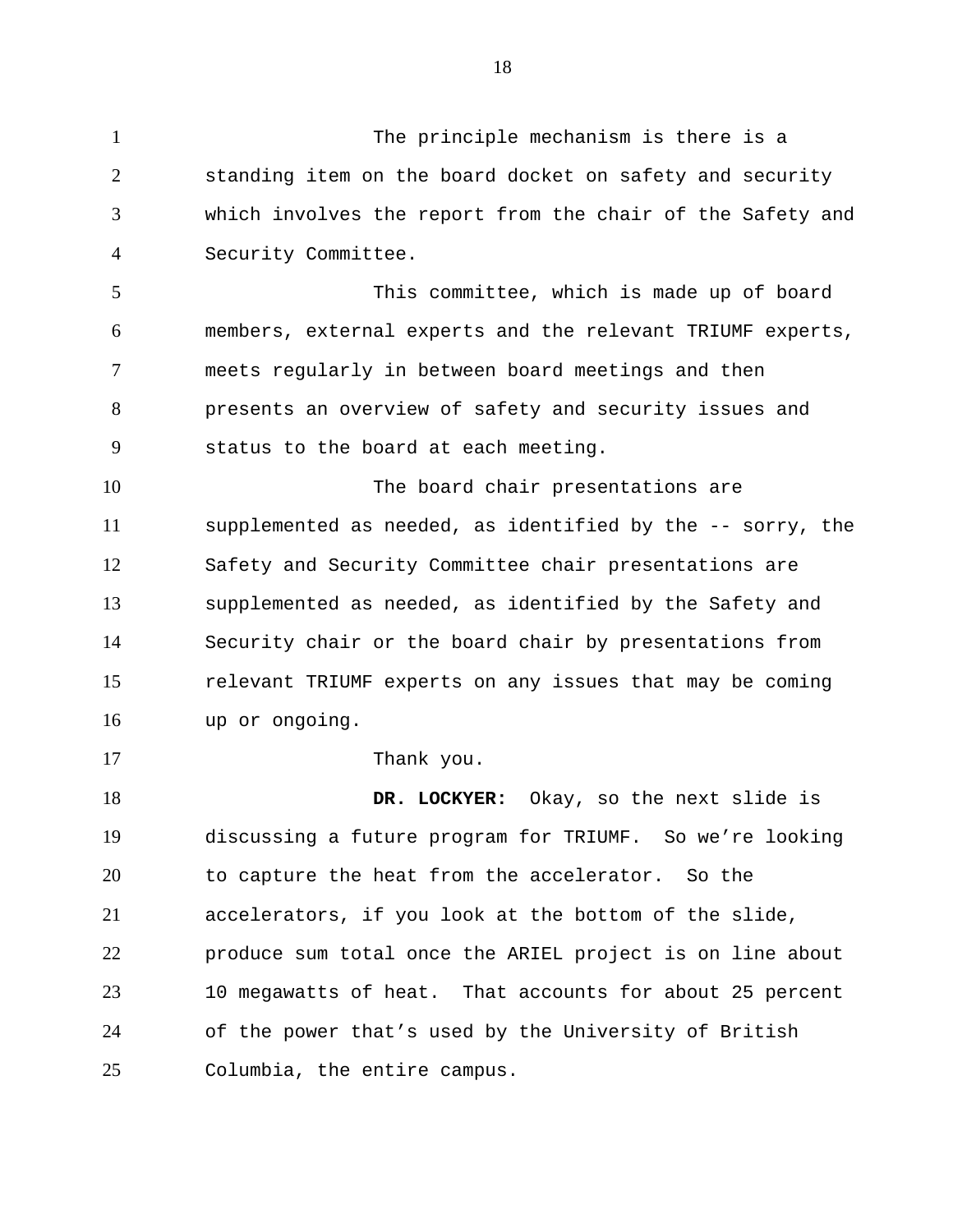So we're looking to use that warm water to heat the local residents in the campus. The university has just approved converting their steam heat to water heat. So this is a part of the sustainability program that UBC is pursuing. If we can do this on time, which means in the next couple of years, we'll be the first facility in 1 2 3 4 5 6 7

the world to do heat recovery and use it to heat the local neighbourhood. 8 9

Okay, we also have an active community outreach program. So TRIUMF has engaged the local university neighbourhood association, including an annual presentation to the UNA board and meeting with the executive. Part of TRIUMF's mission is to inspire today's youth in science through education and outreach. 10 11 12 13 14 15

We have tours, we participate in events in the local area, we have public lectures, we have movie night, we have Saturday morning high school physic lectures and so on. 16 17 18 19

We're also engaging the local First Nations Musqueam Band. We've had two students engaged in summer research, high school students, and we're now sitting down with them to develop a joint program. 20 21 22 23

In summary, TRIUMF regulatory programs are in good standing for all safety and control areas. Future 24 25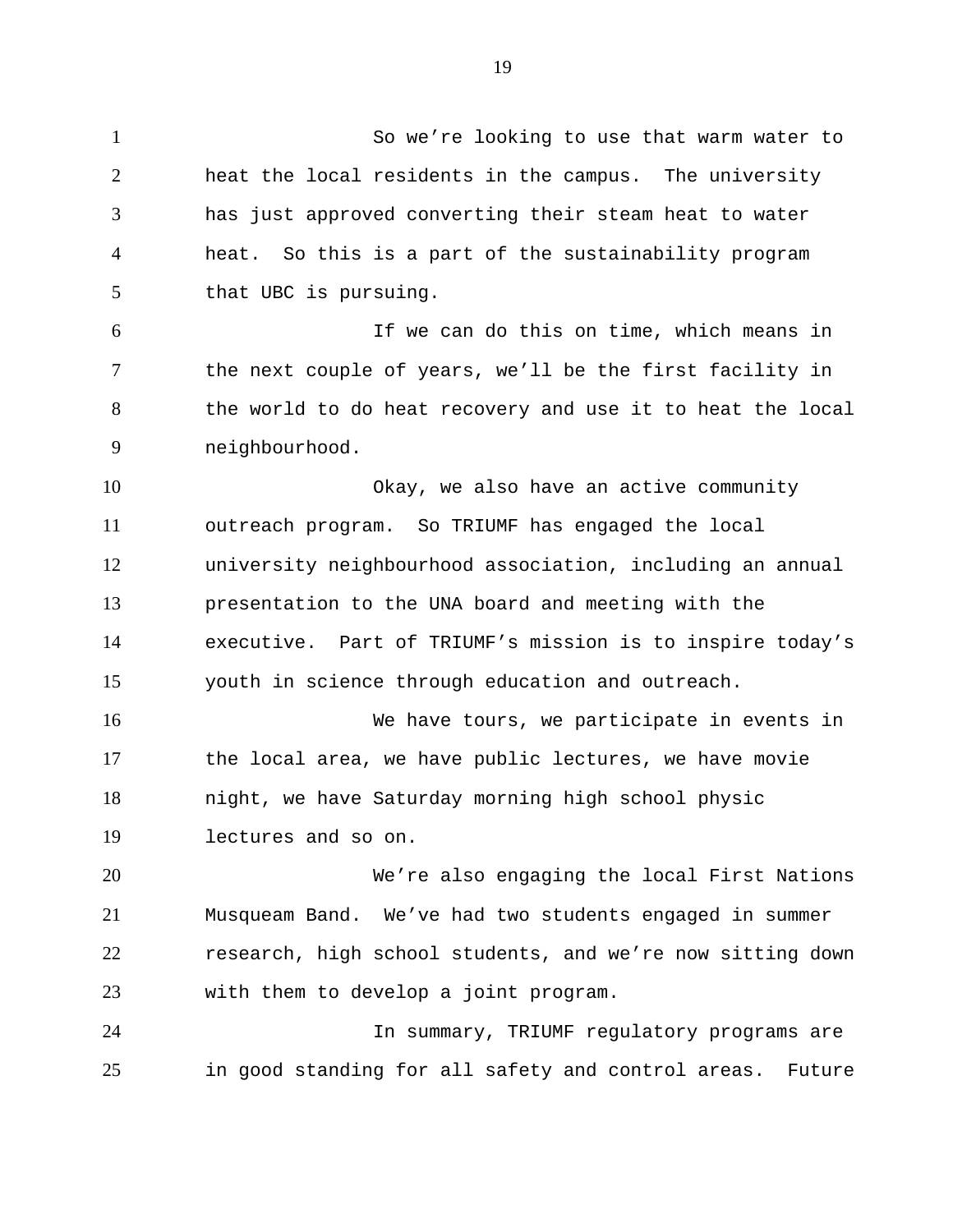expansion with ARIEL is not anticipated to impact negatively any of the safety and control areas. A 10-year operating licence is required - is requested -- it's not required but it would be nice - demonstrated good safety record; regulatory programs are well integrated into the QMS system. TRIUMF is poised to complete its future projects in a manner consistent with regulatory requirements. And we know from experience that a 10-year outlook will reassure the Government of British Columbia and our stakeholders and allow TRIUMF to better negotiate longer term investments and projects with our international partners, which tend to be greater than five years. **THE CHAIRMAN:** Thank you. Before opening up the floor for questions I'd like to hear from CNSC which make -- to hear the CNSC presentation as outlined in CMD 12-H5. And I understand, Mr. Régimbald you'll make the presentation. Please proceed. **12-H5 Oral Presentation by CNSC staff**  1 2 3 4 5 6 7 8 9 10 11 12 13 14 15 16 17 18 19 20 21 22 23 24 25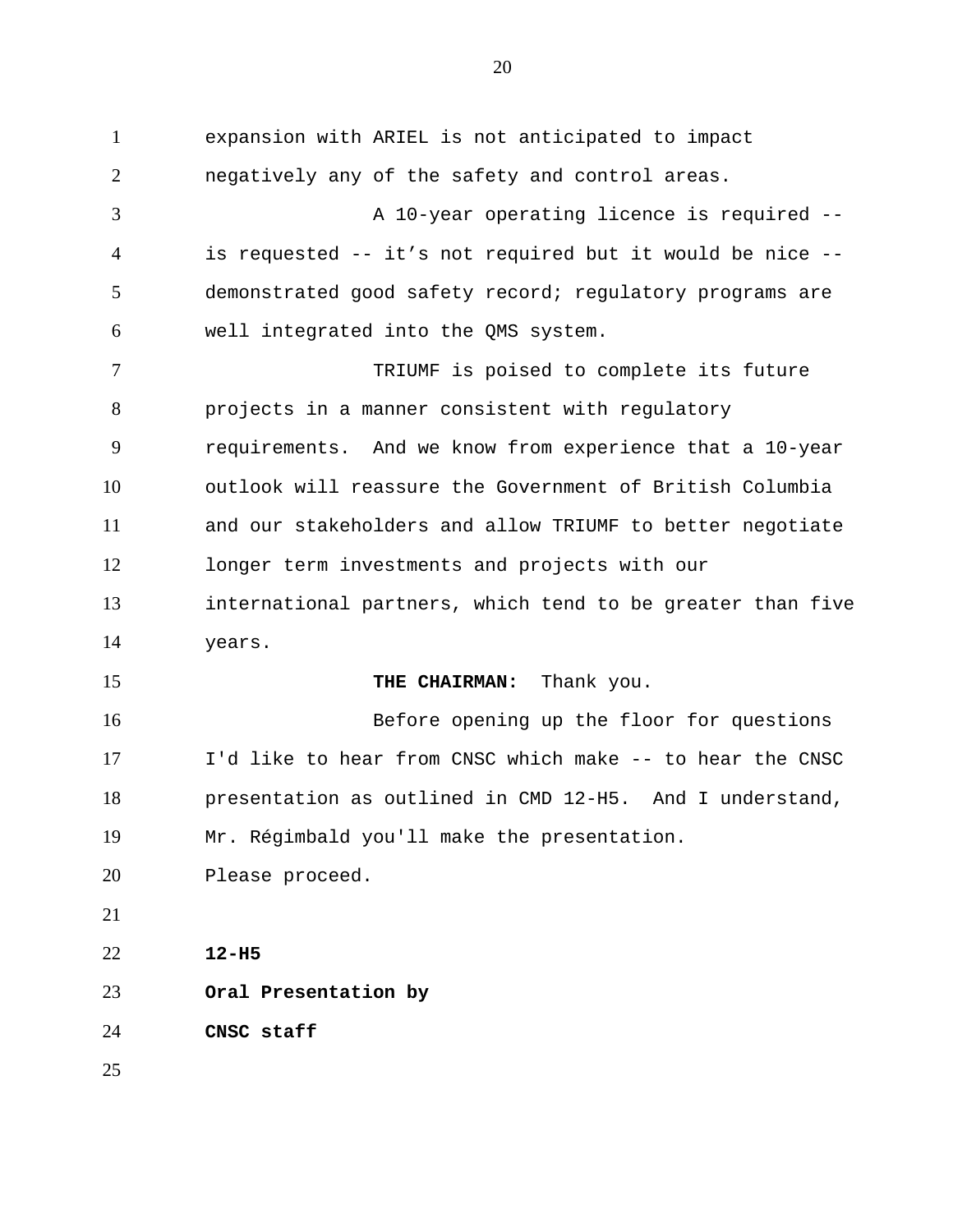**M. RÉGIMBALD:** Merci monsieur le président et bonjour membres de la Commission. Je m'appelle André Régimbald, je suis le Directeur général responsable de la réglementation des substances nucléaires. With me today are Ms. Kavita Murthy, Director of Accelerators and Class II facilities division, and Mr. Jeff Sandeman, Senior Project Officer in Ms. Murthy's division, responsible for TRIUMF. Also present are the subject matter experts from the CNSC who have participated in the regulatory activities for this facility. I'll pass the microphone to Kavita to continue. **MS. MURTHY:** Good morning, Mr. President, members of the Commission. For the record my name is Kavita Murthy. This presentation reviews CNSC's staff assessment of TRIUMF Accelerator Incorporated's application to renew its Class I particle accelerator operating licence for a period of ten years commencing on July 1st, 2012. TRIUMF's present operating licence expires on June 30th, 2012. The CNSC staff presentation will start with a brief overview of the licensee's operations. This will be followed by a summary of TRIUMF's licensing history and 1 2 3 4 5 6 7 8 9 10 11 12 13 14 15 16 17 18 19 20 21 22 23 24 25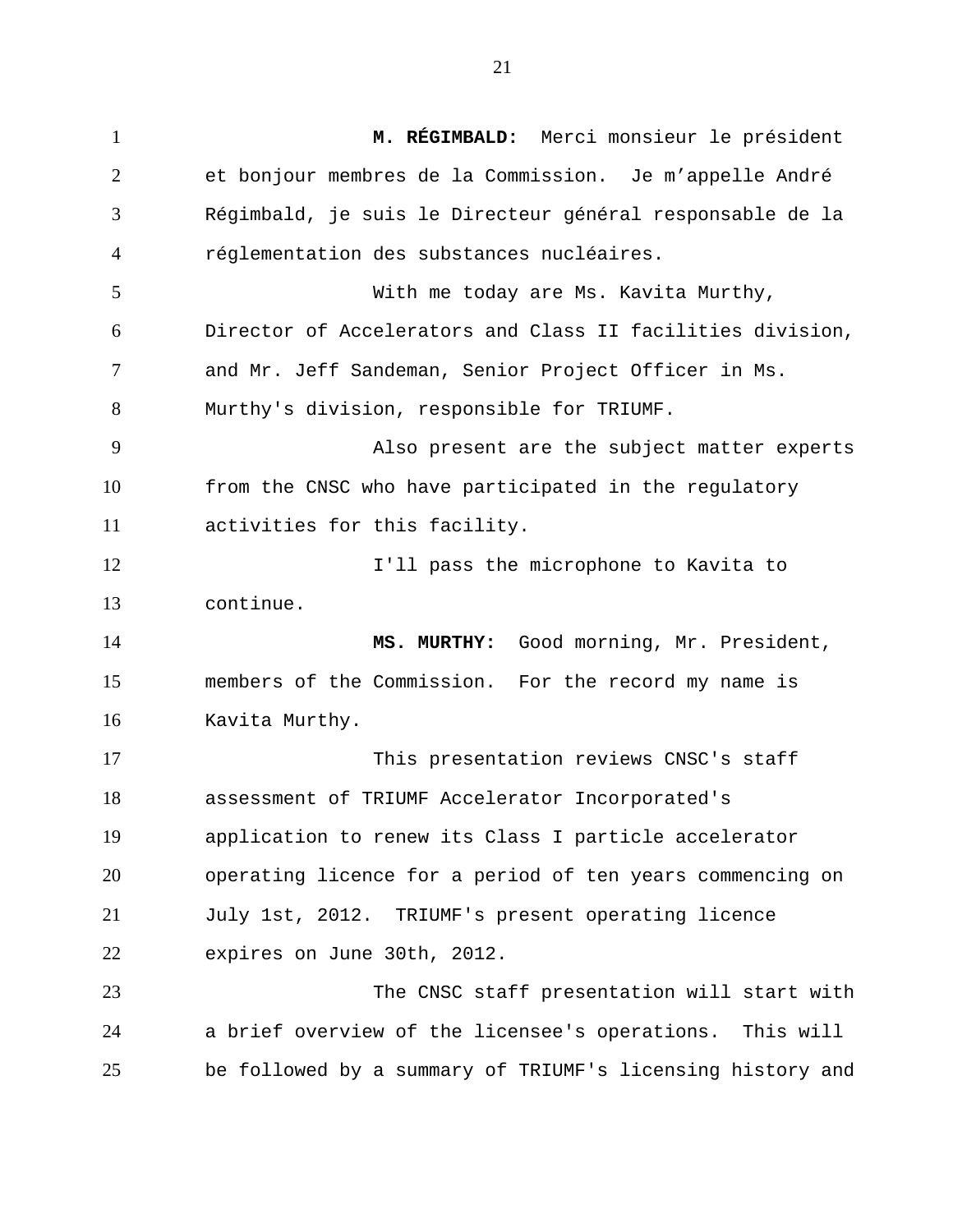a review of their compliance record. 1

These, combined with CNSC staff's assessment of the information submitted by the licensee in support of the licence renewal, form the basis of CNSC staff's recommendations in this regard. Please note that TRIUMF's security program is the subject of separate CMD which will be discussed incamera due to the confidential nature of that information. It is CNSC staff's recommendation today that the operating licence for TRIUMF be renewed for the requested period of ten years. Mr. Jeff Sandeman will make the remainder of the presentation. **MR. SANDEMAN:** Jeff Sandeman, for the record. Senior Project Officer Accelerator in Class II facilities division. I'll begin by providing some background context regarding who TRIUMF is and the nature of the facilities operated on TRIUMF's site. TRIUMF is Canada's National Research Centre for particle and nuclear physics. In addition to its primary role as a physics research facility, TRIUMF is also a major producer of medical isotopes. These are produced in partnership with both Nordion and the British Columbia Cancer Agency. Isotopes 2 3 4 5 6 7 8 9 10 11 12 13 14 15 16 17 18 19 20 21 22 23 24 25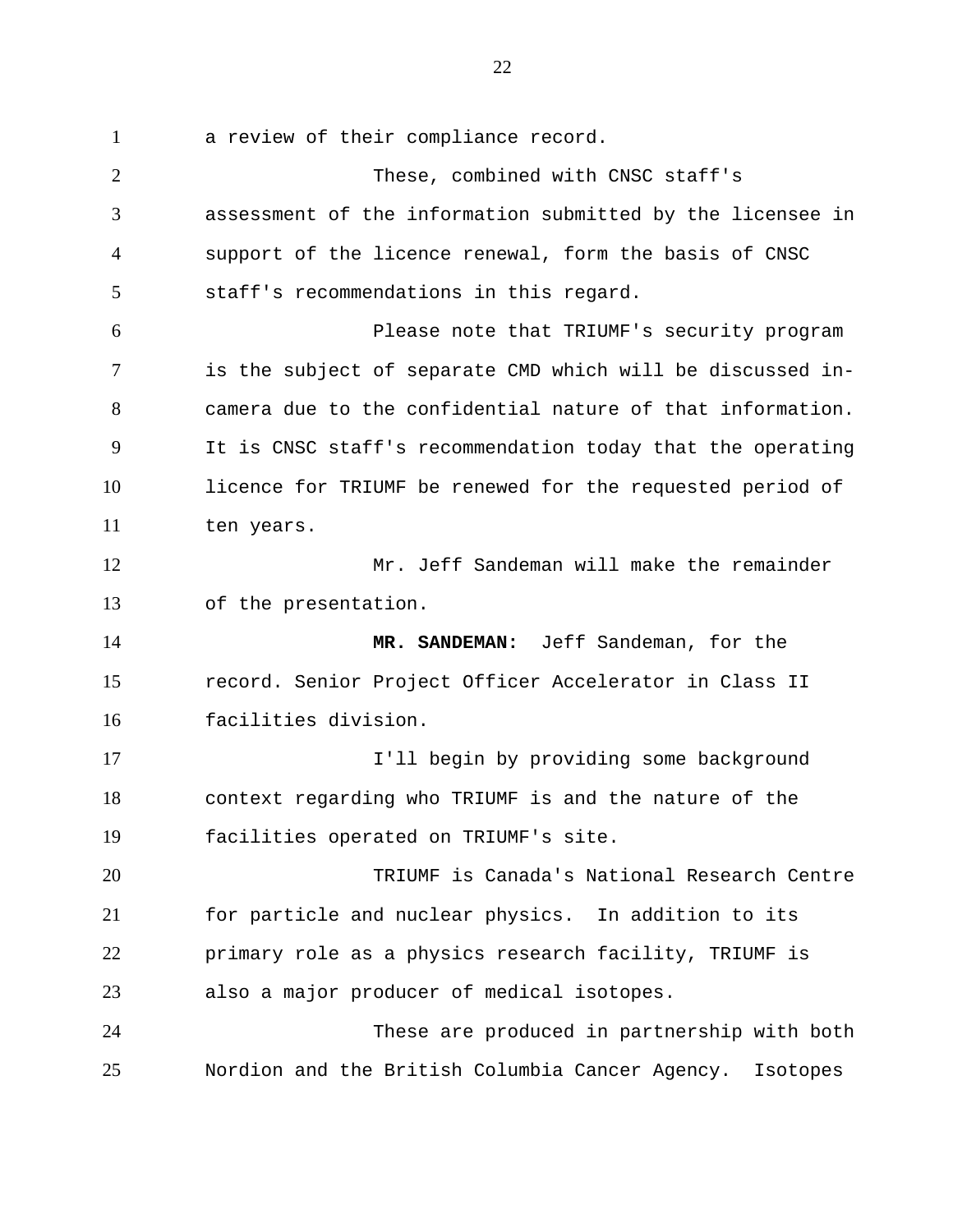produced by the accelerators at TRIUMF are processed and packaged for shipment across North America at an independently licensed isotope processing facility owned by Nordion located on the TRIUMF site. Nordion's processing facilities are operated under a completely separate CNSC licence. They do not fall within the scope of TRIUMF's operating licence. TRIUMF has also partnered with four other Canadian agencies under the non-reactor based isotope supplier program, or NISP, to develop a cyclotron based system to enable medical radio isotope technetium-99m to produce locally in existing hospital base cyclotrons across Canada. So exactly what is TRIUMF Accelerators Inc.? It's the accelerator part of the name which is key to understanding triumph. Accelerators are electronic devices which use electric fields to accelerate charged particles, such as electrons or protons to very high energies. These particles are then used to bombard a target material which is chosen according to the desired experiment or the isotope to be produced. This is the same basic operating principle 1 2 3 4 5 6 7 8 9 10 11 12 13 14 15 16 17 18 19 20 21 22 23 24

which is used in diagnostic x-ray machines in hospitals

25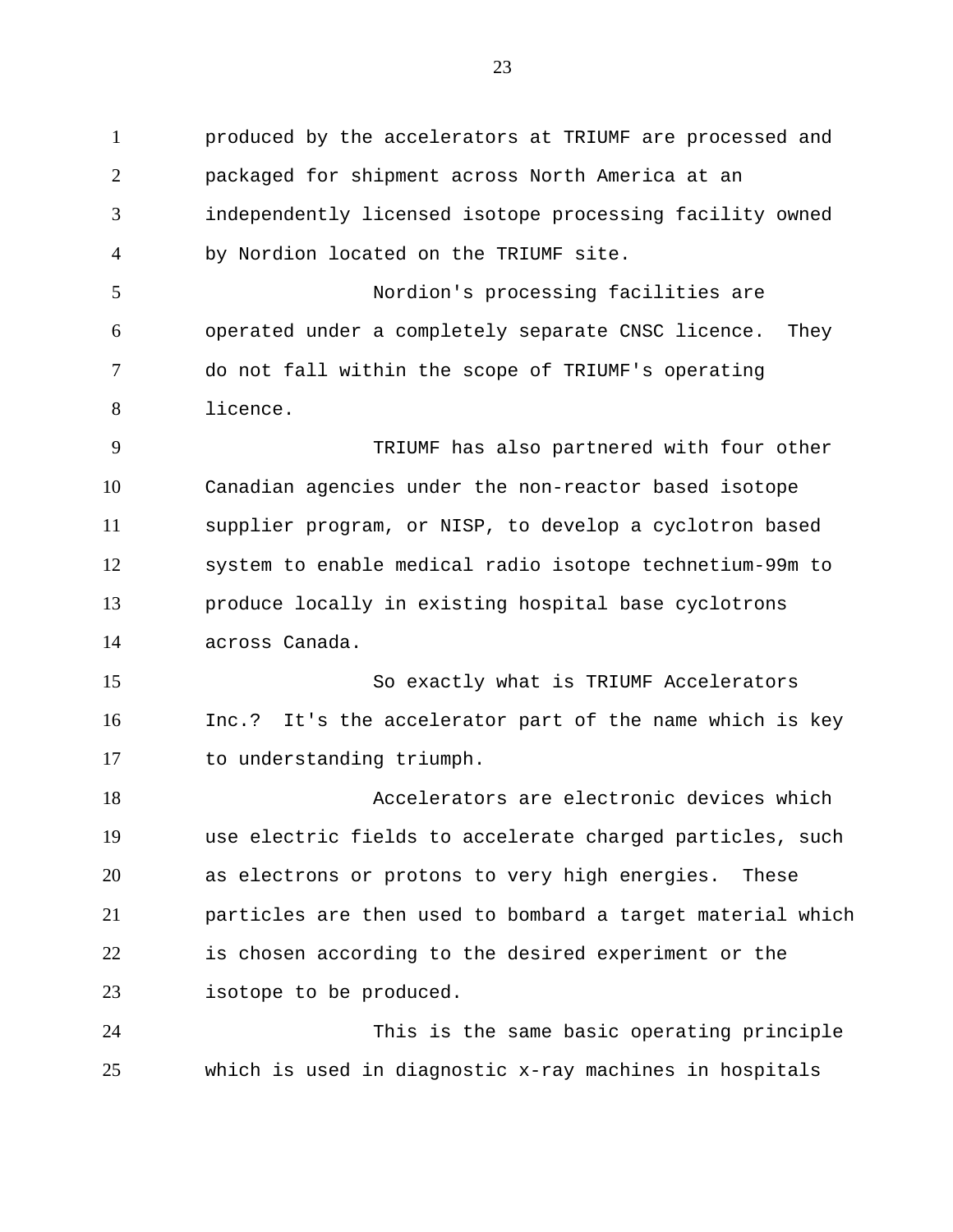and clinics which almost everyone has seen at some point in their life. 1 2

As with x-ray machines, the main radiation hazard from an accelerator is the prompt radiation which is produced when the beam of particles impacts upon the target material. 3 4 5 6

As the name implies prompt radiation is instantaneous appearing when the accelerator is turned on and disappearing when it's switched off. 7 8 9

Unlike diagnostic x-ray machines, however, accelerators can be used to produce radioactive isotopes in the target materials that are radiated by selecting the right combination of charged particles, beam energy and target material. 10 11 12 13 14

It is very important to note that accelerators are totally different from reactors. There is no nuclear fuel, they do not operate using fission, and there is no criticality involved. 15 16 17 18

As a result the radiation hazards presented by accelerators are very different from those from reactors. For example once the beam is off the primary radiation hazard is gone. There is no fuel which would require continuous cooling following a shutdown of an accelerator. 19 20 21 22 23 24

25

There are many different types of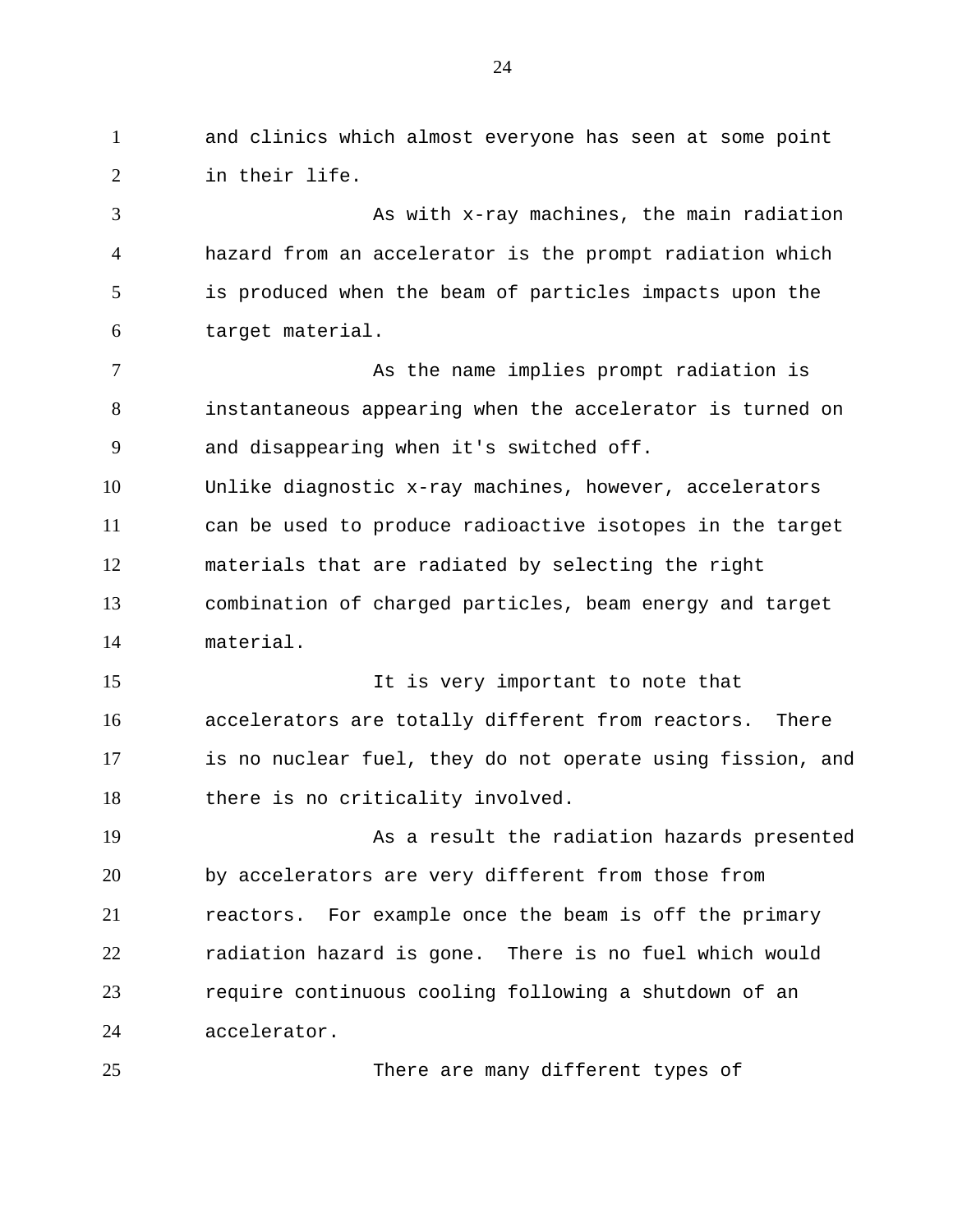accelerators as well. Triumph operates two different types known as cyclotrons and linear accelerators. Cyclotrons use a magnetic field generated by two large circular magnetic poles to bend the charged particle path into a spiral. Acceleration is achieved by applying electric field across a narrow gap between two electro chambers which are sandwiched between the magnetic poles. Once these charged particles reach the desired energy they are extracted down a hollow tube called a "beam line". They then travel down that beam line to strike the target. TRIUMF operates five different cyclotrons on their site. The main high energy cyclotron is a 520 million electron volt proton accelerator which is 18 metres in diameter. The photograph on the left shows a cyclotron under construction in 1970. This cyclotron is the primary research tool and is what makes TRIUMF truly unique. There are no other comparable cyclotrons anywhere in the world. It has the capacity to simultaneously extract multiple beams of protons at different energies down different beam lines. Most of these beam lines are used for research, but some are also dedicated to producing certain types of medical radio isotopes. 1 2 3 4 5 6 7 8 9 10 11 12 13 14 15 16 17 18 19 20 21 22 23 24

In addition, TRIUMF operates four lower

25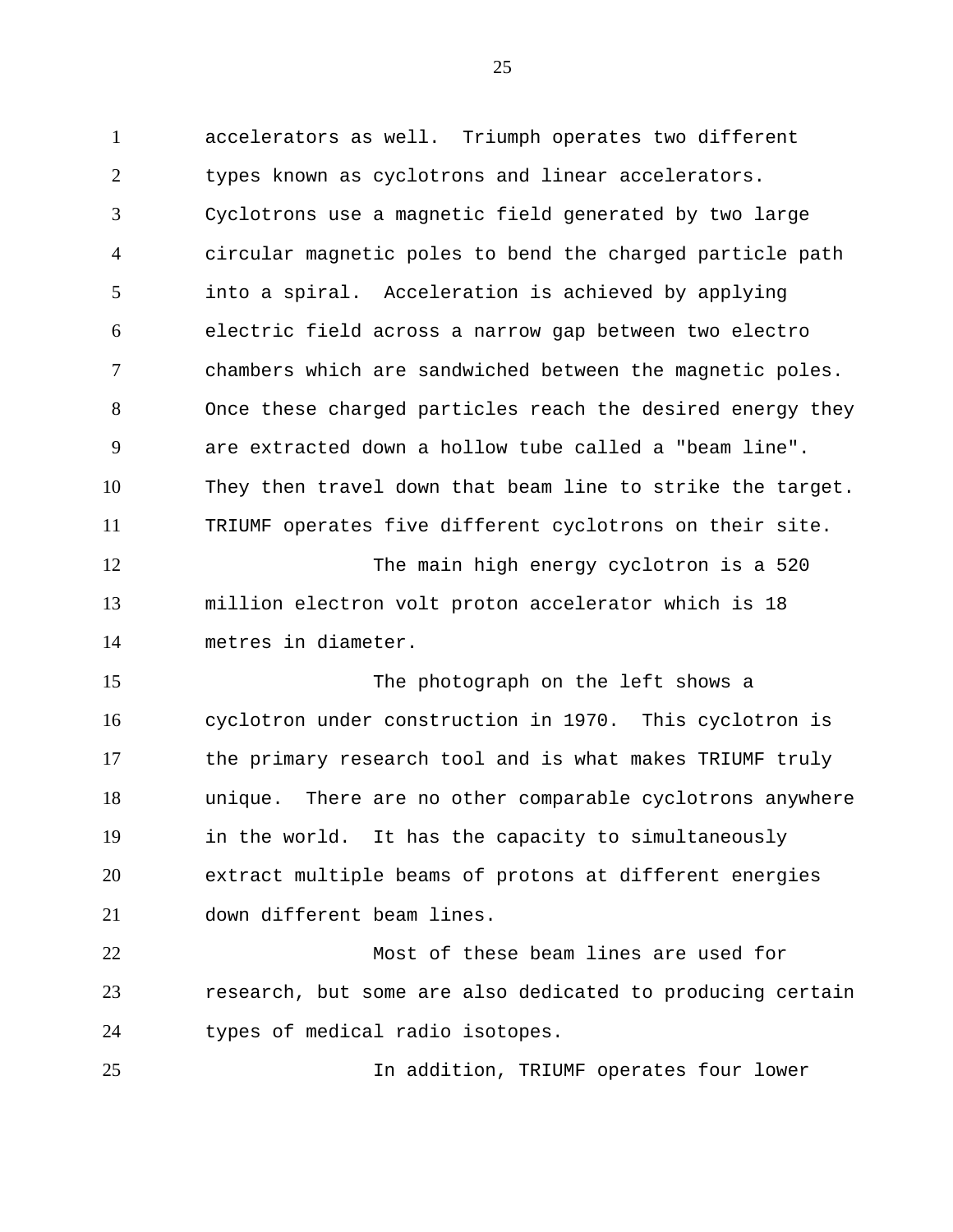energy cyclotrons, two of which the TR30-1 and TR13 are shown here. The four lower energy cyclotrons are all dedicated to the production of medical isotopes. The TR30-1 is used to produce conventional nuclear isotopes such as thallium-201, which is used to detect coronary artery disease. The TR13 is what is known as a PET cyclotron, because it is dedicated to the production of positron emitting isotopes needed for positron emission tomography; these are used in cancer diagnoses and the detection of heart disease. TRIUMF also operates two linear accelerators. As the name implies a linear accelerator is simply one which accelerates charged particles in a straight line. These are used to accelerate heavy ions for research purposes. These heavy ions are created by bombarding special targets with the proton beam from the main cyclotron. TRIUMF's existing two linear accelerators are known as isotope separator and accelerators I and II, or ISAC-I and II for short. A section of ISAC-II is shown in the photograph here. In March of 2012 TRIUMF also submitted a 1 2 3 4 5 6 7 8 9 10 11 12 13 14 15 16 17 18 19 20 21 22 23

linear accelerator facility known as the advanced rare 25

24

separate licence application to construct a new electron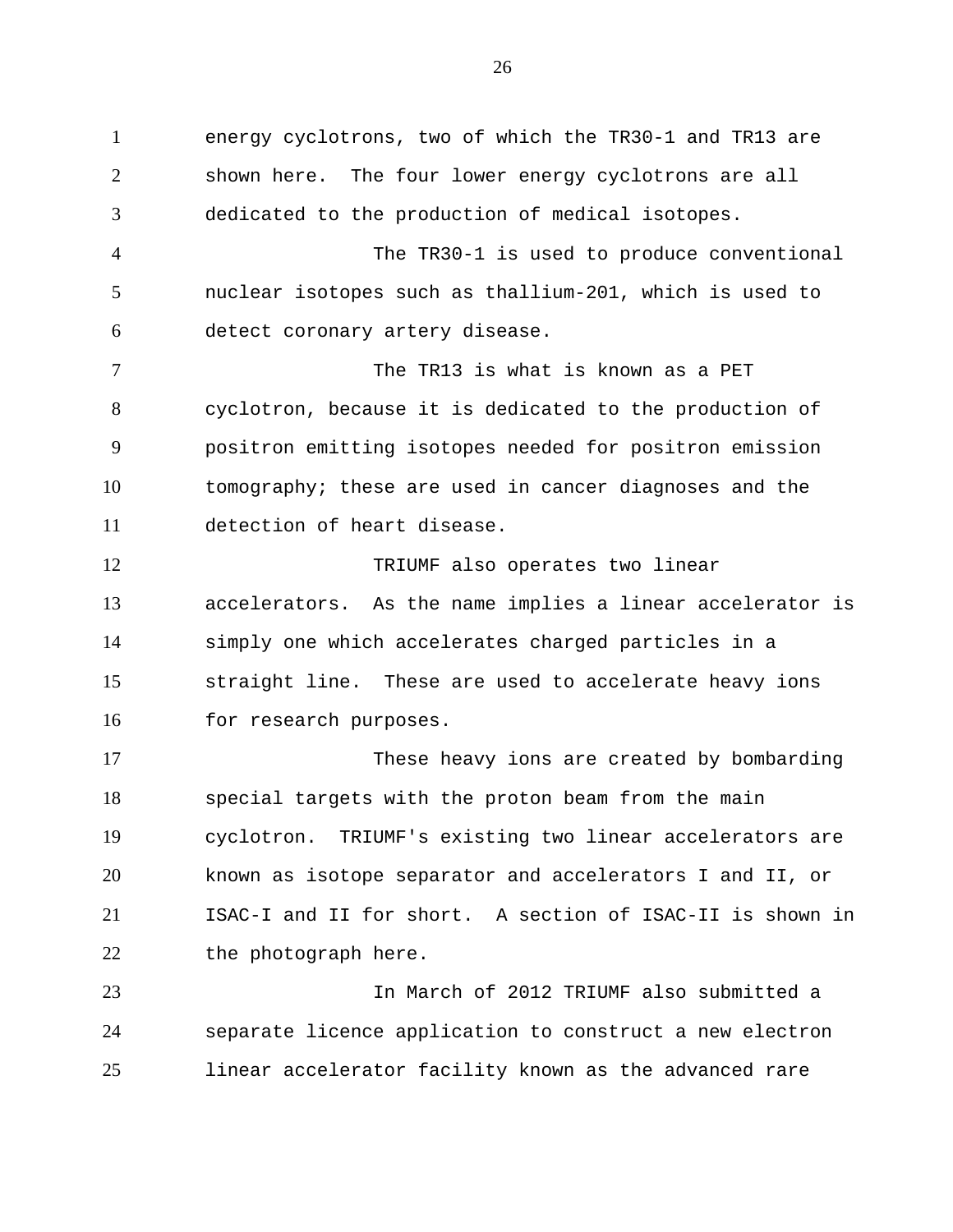isotope laboratory or ARIEL. 1

The construction licence application for ARIEL is not part of the operating licence renewal. It is currently being reviewed by CNSC staff assuming that technical analysis determines that the application is acceptable a separate construction licence will be issued. So now that we have some background into what TRIUMF does I'll review some of our relevant licensing history for this facility. TRIUMF has been licensed to operate by the CNSC and formally the Atomic Energy Control Board since 1974. At the last full renewal of TRIUMF's operating licence was for a five-year period commencing on April 1st, 2007 and ending on March 31st, 2012. A short term three month renewal was granted via an abridged hearing earlier this year, in order to provide additional time to assess the extensive renewal application which is the subject of this hearing. During the previous licence renewal hearing in 2007 there were several key issues that were identified as requiring action by TRIUMF, during the ensuing licensing period. In particular licence conditions were included to address the following items: TRIUMF accelerators incorporated had recently been incorporated but the legal documentation had not yet been finalized. A 2 3 4 5 6 7 8 9 10 11 12 13 14 15 16 17 18 19 20 21 22 23 24 25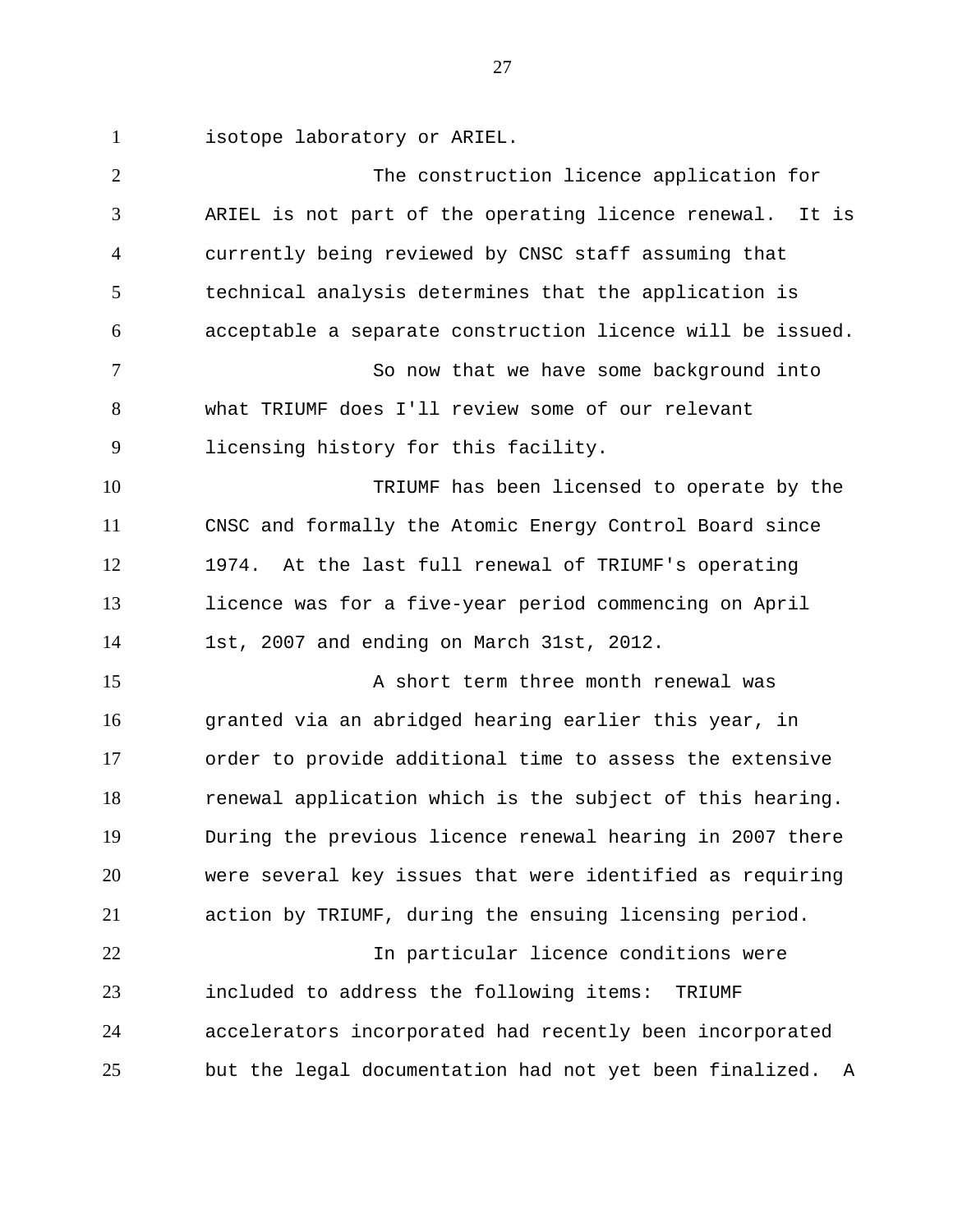financial guarantee was not yet in place and there had not previously been any specific fire protection requirements in the licence. 1 2 3

The new licence conditions each contained transitional provisions allowing TRIUMF time to complete the necessary actions. 4 5 6

In addition to these items it was noted at the time that the implementation of TRIUMF's quality assurance program was not entirely satisfactory. 7 8 9

Subsequent to the renewal of the operating licence in 2007 TRIUMF submitted the finalized legal documentation related to incorporation within one year as required. 10 11 12 13

A financial guarantee was established and was approved by the Commission via separate in December 2007. The fire safety and quality assurance concerns were also addressed during licensing period. 14 15 16 17

More details regarding the specific actions taken to address these two issues will be provided later in the presentation. 18 19 20

During this licensing period, seven minor licence amendments have been assessed and approved, all via the abridged hearing process. 21 22 23

These included three separate amendments related to the development, testing and ongoing operation 24 25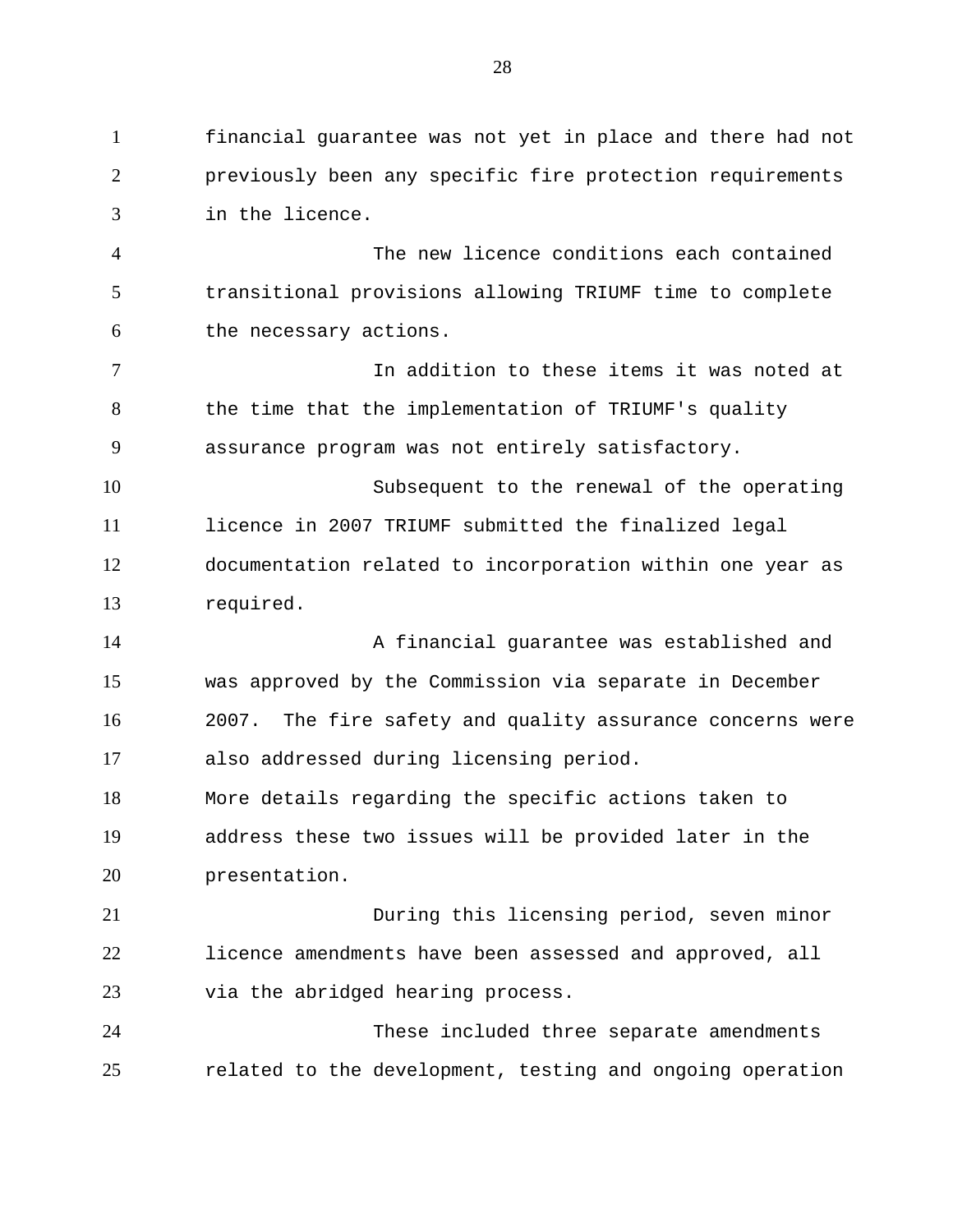of a new accelerator target system used in conjunction with the ISAC facilities. This target system expended TRIUMF's research capability by enabling the production of certain types of previously available -- unavailable - rare isotope beams. 1 2 3 4 5

Two other amendments involve site preparation activities, related to the future construction of ARIEL. The remaining two amendments related to minor alteration to the layout, use and occupancy of a part of an exclusion area within the ISAC II vault, and to the aforementioned three-month renewal. 6 7 8 9 10 11

One common aspect of these amendments is that almost all are associated with the dynamic, everevolving nature of TRIUMF's operations. New projects are constantly being developed and the licensing framework must be able to address these changes in an efficient and timely manner. 12 13 14 15 16 17

In their operating licence renewal application, TRIUMF has requested the licence be renewed for a ten-year period. The application did not include requests for any significant changes to the design and operation of TRIUMF'S accelerator facilities, and the content of the application satisfied CNSC regulatory requirements for licence applications. 18 19 20 21 22 23 24

There are many compliance and verification 25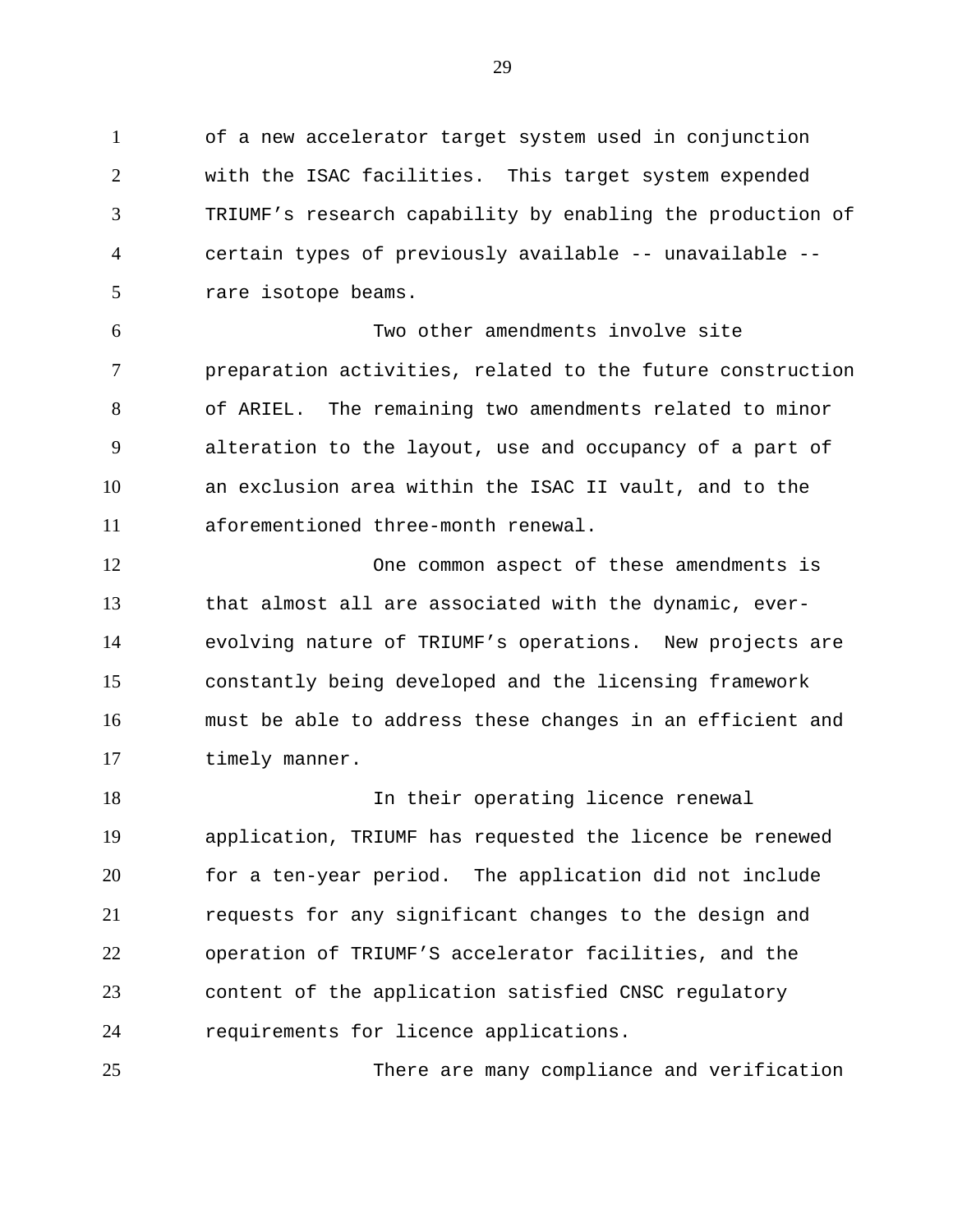activities conducted by CNSC staff to ensure TRIUMF continues to comply with the terms and conditions of the operating licence. Results of these activities form an essential part of a review of TRIUMF'S application to renew its operating licence. 1 2 3 4 5

During the licensing period, CNSC staff verify regulatory compliance via a range of different activities. These include desk-top reviews of a variety of reports prepared and submitted by TRIUMF, such as, annual compliance reports, incident reports, safety committee meeting minutes, and of course TRIUMF'S responses to any issues identified during regulatory compliance inspections. 6 7 8 9 10 11 12 13

Fourteen (14) such inspections were conducted during the licensing period. These inspections included both general compliance assessments and focused inspections related to specific aspects of TRIUMF's operation. 14 15 16 17 18

The specific areas examined included quality assurance, the training program, radiation protection, environmental protection, emergency response, fire protection, security, and the packaging and transporting of nuclear substances. 19 20 21 22 23

As mentioned previously, there were some outstanding issues related to the fire safety and 24 25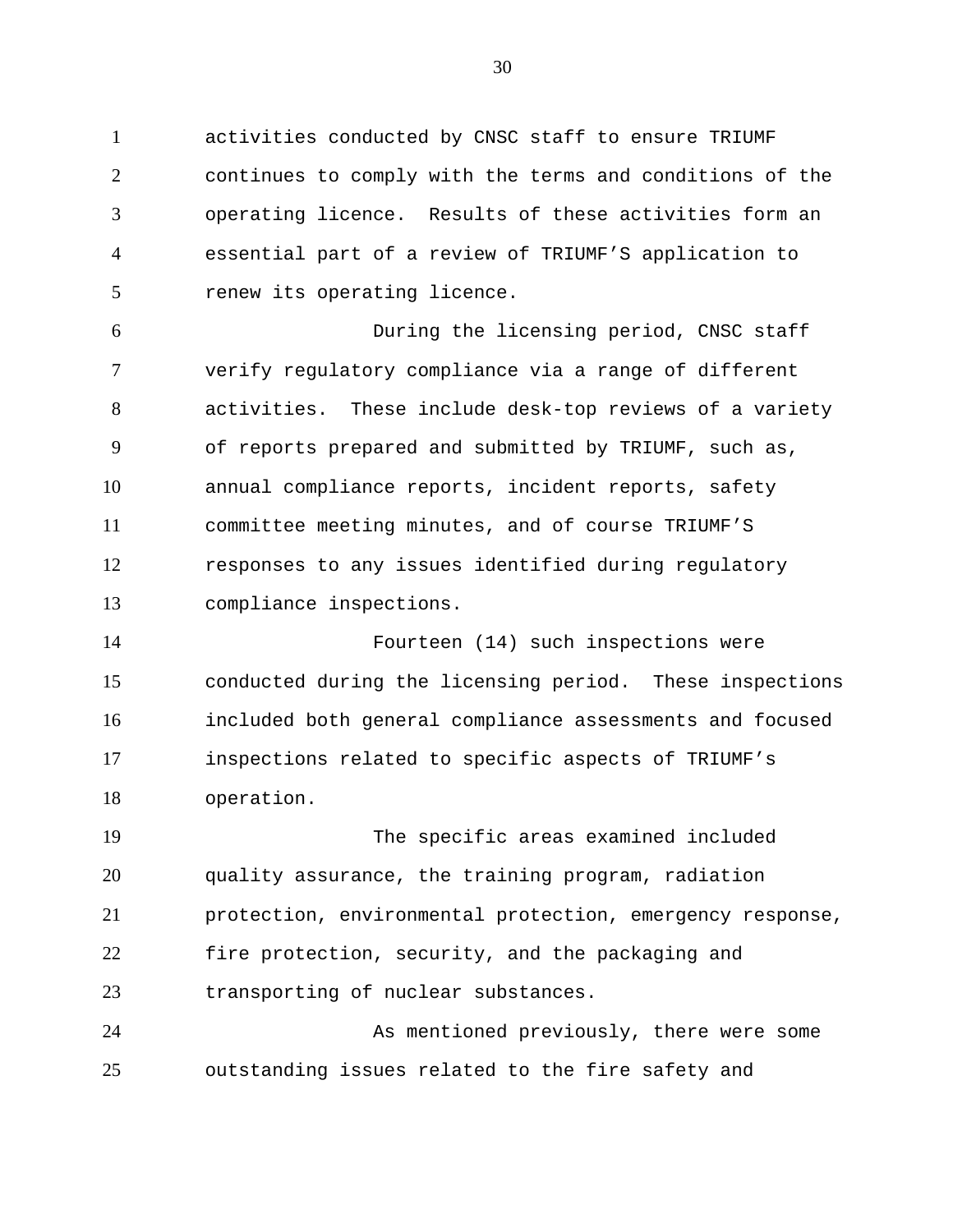implementation of TRIUMF's quality assurance program which were identified during the previous licence renewal hearing. 1 2 3

During the licensing period, significant progress was made by TRIUMF in the implementation of its quality assurance program. All of the action items identified previously were addressed to the satisfaction of CNSC staff. Staff have continued to monitor these issues and to ensure TRIUMF continues to meet and obtain and improve its quality assurance program. 4 5 6 7 8 9 10

Although one new action notice related to this program was identified during the most recent inspection, in December 2011, this issue involves only a single element of the overall quality assurance program at TRIUMF, and is not representative of any general shortcoming or any systematic breakdown of the program. TRIUMF has submitted an action plan for addressing this issue, which is acceptable to staff. 11 12 13 14 15 16 17 18

With respect to fire protection, all of the requirements of the licence conditions added in 2007 have been satisfied. 19 20 21

A fire hazard analysis has been performed for the facility, and an acceptable fire protection plan is in place. Third party reviews are submitted for any proposed site modifications with a potential to impact on 22 23 24 25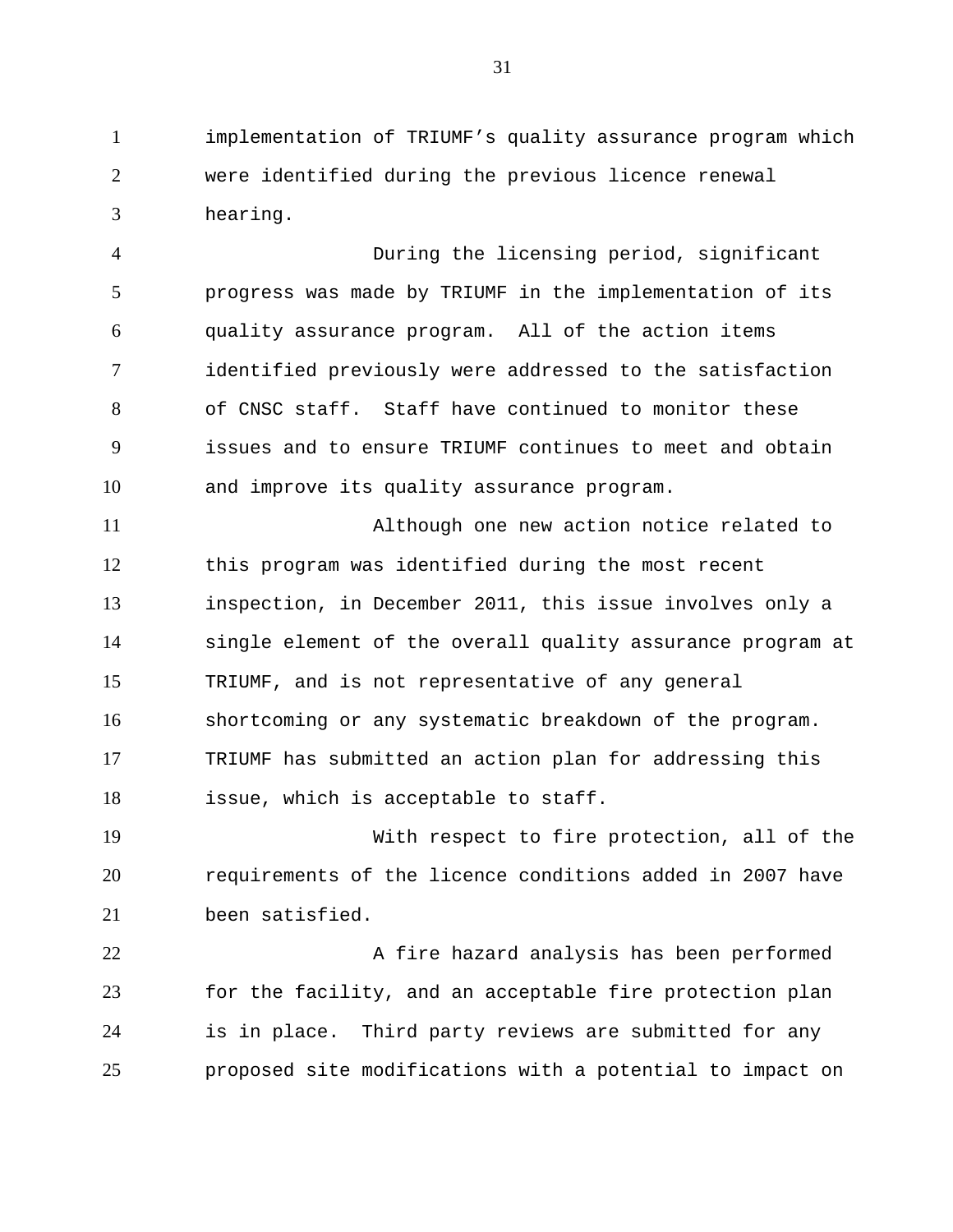fire protection. Periodic third party reviews of the inspection, testing, maintenance of site fire safety systems are being performed as required. 1 2 3

With regards to the many other programs examined during the inspections over the licensing period, there are currently no outstanding action items or concerns relating to radiation protection, environmental protection, emergency response, or the packaging and transport of nuclear substances. 4 5 6 7 8 9

TRIUMF is in the process of improving and enhancing the overall implementation of its systematic approach to training for all working groups across the site. There are now two outstanding actions items from inspections conducted in 2011 relating to these long-term improvements. Both are proceeding satisfactorily in accordance with the action plan submitted by TRIUMF. 10 11 12 13 14 15 16

There are also three other procedural or documentation updates related to facilities at TRIUMF which are currently pending, all of which are largely administrative in nature. 17 18 19 20

The Commission will note from the Commission Member Document that waste management received a below expectations grade in 2011. As noted in the CMD, this related primarily to housekeeping types of issues associated with the consolidation and disposal of waste 21 22 23 24 25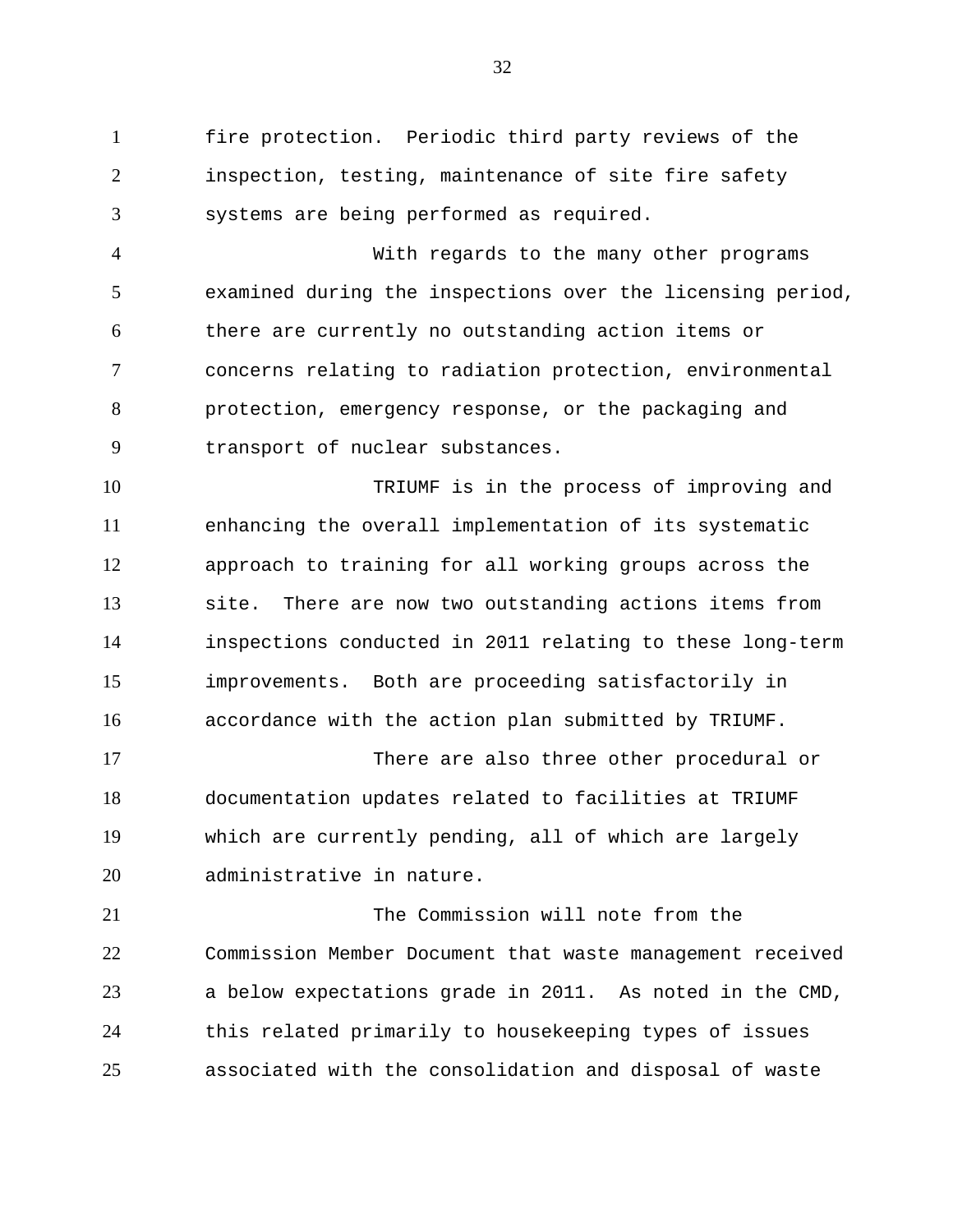materials contaminated with very low levels of radioactive material. This waste primarily consists of personal protective clothing, such as gloves, shoe covers, and disposable gowns. 1 2 3 4

The below expectations grade does not in any way represent a significant risk to the health and safety of persons or the environment. Rather, it reflects the observation of a temporary failure to adhere to best practices such as the timely transfer of materials to designated storage locations. 5 6 7 8 9 10

There were several factors contributing to this deficiency, all of which have been satisfactorily addressed. This includes a procedural update which is indicated in the CMD as still having been open. The revised procedure has now been submitted, has been reviewed by CNSC staff, and was acceptable. 11 12 13 14 15 16

A focused inspection of TRIUMF's radioactive waste management program is planned for the upcoming fiscal year. 17 18 19

Radiation dose monitoring for staff working at TRIUMF is performed using commercial dosimeters provided by a licensed dosimetry service. These are read quarterly and doses are reported to the National Dose Registry. 20 21 22 23 24

25

Both nuclear energy workers and non-nuclear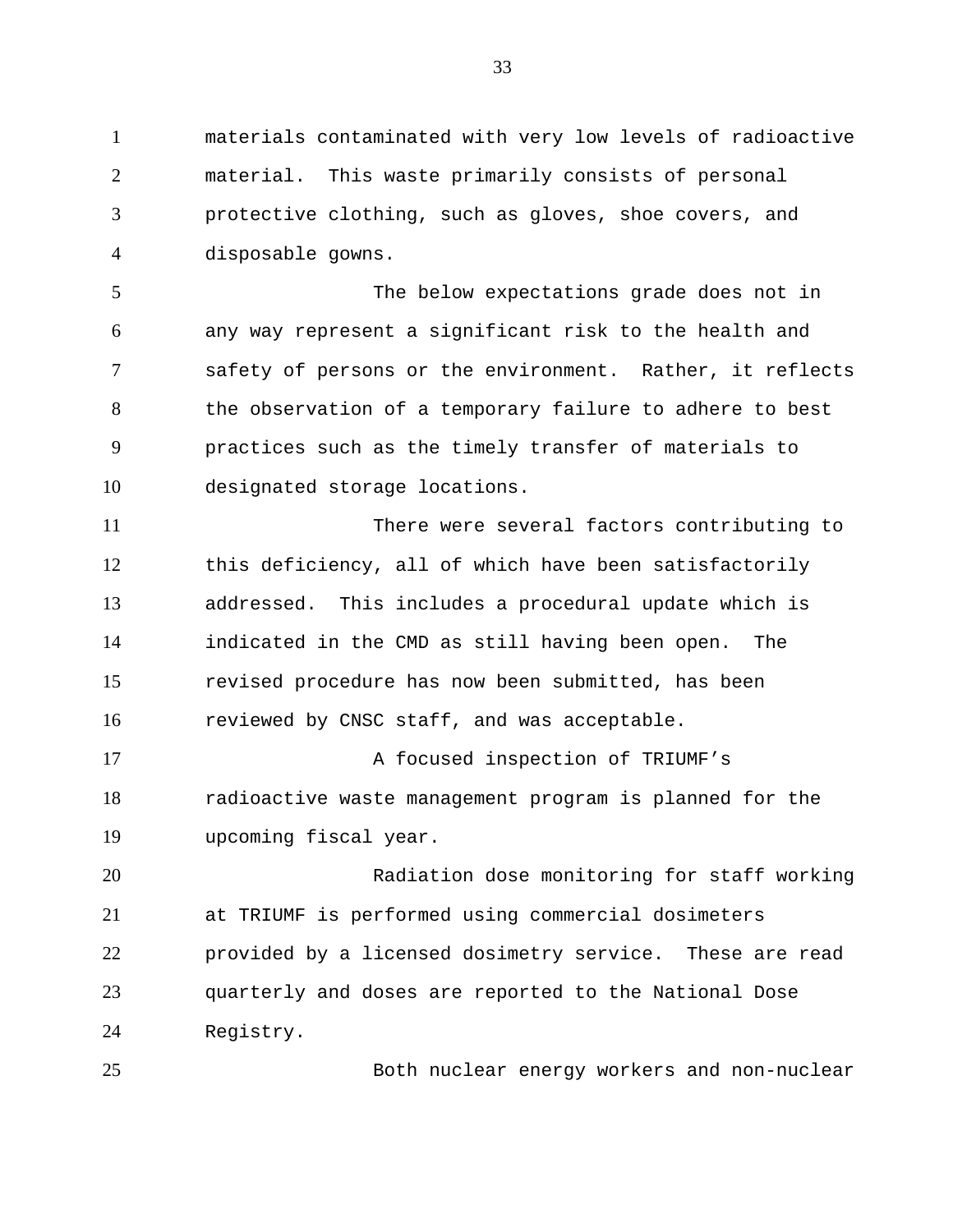energy worker staff are required to wear dosimeters within the fenced perimeter of the site. In addition, all staff accessing active areas, within the site, are also required to wear direct-reading dosimeters which give and immediate indication of any radiation dose incurred. 1 2 3 4 5

TRIUMF has a comprehensive system of administrative controls for flagging unusual doses and initiating dose investigations. The administrative controls trigger an internal investigation of the dose by TRIUMF. 6 7 8 9 10

TRIUMF also has action levels, which, if exceeded, require mandatory reporting to the CNSC. During the licensing period, no action levels were exceeded. TRIUMF nuclear energy worker radiation doses are presented on this slide. The maximum worker dose in any year is typically around 8 millisieverts which is well below the annual regulatory dose limit of 50 millisieverts. It is also below TRIUMF's action level of 15 millisieverts, and below TRIUMF's administrative control level of 10 millisieverts. 11 12 13 14 15 16 17 18 19 20

It should also be noted that only a very small number of TRIUMF staff received doses of about 5 millisieverts in any given year. These are personnel performing specialized tasks in the most highly-active areas. The average number of energy -- of the average 21 22 23 24 25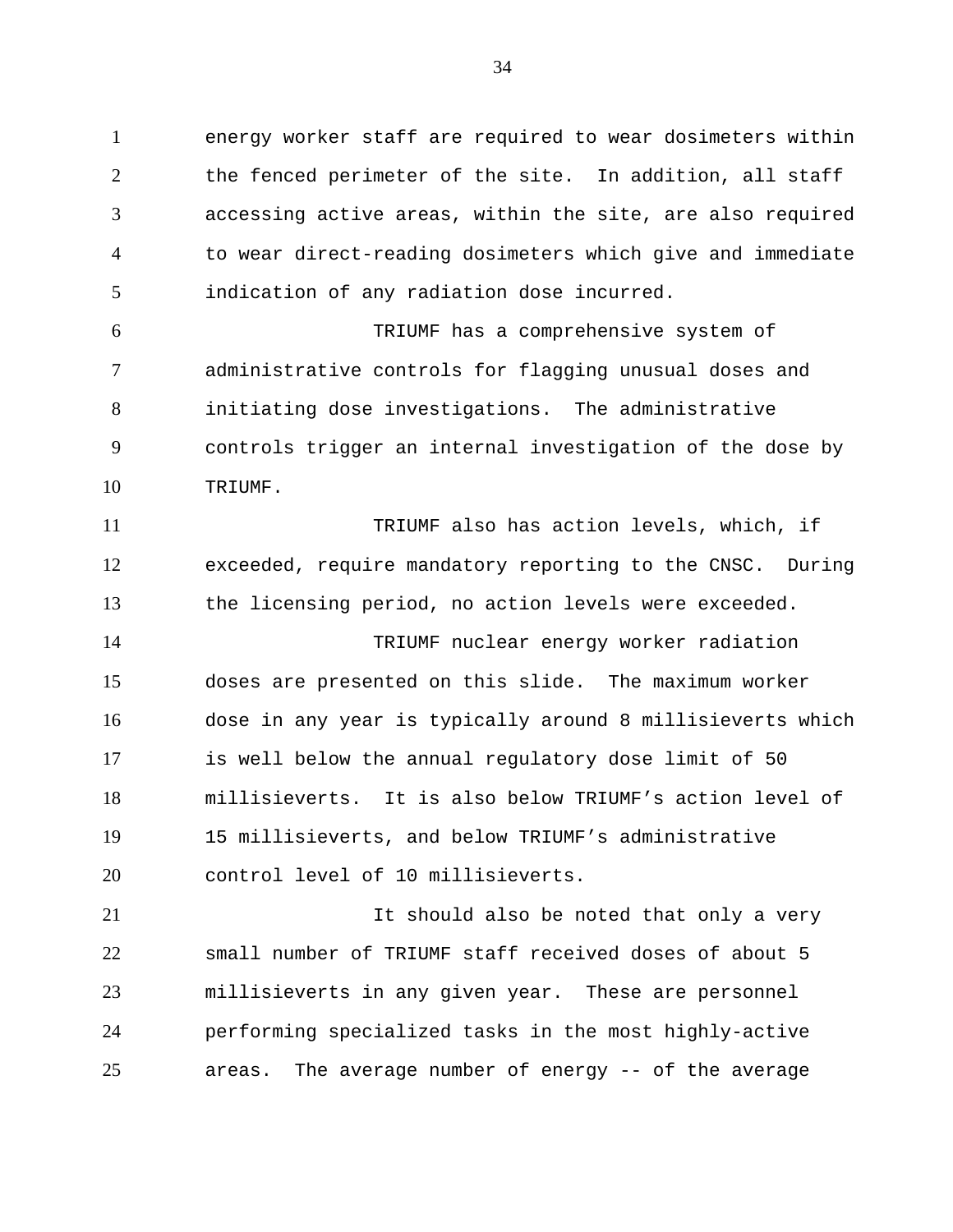nuclear energy worker dose, was one millisievert per year over the five-year licensing period. 1 2

Extremity dosimeters are also provided for nuclear energy workers who handle radio isotopes or activated components. Over the five-year licensing period, the maximum extremity dose to any individual was 74.1 millisieverts, and the average extremity dose was 5.1 millisieverts for these workers, well below the extremity dose limit of 500 millisieverts. 3 4 5 6 7 8 9

TRIUMF's existing administrative control level for extremity doses is shown, but TRIUMF is currently reviewing its policies related to administrative control levels and action levels for extremity doses. It is expected that the control level will be significantly reduced in the near future and that an action level will be established. 10 11 12 13 14 15 16

Operationally, extremity doses are reviewed monthly and any unusually high doses are already being investigated regardless of whether or not the control level has been exceeded. 17 18 19 20

This slide summarizes some of the other key areas of regulatory interest. Airborne emissions from TRIUMF are dominated by very, very short-lived activation products associated with the normal operation of the main Synchrotron. 21 22 23 24 25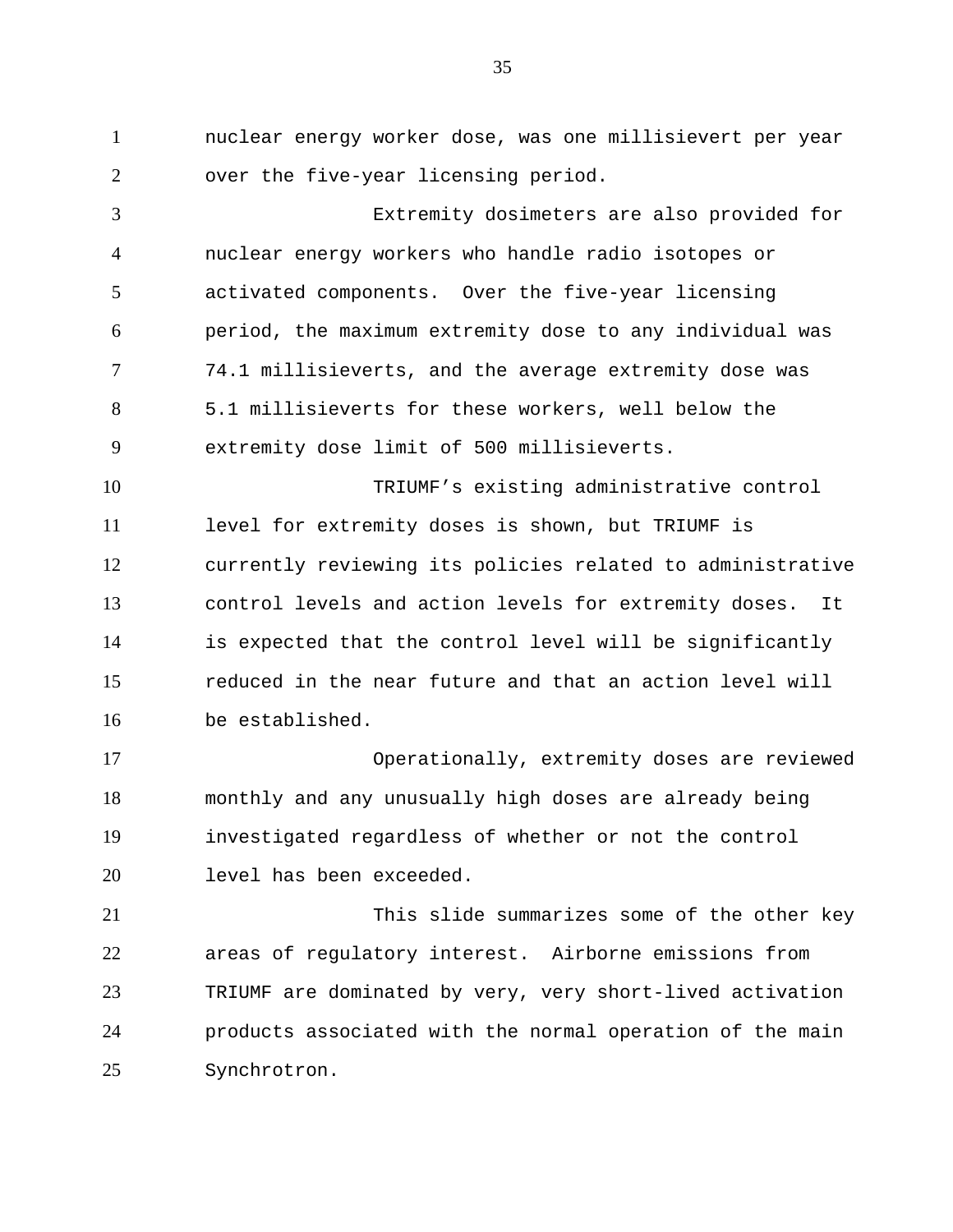The total combined airborne -- annual airborne releases from TRIUMNF have consistently remained at levels which will result in a maximum general public annual -- excuse me -- which would result in a maximum annual dose to a member of the general public of less than .01 millisieverts per year which is 1 percent of the general public dose limit. The results obtained from TRIUMF's environmental monitoring system confirm that doses from atmospheric releases are at or below this level. Typically, liquid effluent releases into the sewer from TRIUMF's active sumps have consistently remained at levels which will result in a maximum dose of less than one one-millionth of the general public dose limit. The financial guarantee for decommissioning of TRIUMF, which was accepted by the Commission in 2007, remains valid and in effect, and has been updated to reflect 2011 costs. The preliminary decommissioning plan for TRIUMF is currently being updated to incorporate the planned new ARIEL accelerator facility. Once this has been completed, it will be assessed by CNSC staff, including its potential impact on the requirements for the financial guarantee. 1 2 3 4 5 6 7 8 9 10 11 12 13 14 15 16 17 18 19 20 21 22 23 24 25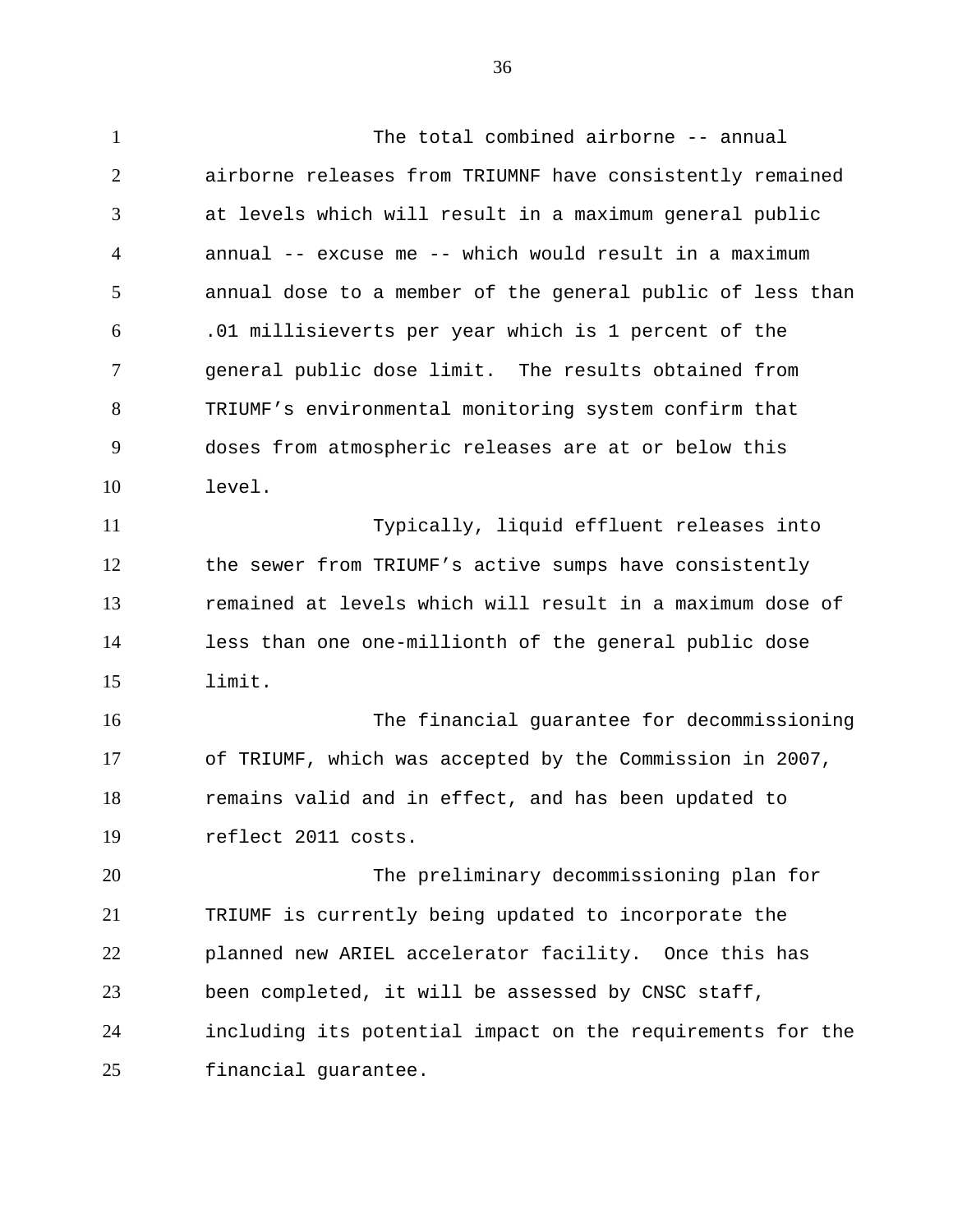At the present time, there is no plan to decommission TRIUMF at any point in the foreseeable future. 1 2 3

An environmental determination was performed pursuant to TRIUMF's application to renew its operating licence, and the determination indicated that an environment assessment was not required. 4 5 6 7

So, finally, the next two slides are summaries of TRIUMF'S overall regulatory compliance in all safety and control areas. Performance in the seven safety and control areas, shown here, is satisfactory as indicated by the SA rating. In all cases, the overall compliance trend is either stable or satisfactory level or is improving. 8 9 10 11 12 13 14

Similarly, with the exception of the waste management, the remaining six safety and controlled areas shown here are also satisfactory with either a stable or improving compliance trend. 15 16 17 18

As discussed at some length earlier in this presentation the below expectation rate for waste management relates to 2011 only and all corrective actions have now been completed. Current performance in that area is satisfactory. 19 20 21 22 23

Based on these compliance observations and staff assessment of the program documentation submitted by 24 25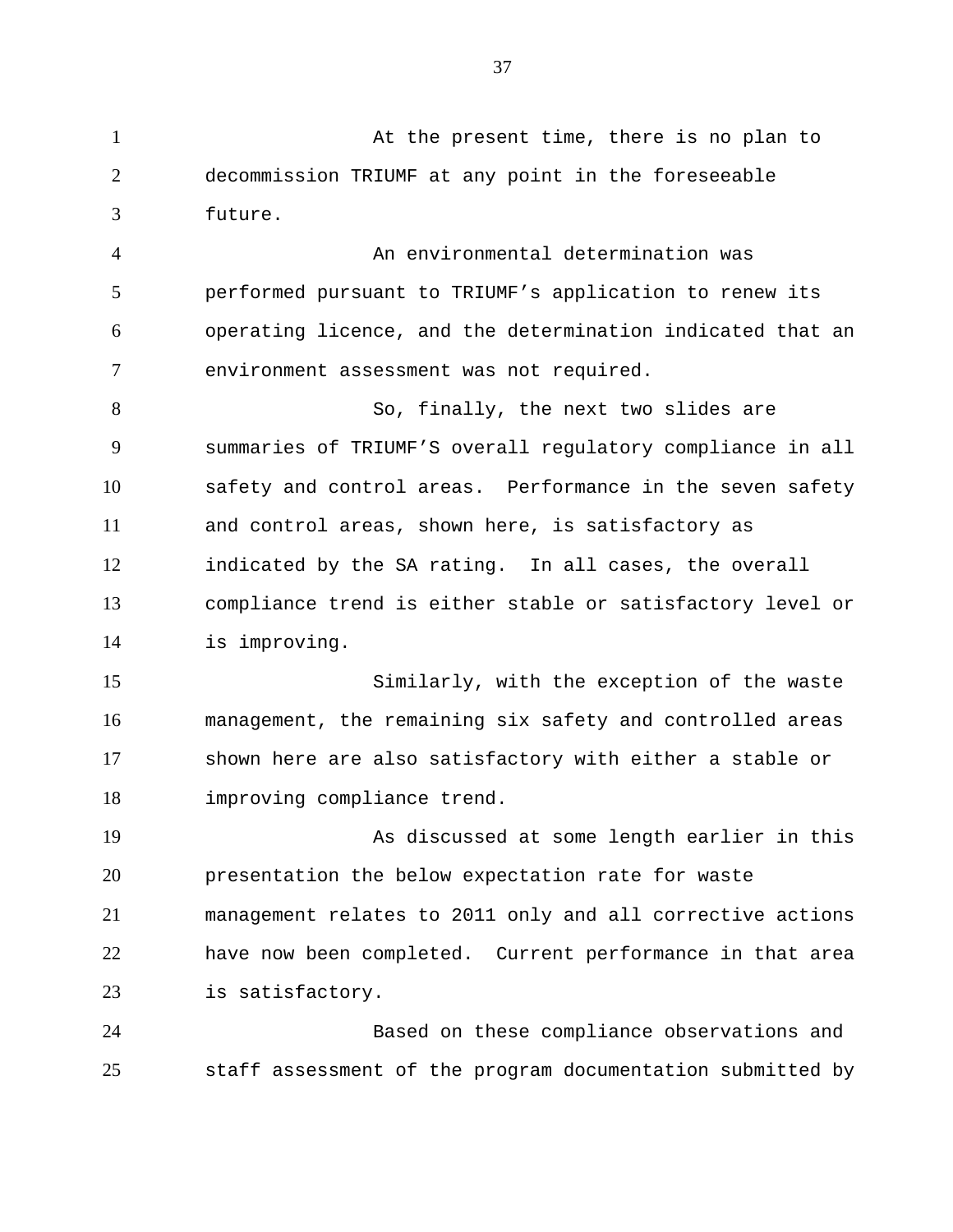clients in its application to renew the operating licence, staff have come to the following conclusions. First, the licence renewal application meets CNSC's regulatory requirements. All areas of concerns identified during the previous licence renewal hearing of 2007 have been satisfactorily addressed by TRIUMF. TRIUMF conduct licence activities safely and in accordance with CNSC requirements. In general TRIUMF's staffs are very knowledgeable, have consistently been responsive to any issues of concern raised by CNSC staff and are qualified to conduct the activities authorized under the proposed licence. Consequently, staff recommend renewal of TRIUMF operating licence for the requested period of 10 years. Staff will report to the Commission regarding the ongoing regulatory performance of TRIUMF via the Directorate of Nuclear Substance Regulations Annual Industry Report. It is further recommended that the renewed licence be issued in a new Class I facility licence format using the redefined safety and control areas and including 1 2 3 4 5 6 7 8 9 10 11 12 13 14 15 16 17 18 19 20 21 22

a new licence condition handbook which has been developed taking into account unique nature of TRIUMF's facilities and operations. 23 24 25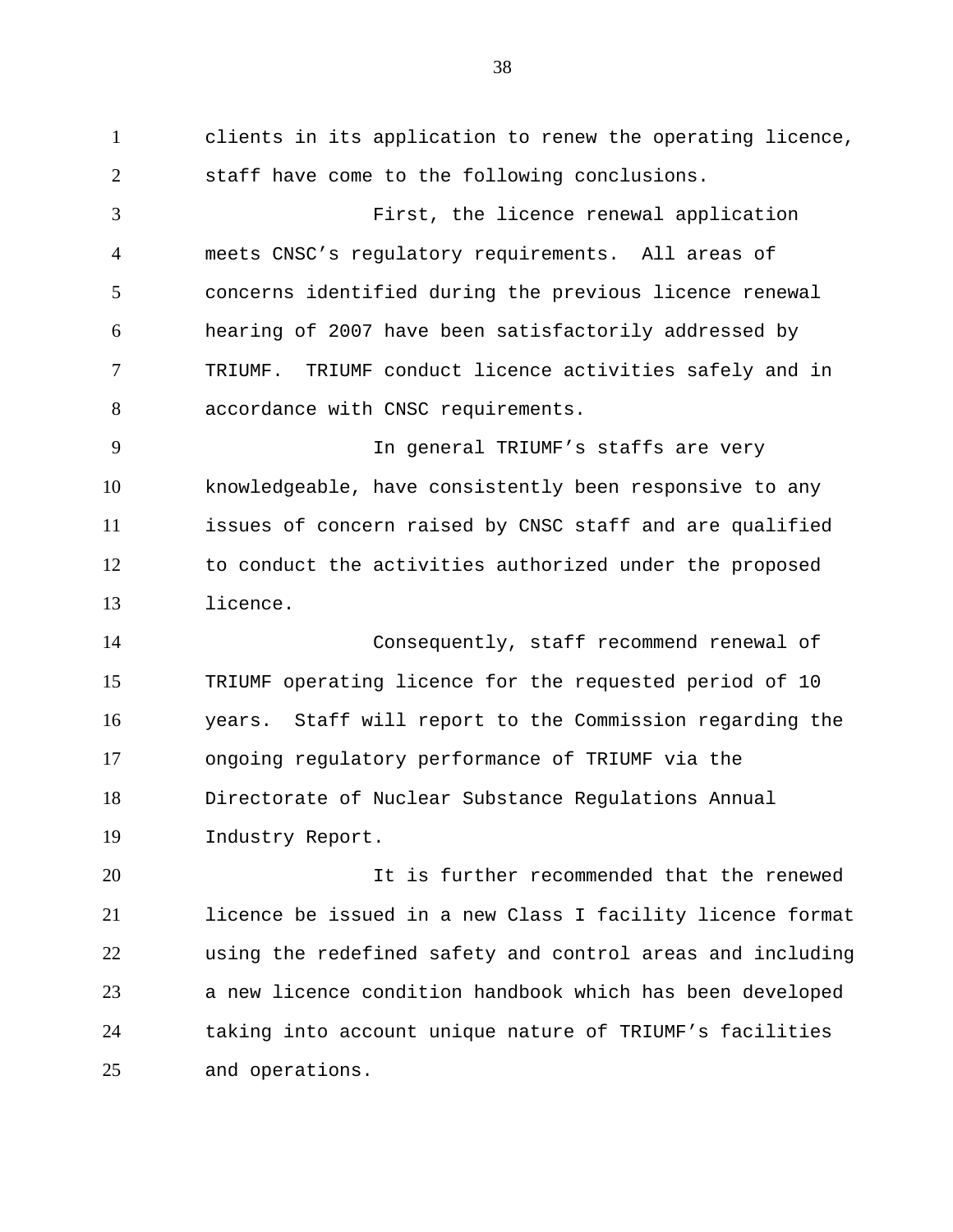This concludes the presentation. Thank you for your attention. **THE CHAIRMAN:** Thank you. Let me start the question session with Miss Velshi.  **MEMBER VELSHI:** Thank you Mr. Chairman. Question for TRIUMF. How many similar facilities as yours exist in the world? And how does its performance compare to theirs particularly with regards to safety? **DR. LOCKYER:** There are three facilities in Europe. There are rapidly becoming one facility in the United States which is a new facility that's being built by the Department of Energy. Europe is building a new facility in Germany also plus those that I've mentioned. And then Korea, China, India are all building facilities now like TRIUMF. And then there's TRIUMF. I would say we certainly rank in the top few in the world; I'm not going to say the best because that would get me into trouble with my colleagues but right up there I would say.  **MEMBER VELSHI:** Thank you. So again, question for TRIUMF. In your CMD 12-H5 on page 22 on worker dose control, in 2008, the maximum individual dose to a non-nuclear energy worker was 1 2 3 4 5 6 7 8 9 10 11 12 13 14 15 16 17 18 19 20 21 22 23 24 25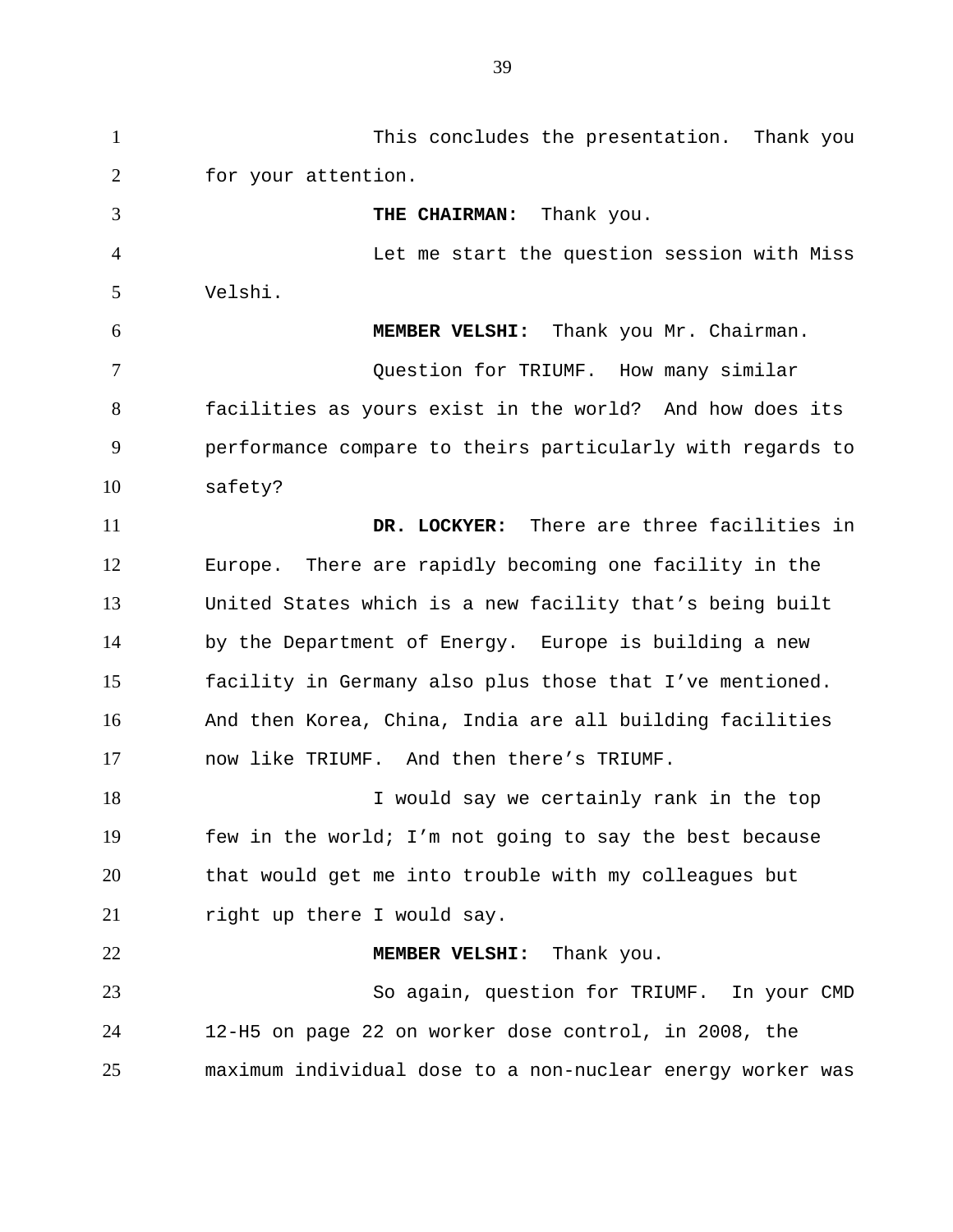reported at .94 millisieverts, very close to the one millisieverts annual dose limit, so what controls failed and what led to that and what has happened since to address any issues? **MS. TRUDEL:** Anne Trudel, Manager of Environmental Health and Safety, for the record. There's in fact an error in our report with regard to that dose and it's related to the fact that we have -- in putting that report together, we were looking to use the Landauer doses, whereas what we used for managing our dose on a daily basis are the direct reading dosimeter results and in using the Landauer doses to put that report together, I used a list for nuclear energy workers which was in fact not for the current year. So this particular individual with .94 millisieverts of dose was in fact a nuclear energy worker in 2008, his status as a nuclear energy worker expired part way through 2009 and so, in fact, that dose is not a non-nuclear energy worker dose. The corrective report would show a maximum for the non-nuclear energy worker dose of 0.6 millisieverts. **MEMBER VELSHI:** So, is there a reason why the CMD did not show the correct dose for non-nuclear energy workers? 1 2 3 4 5 6 7 8 9 10 11 12 13 14 15 16 17 18 19 20 21 22 23 24 25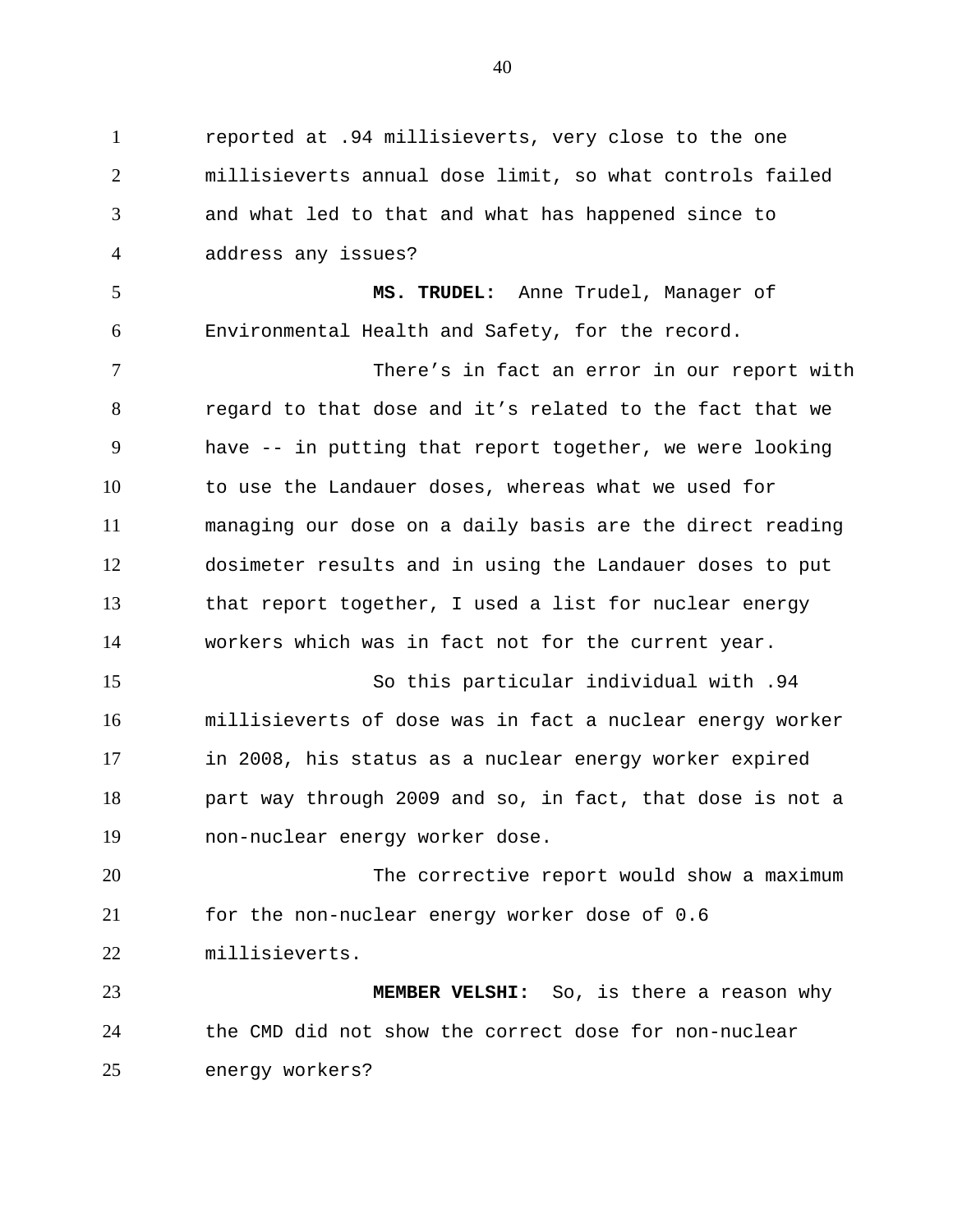**MS. TRUDEL**: It was in doing this analysis with the Landauer doses; it was being done essential for the CMD. So the error was appreciated after the CMD went in. 1 2 3 4

 **MEMBER VELSHI**: So in 2008, your reporting would have shown a non-nuclear energy worker getting a dose pretty close to the dose limit but that didn't trigger any alarm bells, it's only when you preparing the CMD that you suddenly said "Oh, we'd better have a closer look at this?" 5 6 7 8 9 10

 **MS. TRUDEL**: As I said, the dosimeters that we use for managing our dose are the direct reading dosimeters, so in fact on the direct reading dosimeter, this person showed up as a nuclear-energy worker because he was correctly a nuclear-energy worker but that wasn't reflected in the list that I was using in doing the analysis. 11 12 13 14 15 16 17

 **MEMBER VELSHI**: Okay.

Again for TRIUMF, on this whole area of waste management and it being rated as below expectations and yes you know by now it's satisfactory but the CNSC has identified in their CMD on page 31 that they had raised issues numerous times to the licensee around waste management. 19 20 21 22 23 24

25

18

So a question really for the licensee and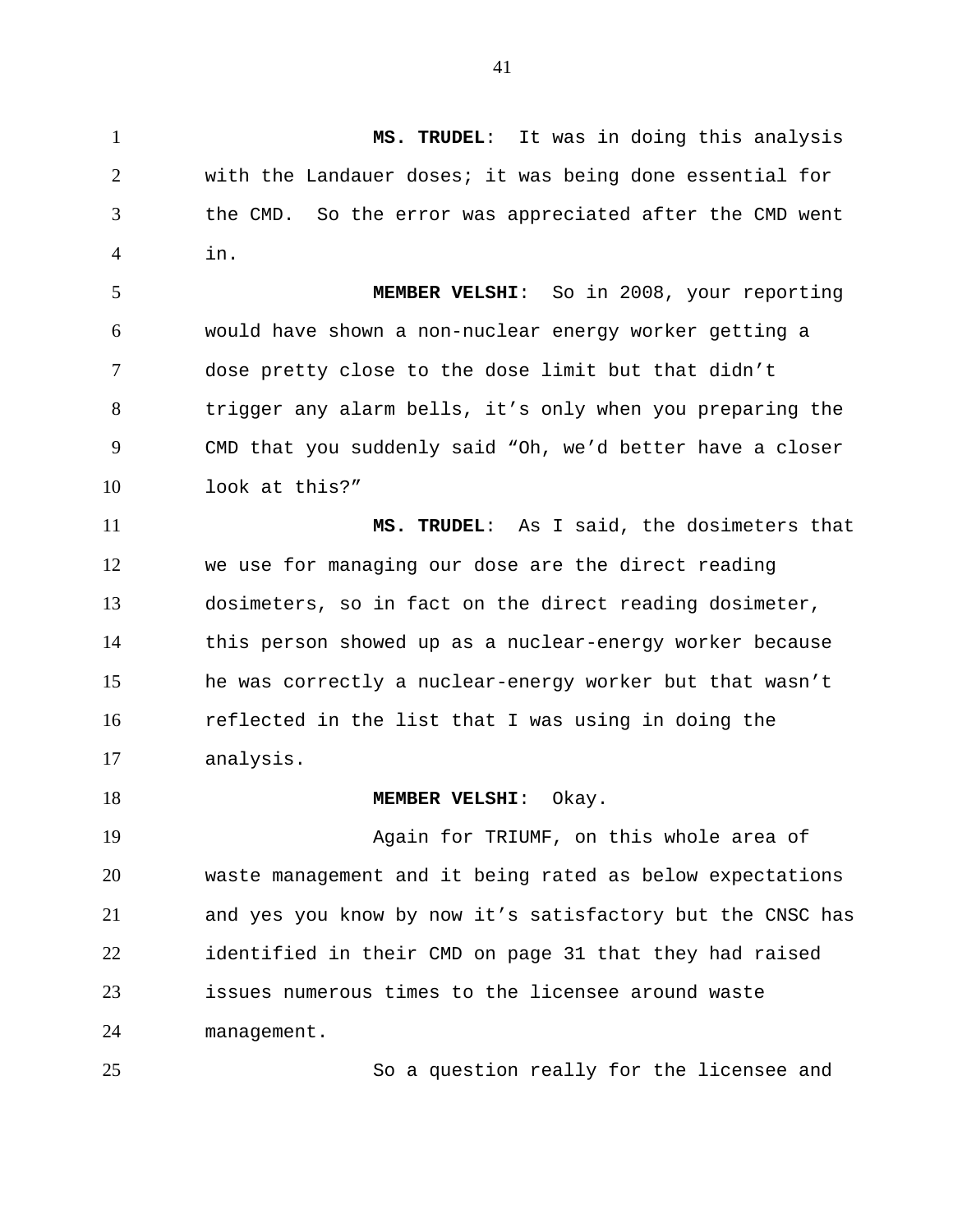you know we're happy to have the Board Committee Chair here, is this something that the Board Committee would have seen that the CNSC has shown concerns repeatedly and what took so long before they were addressed?  **MR. THOMPSON**: I'm trying to recall what we saw. It was certainly, was this part of the quality assurance issues that we were sort of focussing on in the 2010-11 area? I think Anne Trudel might be able to address this more completely.  **MS. TRUDEL**: For the record, Anne Trudel. This would have been an action notice from a compliance inspection visit. Rob Thompson is relatively new as the Chair of the Board Safety and Security Committee. His predecessor David Venus (phon.) from McMaster would have reviewed essentially the action notices as they're presented at our Safety Management meeting quarterly. And in terms of our programs and the delays of the repeated findings, they deal with essentially our janitorial support staff for our radiation areas and we 1 2 3 4 5 6 7 8 9 10 11 12 13 14 15 16 17 18 19 20 21

have had a higher turnover in terms of that personnel in that group that has led to some of the delays. 22 23

But we now have procedures in place to address the janitorial support that's required for those 24 25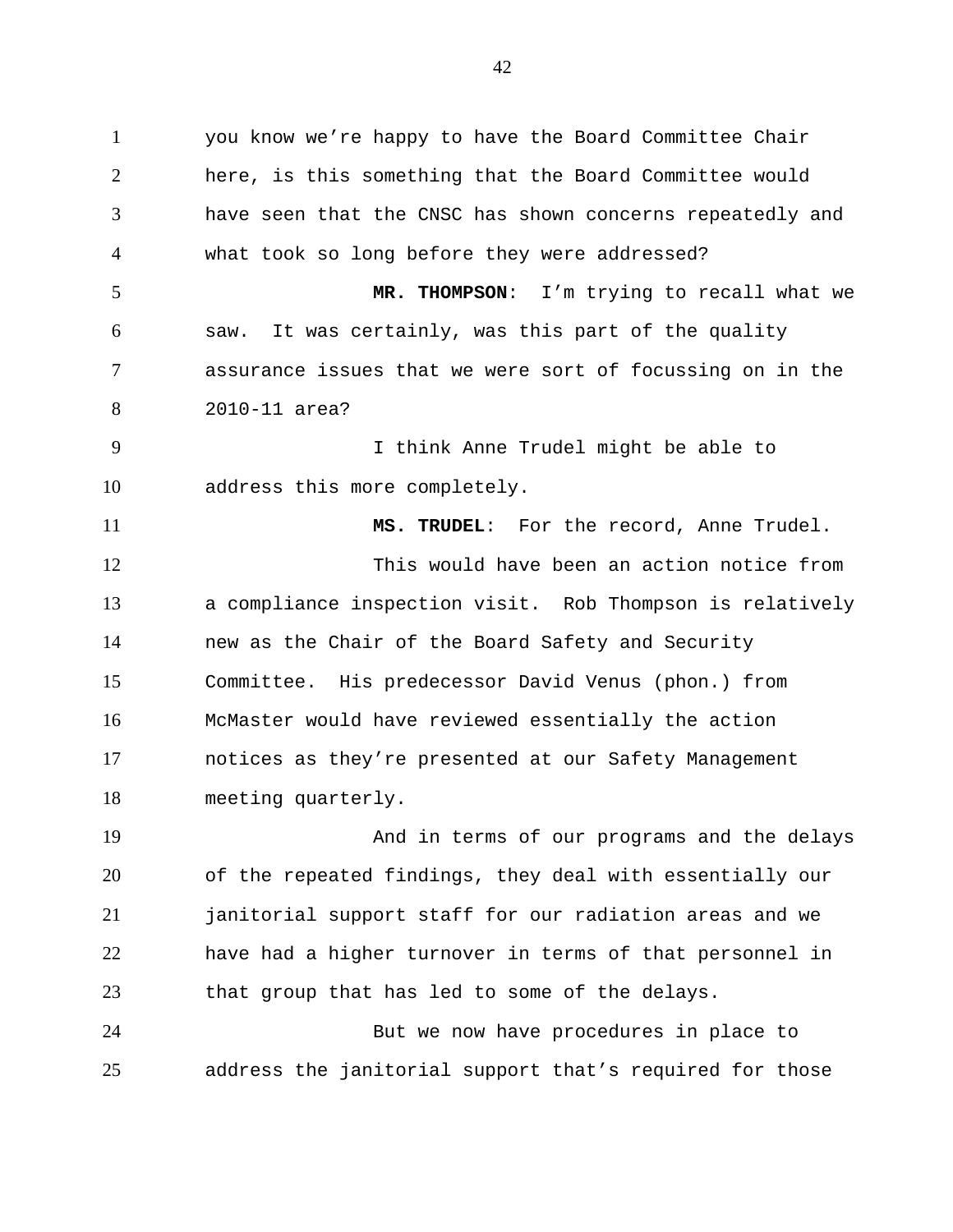radiation areas. That should mean that even with staff turnovers, we're better protected to ensure that the requirements are being addressed. 1 2 3

 **MEMBER VELSHI**: Thank you. Again for TRIUMF on your environmental monitoring aspect; on page 22 of the CMD, you report that you're updating your derived release limits document to comply with the CSA standards and you also mention that the dose that's measured, as a result of your emission, is two to three times lower than what the derived release limit would enforce the dose to be; so as you're updating the document is there a likelihood that your DRLs would actually be lowered? 4 5 6 7 8 9 10 11 12

 **MS. TRUDEL**: That is a possibility in terms of looking at the reasons why our environmental monitoring is giving us results that are factors of 2-3 lower. It's become clear that one of the aspects of that, likely most impacts that results it would account for that reduction comes about because of our -- the weather data that's used in our derived release limit modelling. And in the past we've used weather data from the airport, Vancouver Airport, which is about a few kilometres away, but it's in a different -- we're up on a bluff relative to the airport that's at sea level. 13 14 15 16 17 18 19 20 21 22 23

We've since -- in the last two years, we've had weather station data at TRIUMF. And in looking at 24 25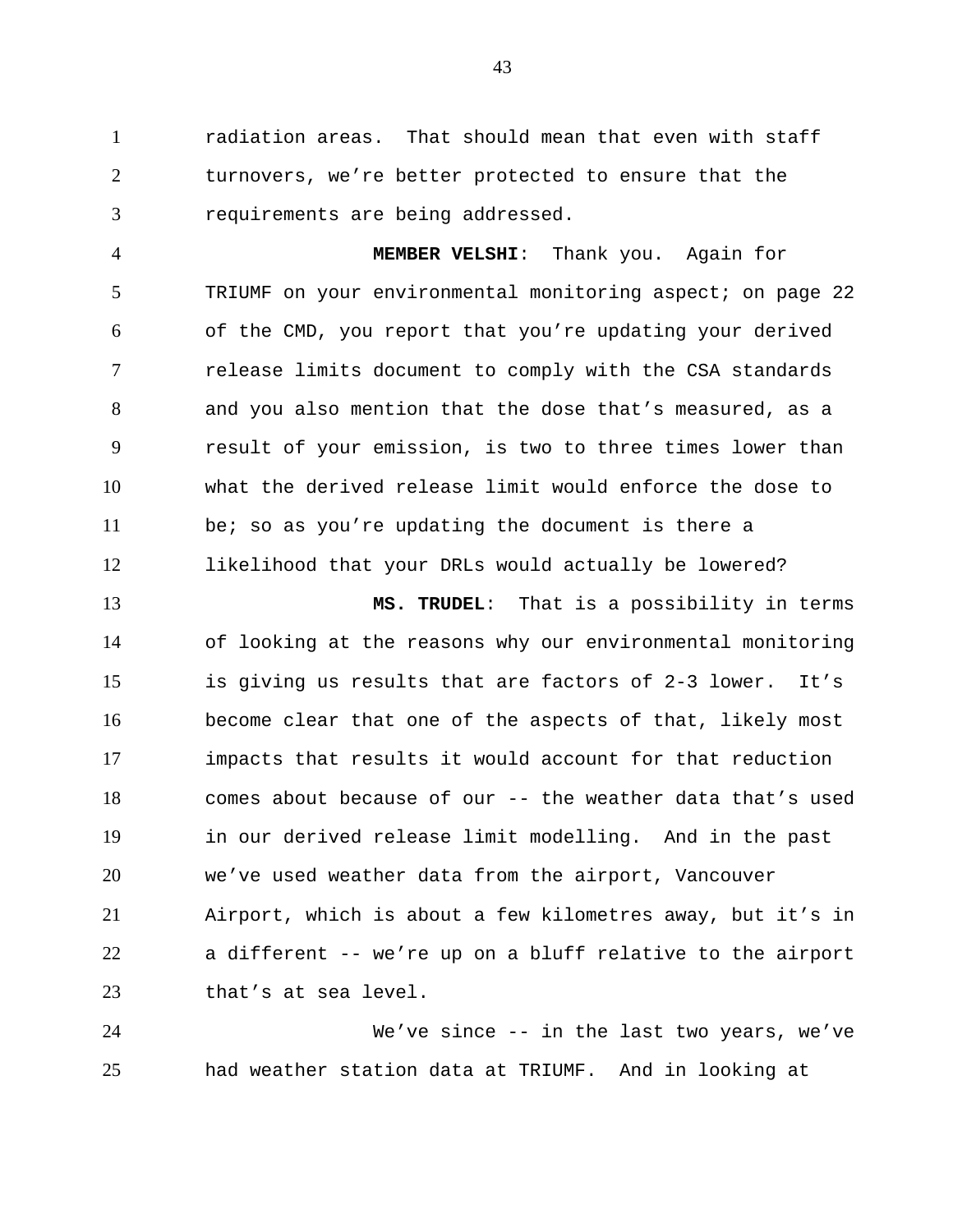that weather station data, it's clear that essentially the meteorological data is such that the frequency distribution for the wind pattern means that we have a lower frequency blowing in the direction of our nearest population. And so that would mean, in fact, that our derived release limits would not drop, but would increase. Thank you. **MEMBER VELSHI:** Thank you. Now, I think I heard in the presentation that this issue may already be addressed, but I'll ask. It's on -- it's a question for the CNSC staff. In the licensee's CMD, one of the requests they have is this requirement to have a second consultant to complete a third party review of the fire hazard analysis. Is this an NFPA requirement, and what is your comment on TRIUMF's request? **MR. RÉGIMBALD:** I'll ask Mr. Jeff Sandeman to answer the question. **MR. SANDEMAN:** It was largely a misinterpretation on what was expected. We've had the fire protection staff, myself meet with staff from TRIUMF to get a clarification. The requirement is to have a third party review of the design of fire safety systems during 1 2 3 4 5 6 7 8 9 10 11 12 13 14 15 16 17 18 19 20 21 22 23 24 25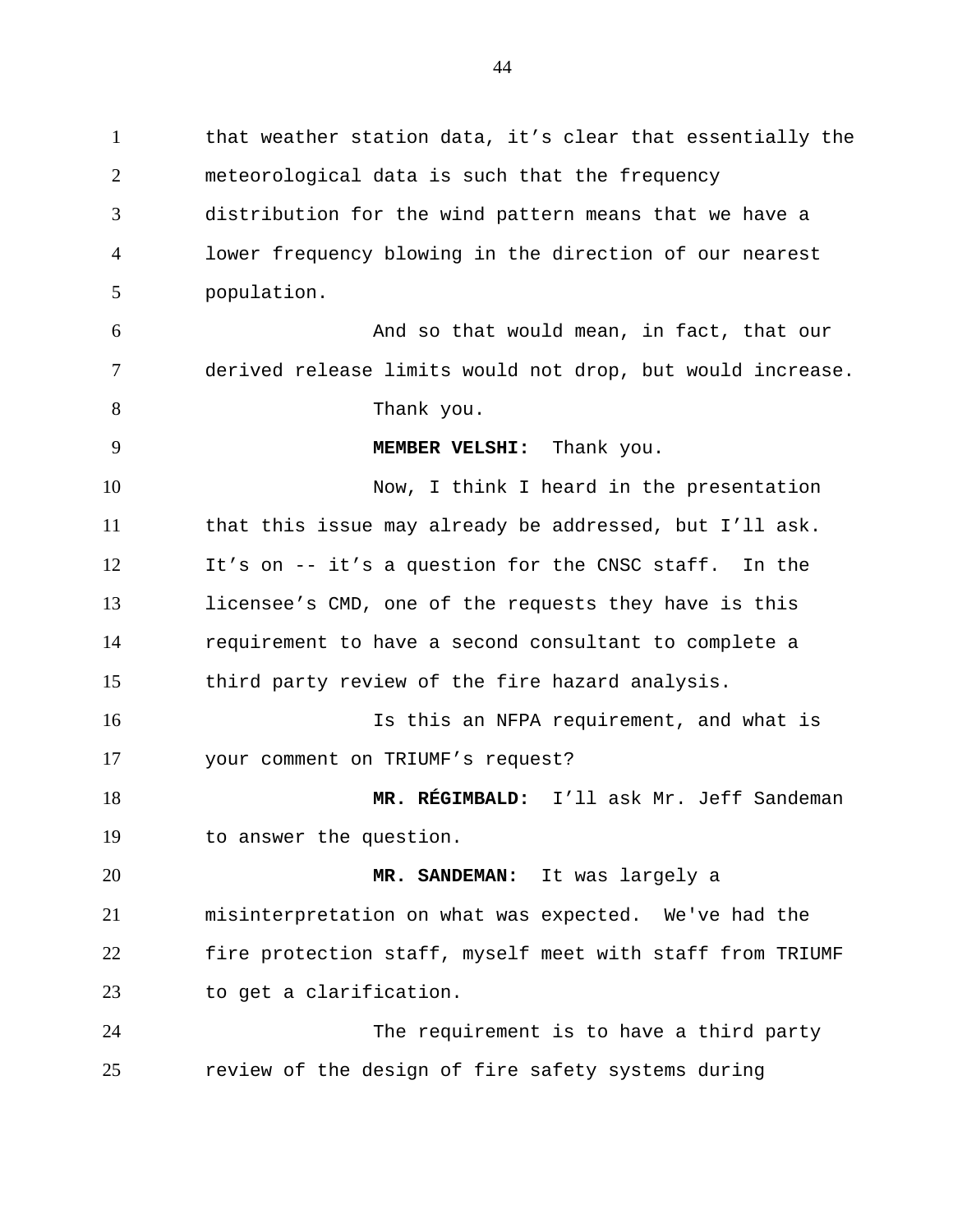modification. It was being misinterpreted to imply that the third party review had to be done of the fire hazard analysis every time, and it has been resolved satisfactorily. I would ask if -- I don't know if fire protection has anything to add to that. **MR. BUNAGI:** Zach Bunagi, for the record. I think the issue it was like miss -- they misunderstood the requirement of -- that was set in the licensing condition handbook because the purpose for that requirement is more for the review for the design requirement, not for the fire hazard assessment. **MEMBER VELSHI:** Thank you. And is TRIUMF happy with this clarification? **MS. TRUDEL:** Yes, we are. And we're, in fact, just getting under way with our third party review for the ARIEL facility for the design and will be looking to submit that to CNSC staff in the next two to three weeks. **MEMBER VELSHI:** Thank you, Mr. President. I'll come back to any remaining questions I have later. **THE CHAIRMAN:** Thank you. Monsieur Harvey? **MEMBER HARVEY:** Merci, monsieur le 1 2 3 4 5 6 7 8 9 10 11 12 13 14 15 16 17 18 19 20 21 22 23 24 25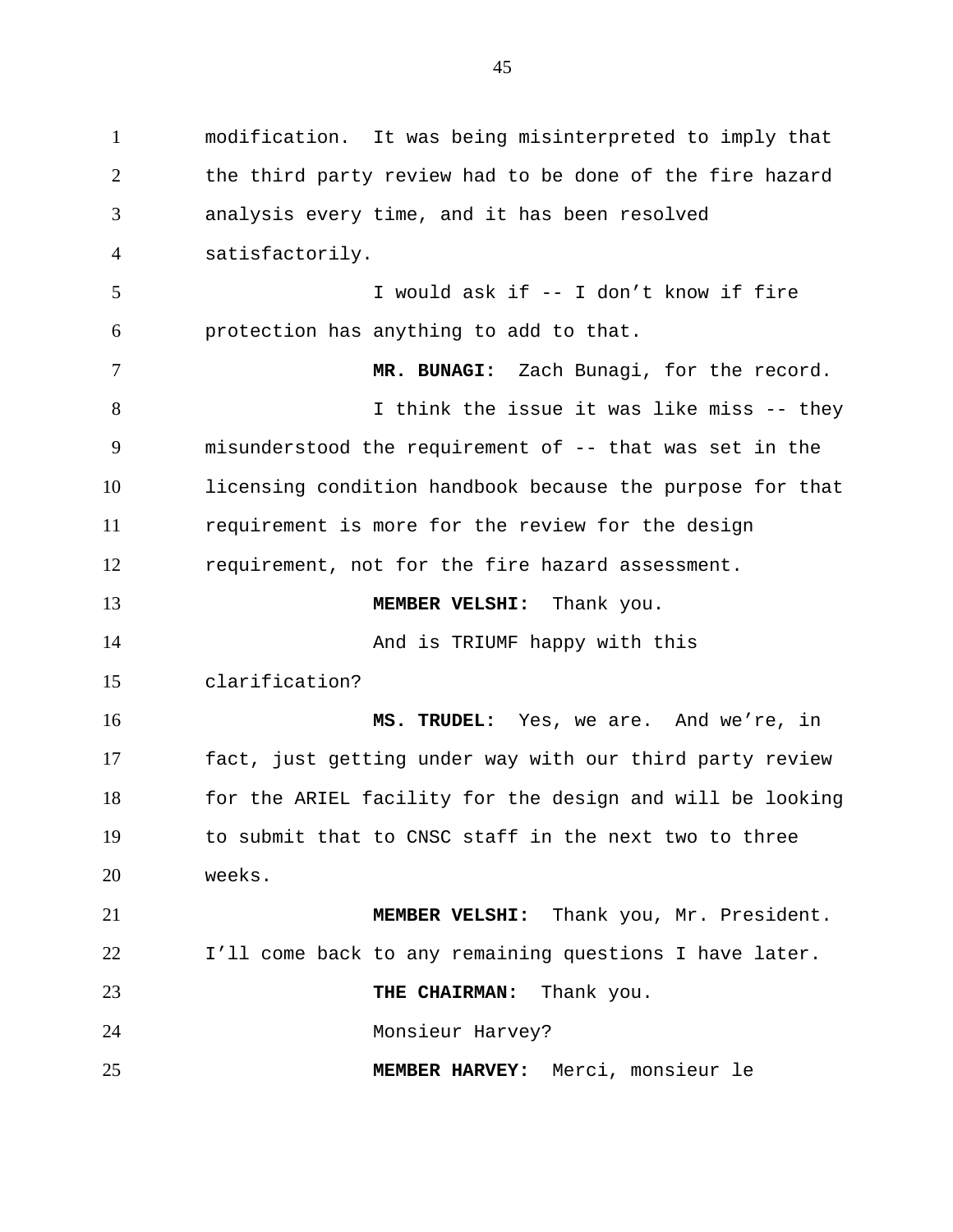président.

1

First question has to do with the training, and it appears in both documents. There was four action notices are considered as long term tasks. Could you explain that? What means "long term" and the nature of those tasks? **MR. RÉGIMBALD:** I would ask a representative from the Training Program Evaluation Division to provide a response, please. **MR. VESELY:** Martin Vesely; I'm a senior Training Program Evaluation Officer. The nature of the long term tasks are to apply the standardized systematic approach to training to all the work groups on site, try and fit a significant amount of work in implementing a systematic approach to training. But due to the dynamic nature of the facility, some of them had either become out of date or were in need of a revamp, and clearly this isn't something that is done over the course of a few days or a few weeks. So if I was to characterize the action notices, they pertain to updating and maintaining the training program. **MEMBER HARVEY:** So when do you think those actions will be closed? **MR. VESELY:** Martin Vesely. 2 3 4 5 6 7 8 9 10 11 12 13 14 15 16 17 18 19 20 21 22 23 24 25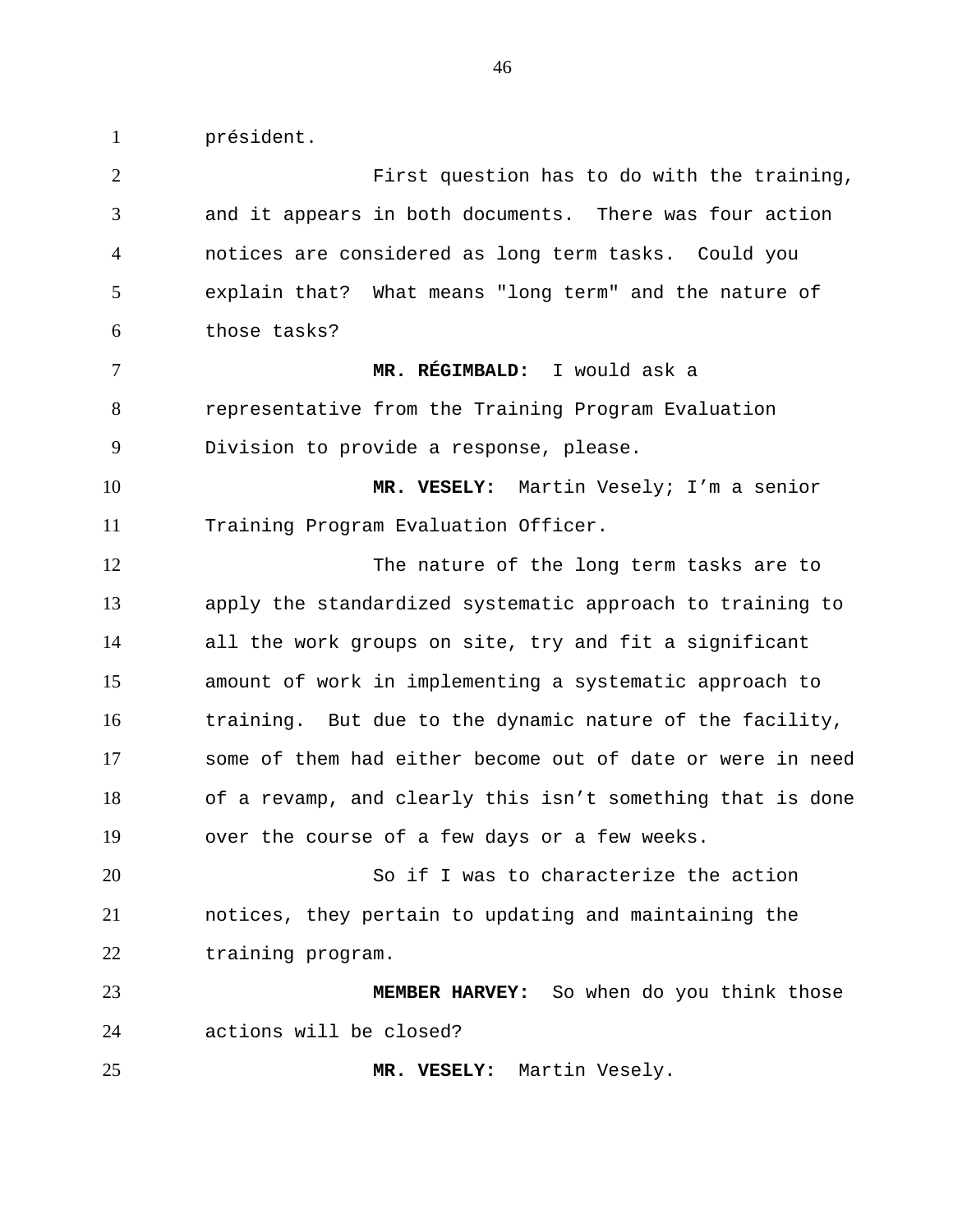47

As per the corrective action plan that was submitted by TRIUMF and the one that CNSC staff approved, the date that's associated with the closure of these items is by the end of 2012. CNSC staff continue to monitor the progress and are satisfied to date. **MEMBER HARVEY:** So those dates, then, they'll be completed -- my question is addressed to TRIUMF. They'll be completed next December? **MS. TRUDEL:** Anne Trudel. I think I will ask Phil Jones, our Manager of Training, to respond to that. **MR. JONES:** Phil Jones, for the record. I'm the Manager of Quality Assurance and Training at TRIUMF. Yeah, we're currently on track to meet those deadlines. We recently released five revised training plans for different groups at TRIUMF, and we're working towards releasing the rest of the training plans by the end of the year. **MEMBER HARVEY:** How many employees are touched by the training? **MR. JONES:** TRIUMF has 350 full-time employees, but we have a large number of students, visiting scientists, contractors which are also affected by our training programs. 1 2 3 4 5 6 7 8 9 10 11 12 13 14 15 16 17 18 19 20 21 22 23 24 25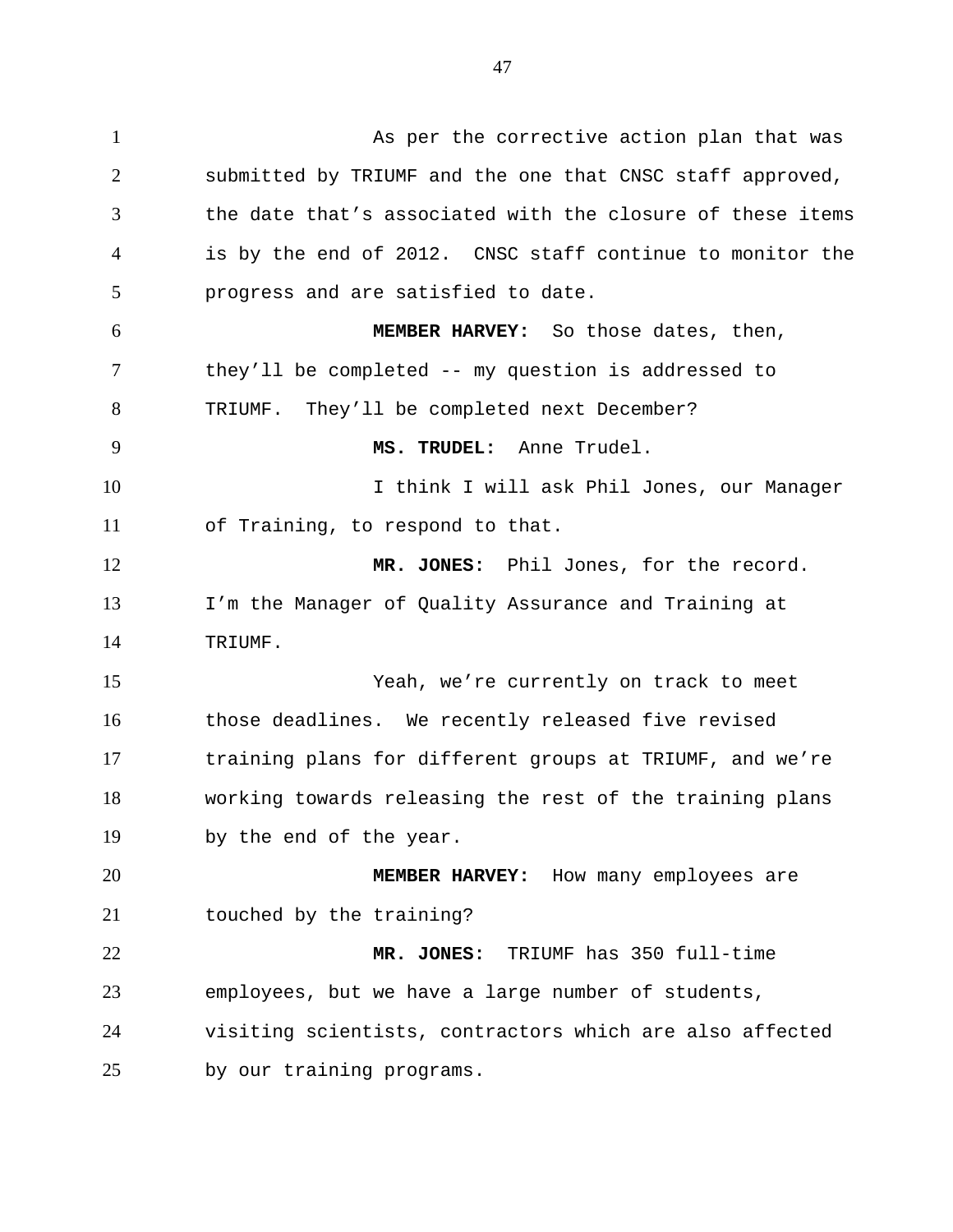The training plans that we're creating currently, though, deal with employee training. **MEMBER HARVEY:** Just employees; not contractors? **MR. JONES:** We have other training programs that contractors are taking, our basic site safety orientation, so all of the visiting contractors will take that training. **MEMBER HARVEY:** Okay. Thank you. **MR. SANDEMAN:** Sorry, I just wish to offer a point of clarification. When the CMD was written, there were four outstanding action notices. Two have since been closed and one closure is imminent. I expect it to be closed next week. There is, in fact -- by the end of this month there will only be one outstanding action item. **MEMBER HARVEY:** Very good. On page 22 of your TRIUMF written submission about the site-wide evacuation drills, you mentioned that there has been two such exercise during the -- since 2007. When was the last one? **MS. TRUDEL:** Anne Trudel, for the record. The last one would have been two years ago in May or June. We're planning one -- we have one scheduled for June  $6^{th}$  of this year. 1 2 3 4 5 6 7 8 9 10 11 12 13 14 15 16 17 18 19 20 21 22 23 24 25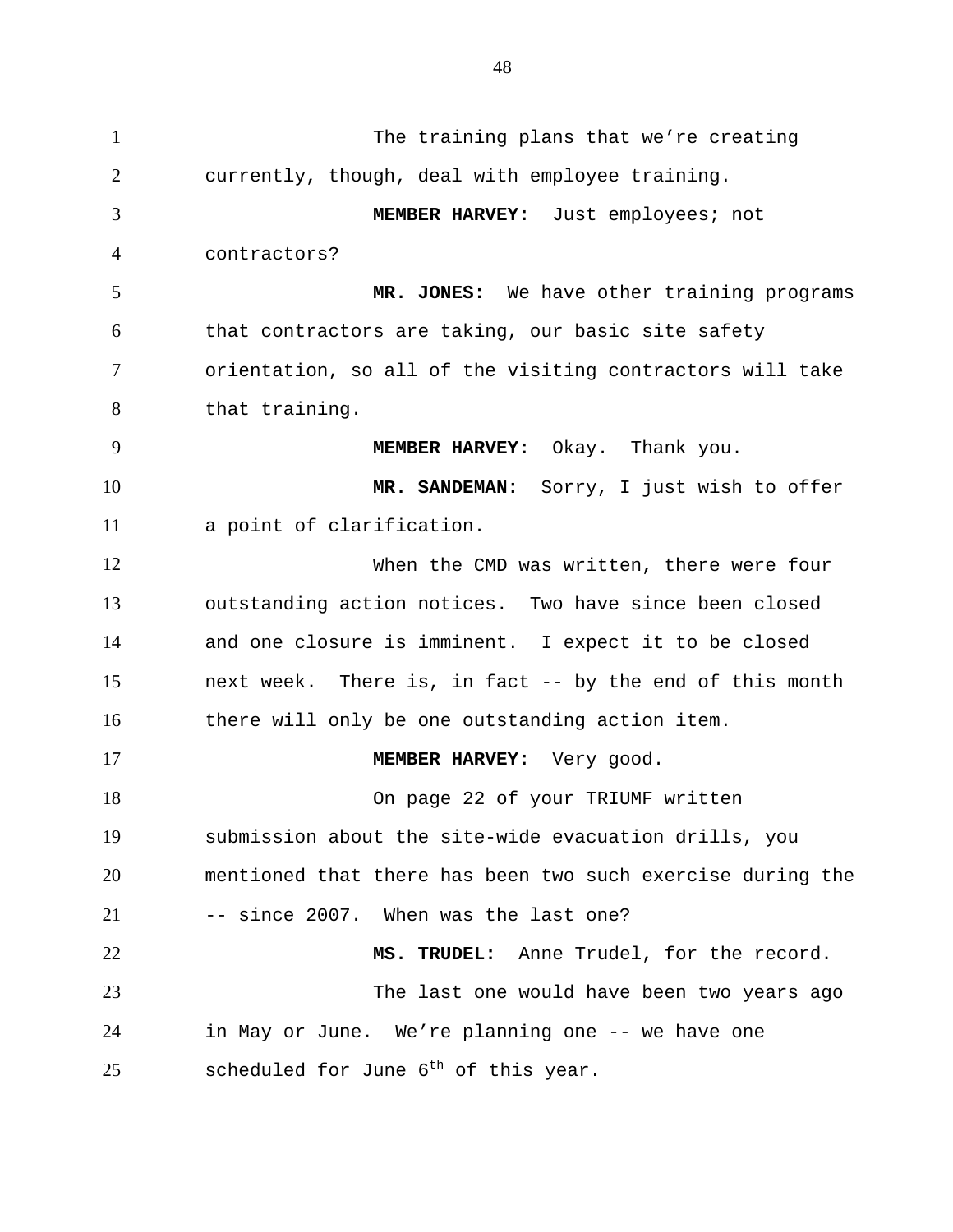**MEMBER HARVEY:** Of this year? **MS. TRUDEL:** Yes. **MEMBER HARVEY:** So, the staff, are you satisfied with that frequency? **MR. RÉGIMBALD:** I would like to ask a representative from the Emergency Management Program Division to provide a response, please. **MR. ST. MICHAEL:** Hello. Peter St. Michael here from Emergency Management Programs Division. Yes, staff are satisfied and we are planning to perform an inspection at the site evacuation drill on June  $6^{th}$  of this year. **MEMBER HARVEY:** Thank you. **THE CHAIRMAN:** Can I jump in? Here is where I ask the post-Fukushima question of all facilities. Just remind us again what you have done post-Fukushima to deal with the beyond design basis, either it's hazard, earthquake, any doomsday scenarios, and what would you have done to mitigate them. **MR. SANDEMAN:** Jeff Sandeman, for the record. The Commission did issue a GN12 request for information, to which TRIUMF responded. The nature of the hazards at TRIUMF because it isn't a reactor and because there's no possibility of meltdown or anything like that 1 2 3 4 5 6 7 8 9 10 11 12 13 14 15 16 17 18 19 20 21 22 23 24 25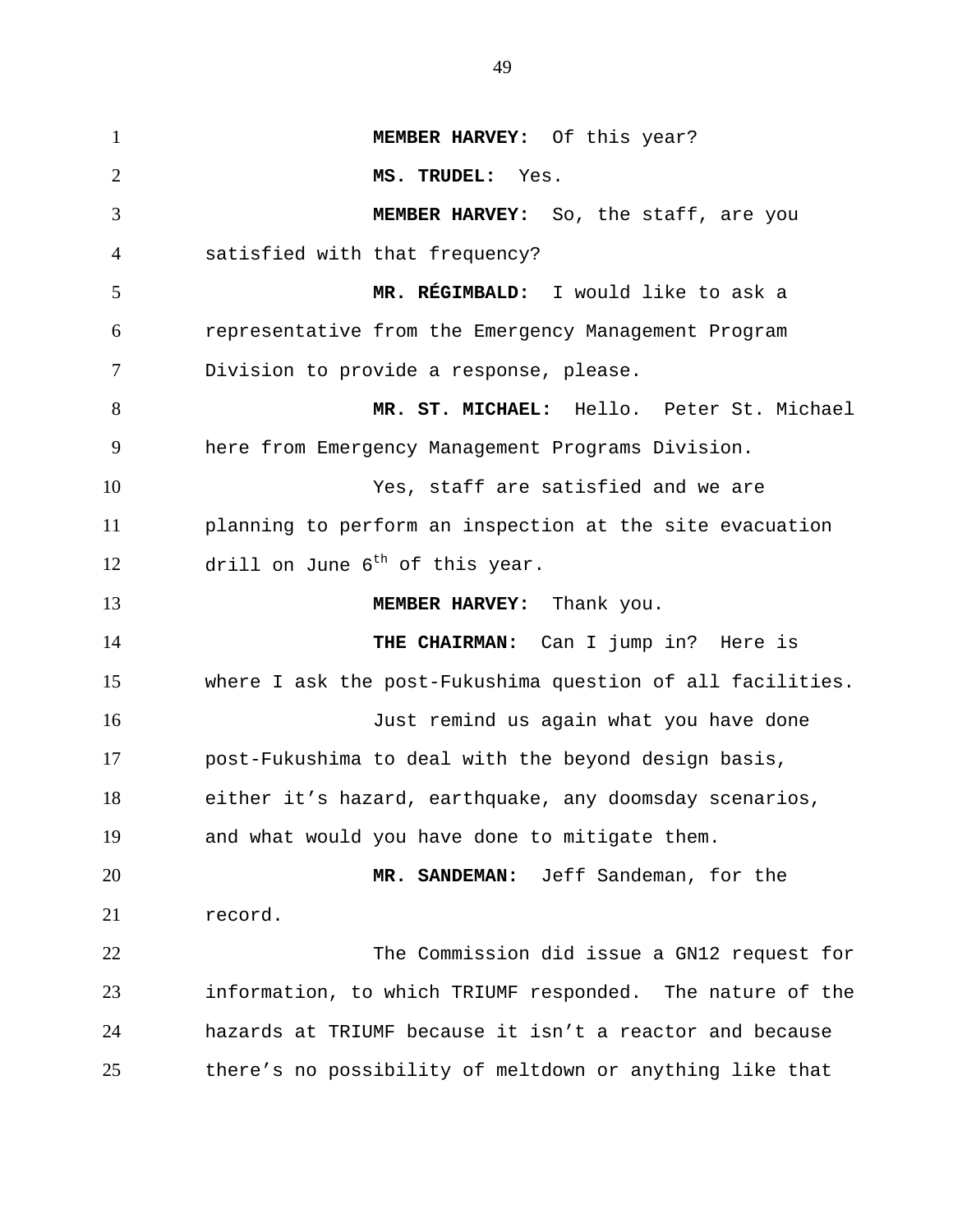are such that any natural disaster, first of all, is already part of their emergency plan. The worst-case release scenarios have already been analyzed and there are no additional mitigation measures necessary or warranted because that type of release associated with Fukushima simply isn't possible with an accelerator. It doesn't work that way. **THE CHAIRMAN:** I want to hear it from TRIUMF first. Secondly, did you do things like earthquake while the thing is in operation, any other kind of subsidiary systems, et cetera, that can cause some beyond design as I like to call it, "very low probability, highimpact events." **DR. LOCKYER:** Yes. So we have gone through sort of the simulated disaster scenario, so, you know, my main concern is I know what I have to do. So if something happened like an earthquake then the person in charge of the operating control room takes charge of the facility. They make a phone call to me to let me know that that something has happened of significance, and then there's a whole series of procedures that take place. But basically we know that we have a control centre in the lab where the relevant people go to. If there's need for calling the fire 1 2 3 4 5 6 7 8 9 10 11 12 13 14 15 16 17 18 19 20 21 22 23 24 25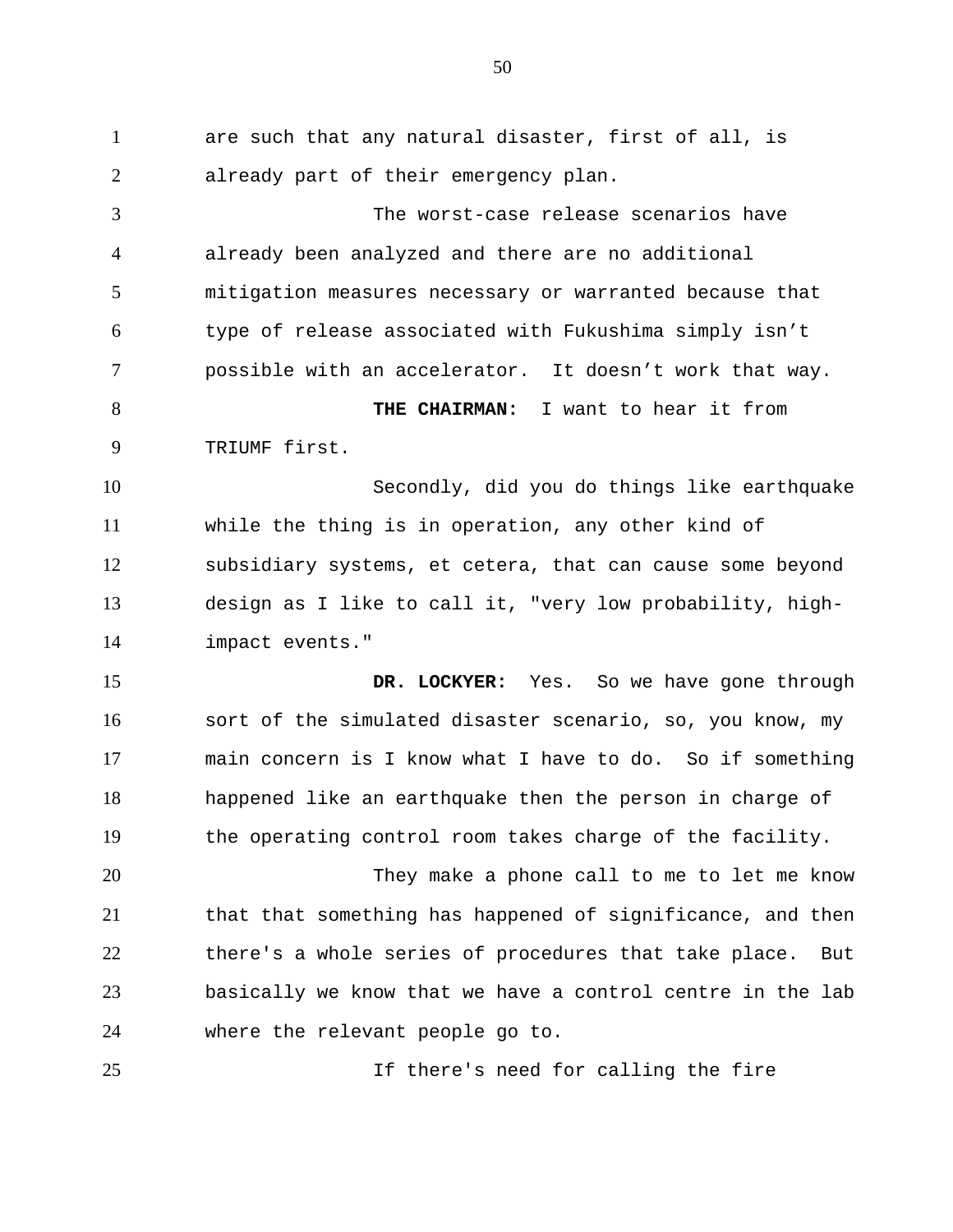department that happens, if there's need for first aid those people are there. So I think we're in a pretty good situation to handle an emergency whether it's a fire that comes about from the earthquake or whether it's personal injury or anything like that. So we are in an earthquake zone, we know that, so that is something that I am concerned about. The standard things we can say are that we're not concerned about the accelerators themselves, they will just -- once we lose power the accelerators turn off. So it's really personal safety that I'm concerned about, and I think we're in good shape for that. I think Anne has a couple of things she'd like to add. **MS. TRUDEL:** I think the only comment I would add to Nigel's comments is that in terms of carrying out our safety analysis for the next abridged licence amendment which was for acting on target -- current upgrade. We went through, as a result of your requests from the Fukushima fallout we went through a careful analysis of potential escape routes for these gaseous radioactive effluent from our vacuum system and put in place additional monitoring for those systems, to 1 2 3 4 5 6 7 8 9 10 11 12 13 14 15 16 17 18 19 20 21 22 23 24 25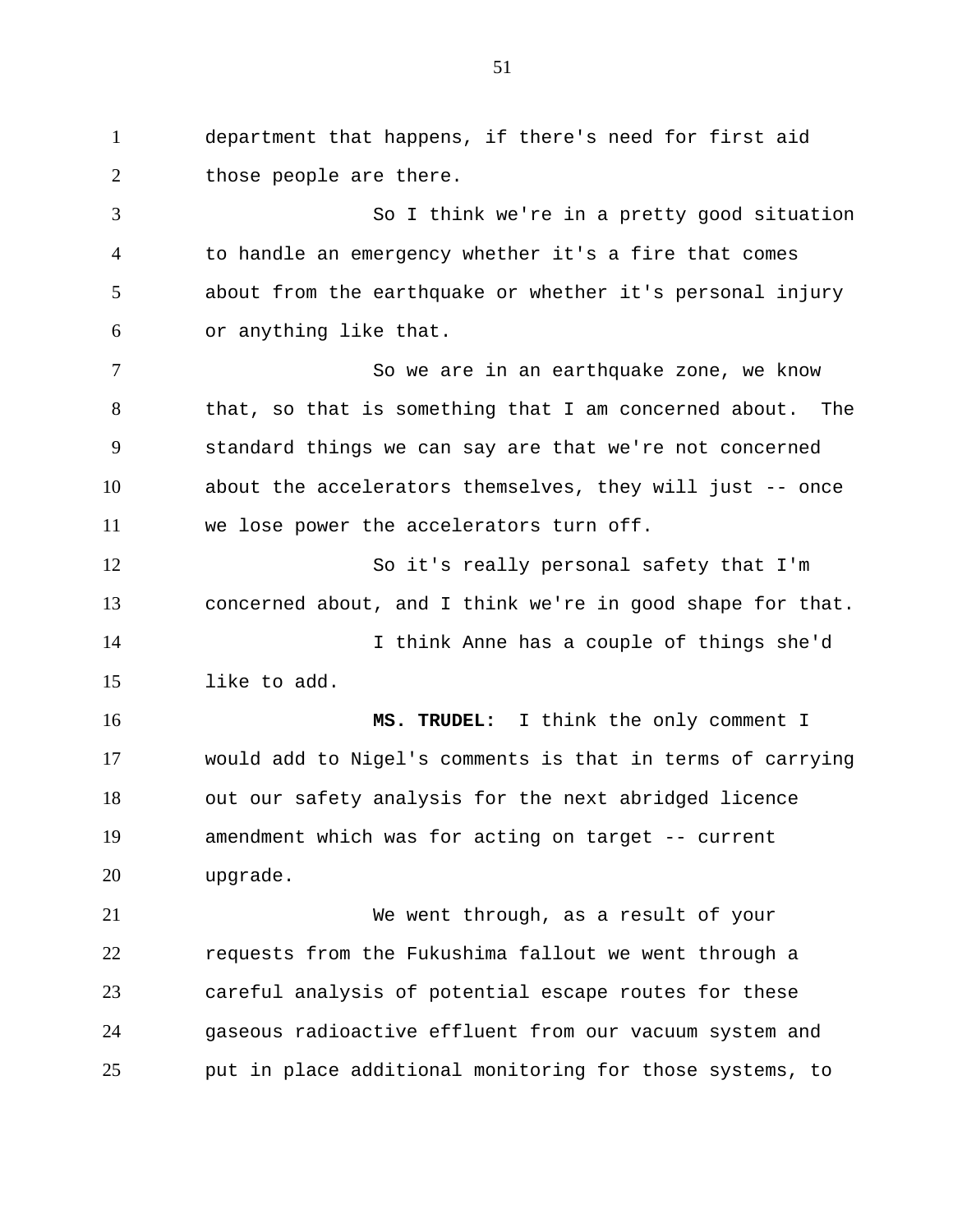ensure that we -- and alarms as well in terms of evacuating the area, should we lose containment of those gases. Thank you. **THE CHAIRMAN:** I see Mr. Jammal came to the podium. **MR. JAMMAL:** Thank you, Mr. President. It's Ramzi Jammal for the record. I'd just like to explain to you the process that the directive went out to TRIUMF and CLS, under Mr. Régimbald requesting a safety assessment as it pertains to the early lessons learned at Fukushima and the long-term aspect. As it was mentioned the safety case order was reviewed and there are no immediate short-term actions that the licensee must put in place. So the codes with respect to the building design, the fire protection inspections, the emergency management programs are adequate for magnitude of earthquakes or combined event as such. So those shortterm actions are not required. On the long-term basis, as Mr. St. Michael has indicated, as part of the regulatory and normal regulatory oversight of the CNSC, we'll be conducting inspections in order to address the integrated form of the 1 2 3 4 5 6 7 8 9 10 11 12 13 14 15 16 17 18 19 20 21 22 23 24 25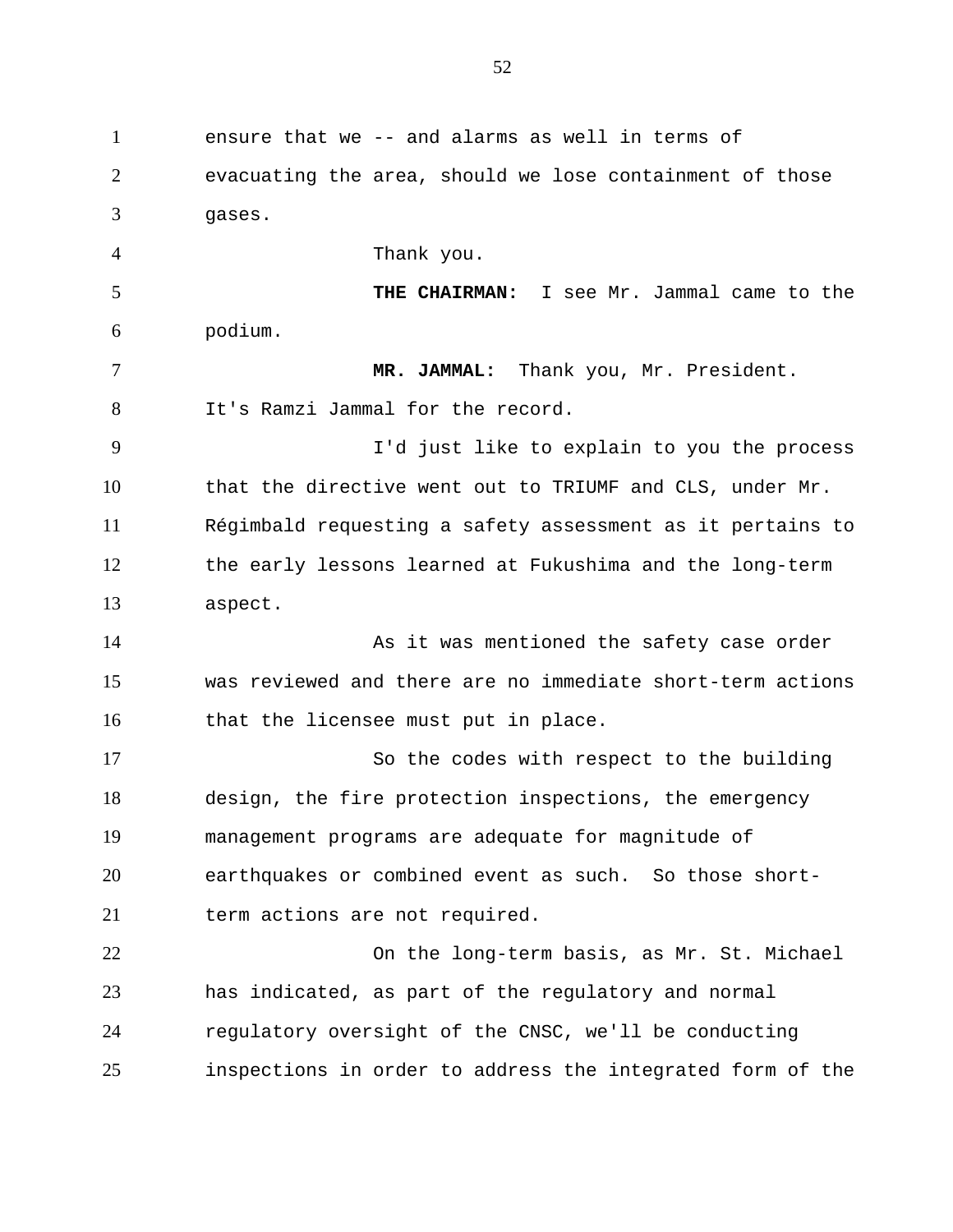emergency management program, which will include evacuation or changes of the pipes and so on and so forth. Or a rattling of the pipes, if I may say, caused by any event, let it be an external event or combined external event. So the intent here is do they have proper mitigation measures in place? The answer is, yes. Do they have proper short-term actions that will address any potential events? The answer is, yes. And as we go on with the regulatory oversight and any enhancement that's required will be done and will be put in place as part of the routine regulatory oversight. So in conclusion even if the containment is lost, we're talking of radio isotope substances of physical half-life of seconds or minutes or even hours. So by the time any dissipation takes place the environmental impact is minimal or nonexistent. **THE CHAIRMAN:** Thank you. Mr. Harvey? **MEMBER HARVEY:** Yes. My other question is addressed to the staff, it's on slide 15 of your presentation; it's about the inspections. I just want to have some information about -- I see that general compliance you've got two inspections per year, and then I've got at the bottom of 1 2 3 4 5 6 7 8 9 10 11 12 13 14 15 16 17 18 19 20 21 22 23 24 25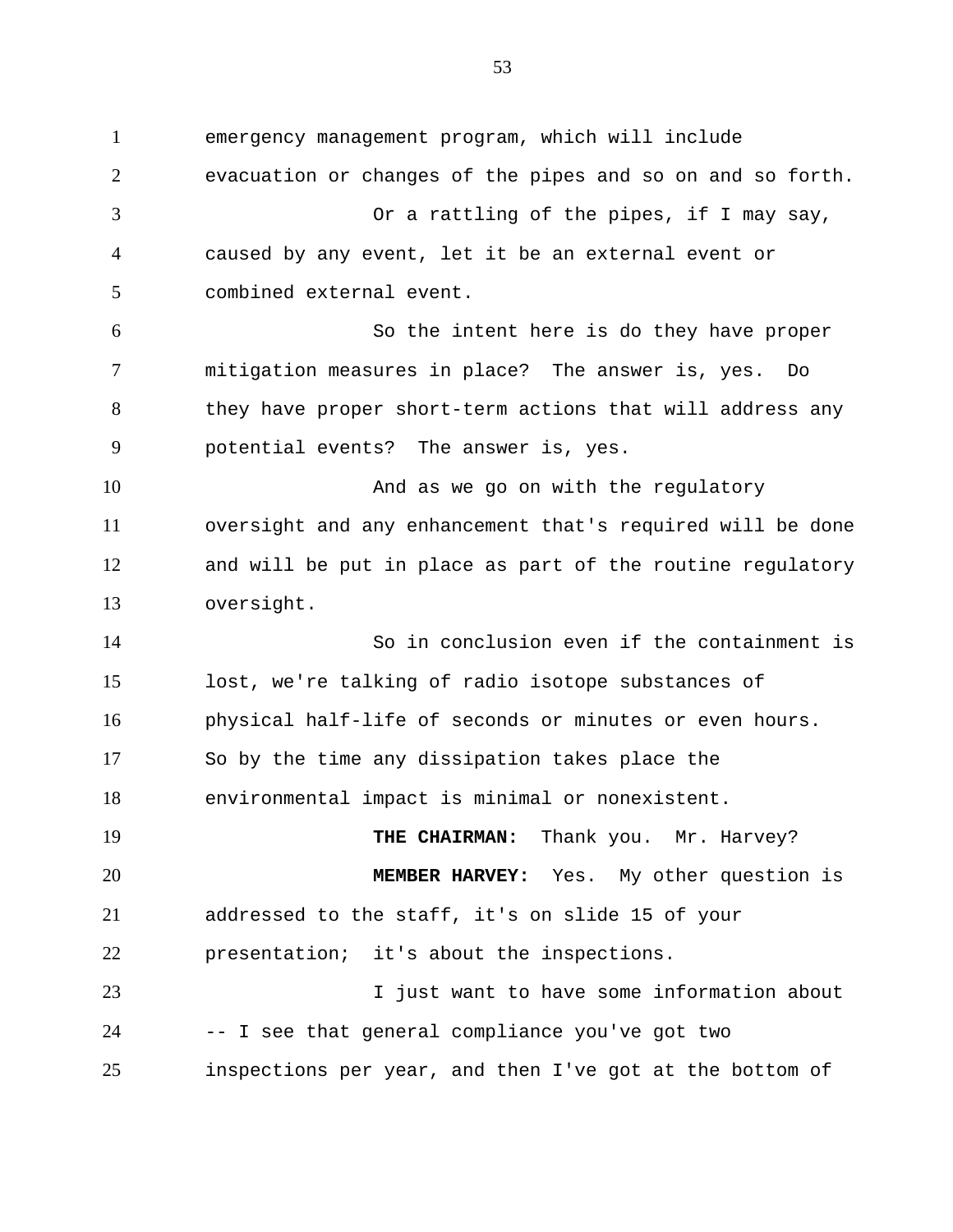the page packaging and transport. The last inspection and the only inspection done was in December 2011, so right at the end of the period. 1 2 3

So are you looking at those different items during your general compliance inspection, because if it's not the case, it is to say that the packaging and transport has been looked at only at the end of the period? 4 5 6 7 8

**MR. REGIMBALD:** We conduct two kinds of inspections, one are called Type 1 inspection, which is an audit type of inspection that targets specific areas that we want to look at. And the Type 2 inspection is a more general sort of just performance verification of programs. I'll let Mr. Sandeman provide some details, but my understanding is that we conduct at least two general compliance per year inspections, and targeted inspections, depending on the outcomes of these general compliance inspections or from reports that we get from 9 10 11 12 13 14 15 16 17 18

licensees or other findings. 19

So if Jeff could add details, please. **MR. SANDEMAN:** I have little to add. Certainly when we do a general compliance inspection we're 20 21 22

looking at all aspects of compliance. Looking for anything that would lead to a flag where we need to focus, or have a more focused look at it. 23 24 25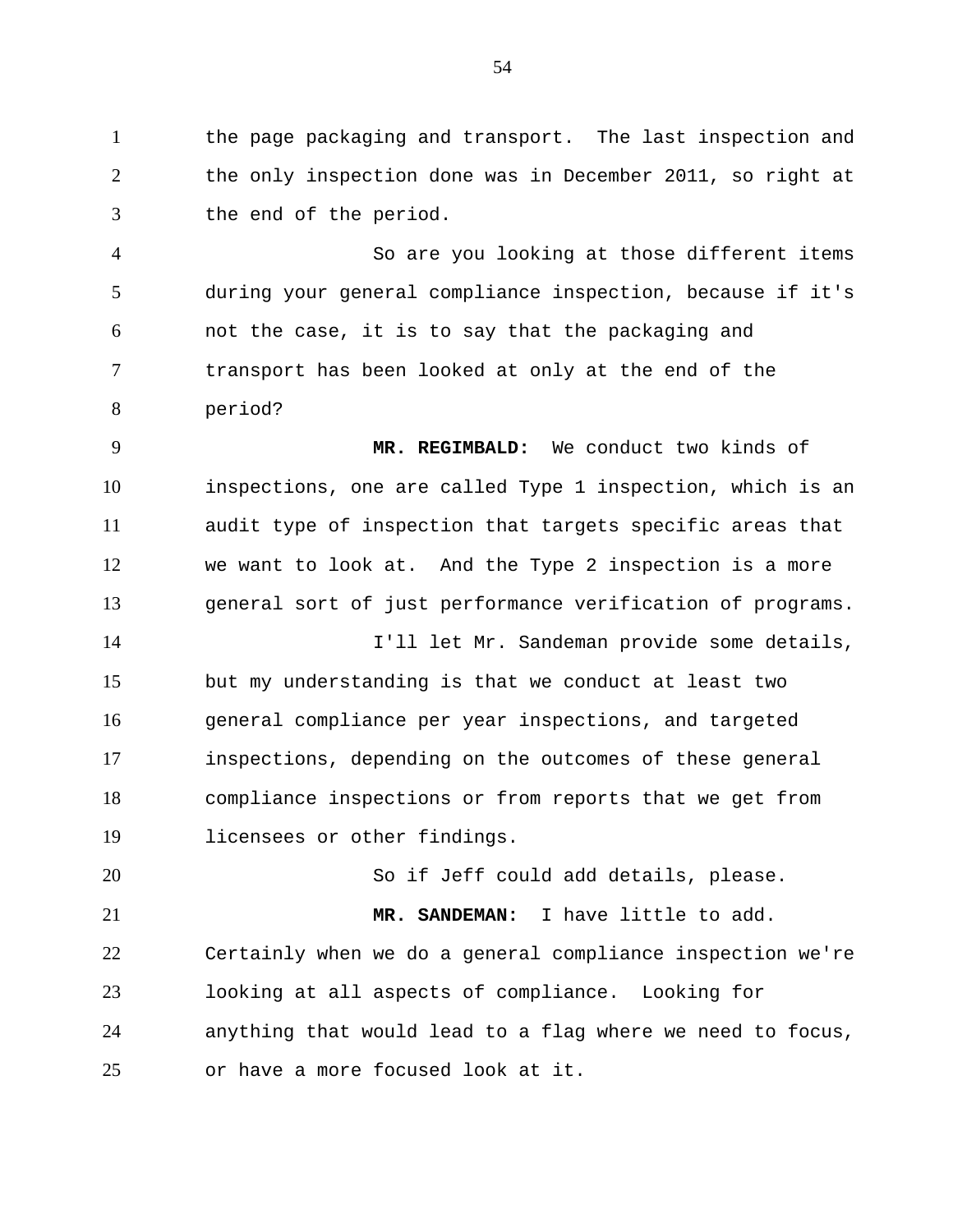In this case there were no actual triggers that led to the need of a transport inspection other than it was due. There were no flags that anything had been wrong in the past, and I would ask perhaps staff from the transport licensing and strategic support division can give the details of that inspection, if you wish. **MEMBER HARVEY:** Not necessary. What is the 1 2 3 4 5 6 7

required time to do a specific inspection, Type 2 inspection, or Type 1? 8 9

**MR. SANDEMAN:** Jeff Sandeman for the record. 10 11

12

25

**MEMBER HARVEY:** If that's okay. **MR. SANDEMAN:** Inspections typically last onsite anywhere from two to four days depending on the nature of the inspection, how many staff are involved. And often when we have what I would say multiple inspections being conducted simultaneously in different areas. 13 14 15 16 17 18

So for instance in December there was follow-up being done relating to a training program, and specifically, previous action items, there was general compliance, there was security and there was transport packaging all happening on different elements of the site with different staff. 19 20 21 22 23 24

**MEMBER HARVEY:** Turn to TRIUMF, how do you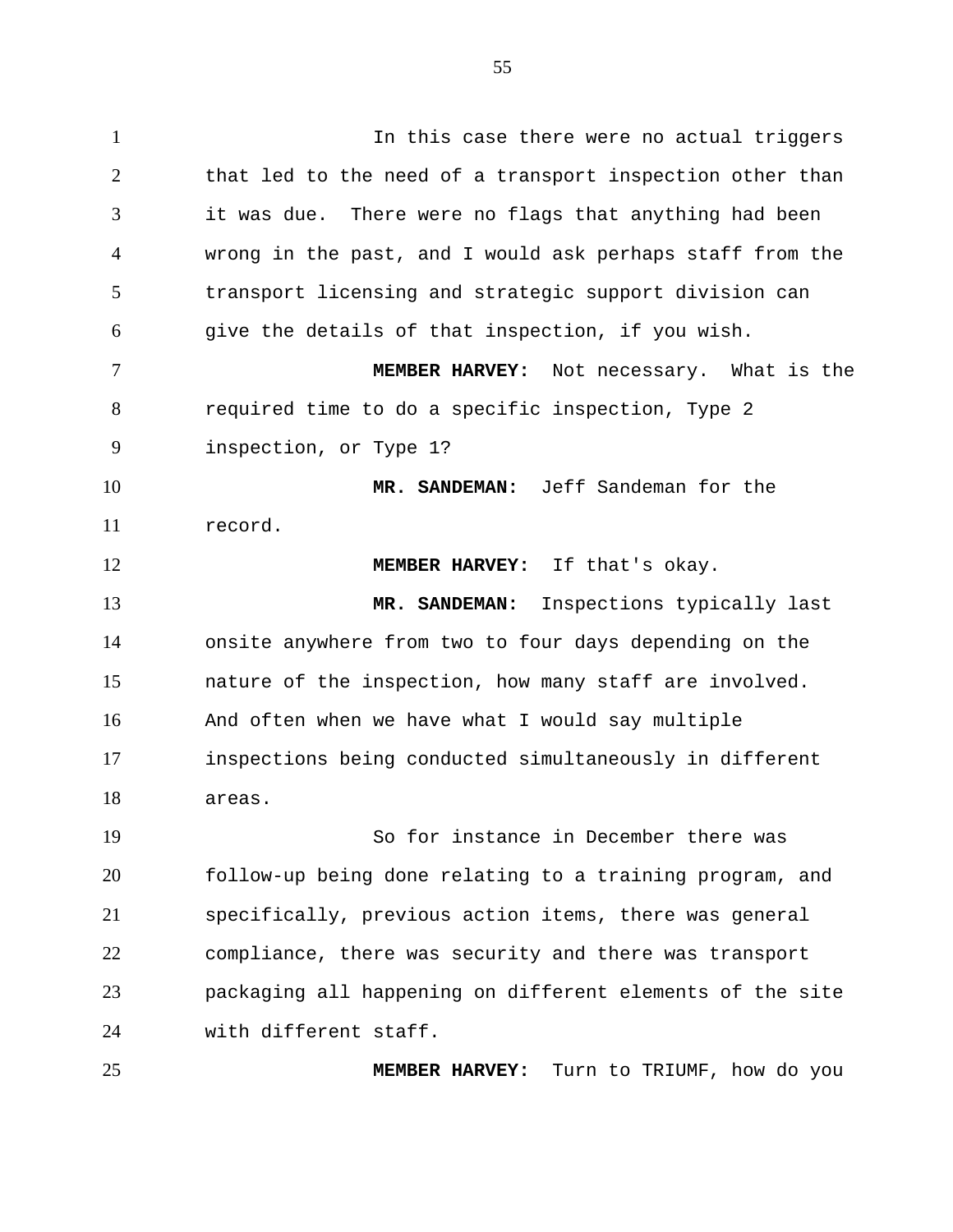live with that, do you think there is too many inspections, or not enough inspections or -- **MS. TRUDELL:** Anne Trudel for the record. The multiple inspections happening at the same time I think, you know, our staff is sufficiently broad. As I said we have 15 people in environment, health and safety, and then with our implementation panels for the QMS core and for the training program means essentially that we can have two or three people with any aspect of the inspection via training or packaging and transport. As for the number of inspections I think two is sufficient. **DR. LOCKYER:** I'd like to make a comment too. So as you probably know TRIUMF is sitting in a emerging neighbourhood and so we have a couple thousand residents at the end of the street now. When I came to TRIUMF five years ago it was trees. So we are very interested in maintaining an excellent relationship with those people, and the more inspections and the more help we get in ensuring that we are safe for that type of neighbourhood I feel better about it. **MEMBER HARVEY:** Last question. Don't mean the last question. That's on page 33 of the Staff's CMD. 1 2 3 4 5 6 7 8 9 10 11 12 13 14 15 16 17 18 19 20 21 22 23 24

Anyway, it's about the IAEA inspections. Does the Staff -

25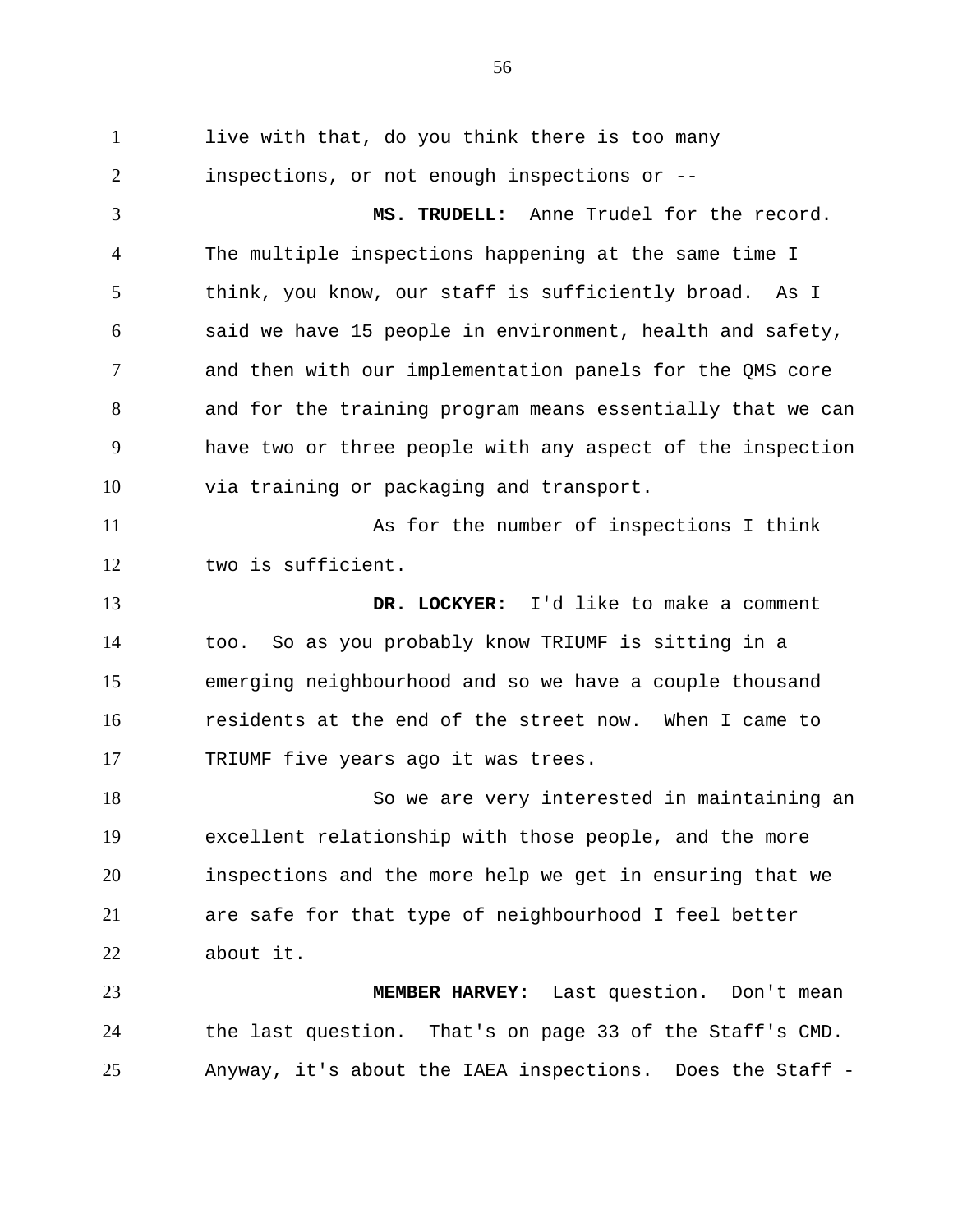- is advised when the IAEA visit facility? **MR. RÉGIMBALD:** I would ask somebody -- a representative from the Safeguards Division to provide some details. **MS. OWEN-WHITRED:** For the record my name is Karen Owen-Whitred, the Director of the International Safeguards Division. Yes, we do get advanced notice from the IAEA when they are to conduct an inspection at a Canadian facility. **MEMBER HARVEY:** And I see that the staff was not present when the IAEA was there. So is it always like this or do you sometimes accompany the -- such a visit? **MS. OWEN-WHITRED:** Karen Owen-Whitred. Yes, CNSC staff makes all efforts to attend all IAEA inspections to the extent possible. We do have to apply somewhat of a risk-based approach to that given just available resources. In the cases where we cannot attend, perhaps due to distance or available personnel, what we typically do is begin with a phone call with the licensee and with the IAEA inspectors engaged in the inspection to ensure everybody is aware of what's going to take place. We will occasionally finish the day with a 1 2 3 4 5 6 7 8 9 10 11 12 13 14 15 16 17 18 19 20 21 22 23 24 25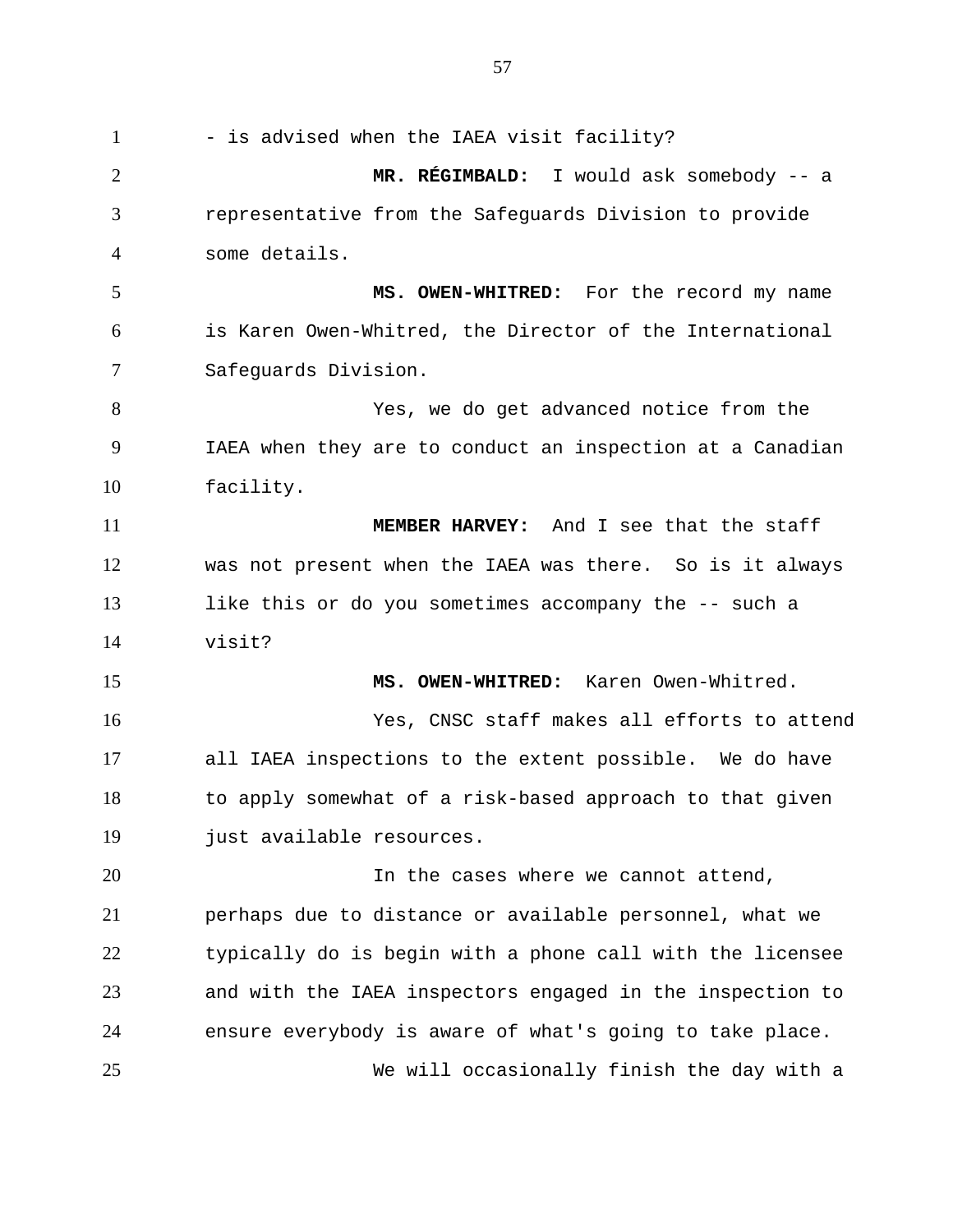follow-up phone call of everyone involved to make sure that everything went satisfactorily during the day as well. 1 2 3

**MEMBER HARVEY:** And you always receive the result from IAEA inspection? Is it systematic you've got the result anyway even if you're not there? **MS. OWEN-WHITRED:** Correct. As part of our safeguards agreement with the IAEA, they have a requirement to provide to us in writing the results of any inspection that they carry out in Canada. 4 5 6 7 8 9 10

**MEMBER HARVEY:** Okay. Merci. **THE CHAIRMAN:** So how often do they do the inspection of TRIUMF and the SLCI, for example? **MS. OWEN-WHITRED:** With regards to 11 12 13 14

safeguards, TRIUMF is -- of those two facilities that you mentioned only TRIUMF is a safeguarded facility. 15 16

The IAEA has recently moved towards a more randomized approach to the way that they conduct inspections across Canada based on an analysis of the risk involved. In TRIUMF's case, it's considered very low risk for safeguards, so the application of inspections is actually, on average, once every five to seven years. **THE CHAIRMAN:** Thank you. Dr. Barriault, please. 17 18 19 20 21 22 23 24

**MEMBER BARRIAULT:** Merci, monsieur le 25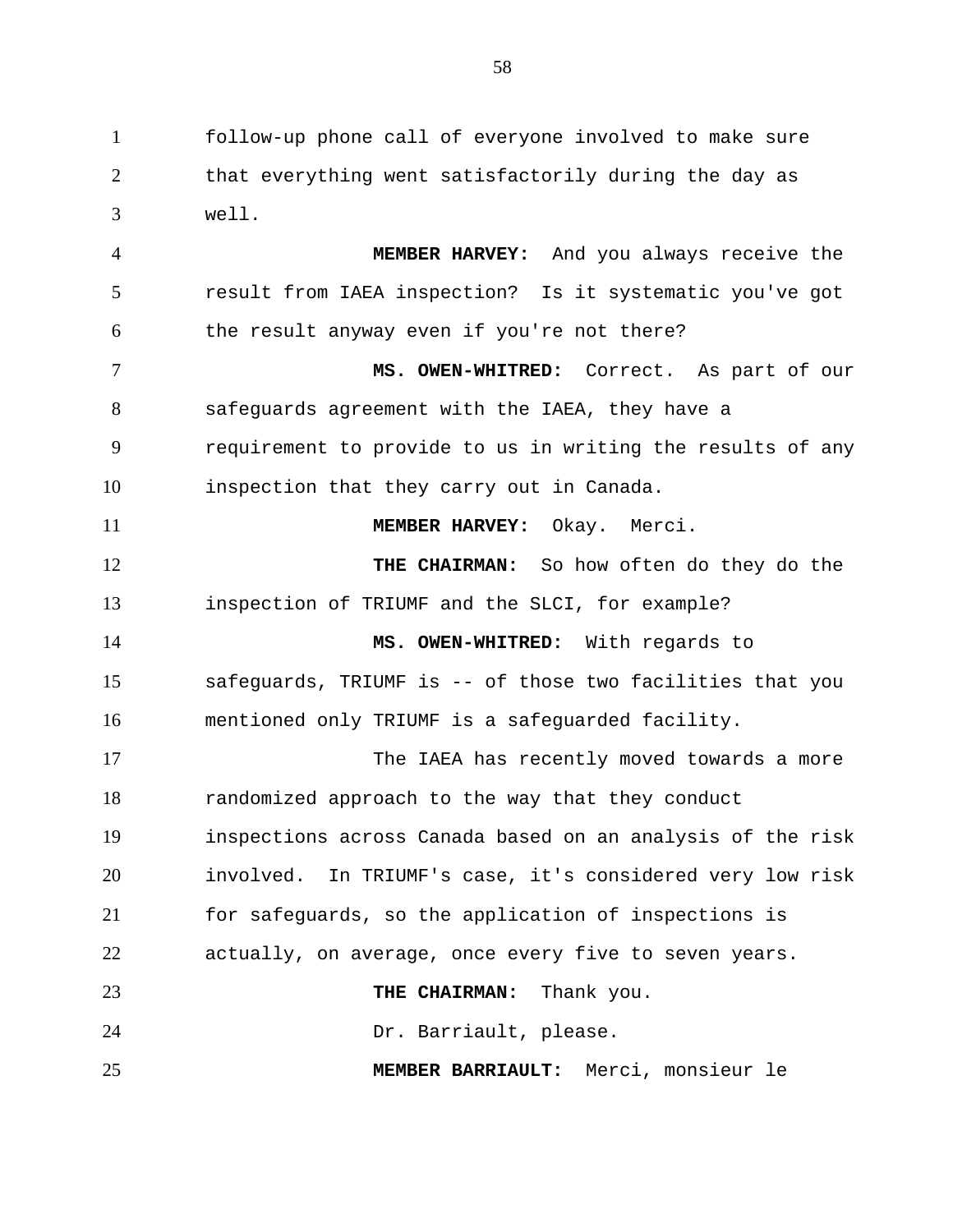président. To TRIUMF, on your Slide 17, individual training plan, and you have WHIMIS and you have radiation protection and safety orientation, there's nothing mentioned about fall protection and yet, on your Slide 20, you mention that you have a fall protection plan and training. **MS. TRUDEL:** Anne Trudel, for the record. If you, in fact, look at the excerpt of the individual training plan that's below, this is -- so fall protection would be captured in our conventional safety at the top. **MEMBER BARRIAULT:** Okay. So --- **MS. TRUDEL:** And if you look at that individual training plan, you can see that we have fall arrest. I think it's --- **MEMBER BARRIAULT:** Yes, that's correct, fall arrest. **MS. TRUDEL:** Yeah. So that's the second one. **MEMBER BARRIAULT:** That's a different plan, is it, the fall arrest? **MS. TRUDEL:** No, fall arrest, fall protection, it's all the one. 1 2 3 4 5 6 7 8 9 10 11 12 13 14 15 16 17 18 19 20 21 22 23 24

25

**MEMBER BARRIAULT:** But it's not checked off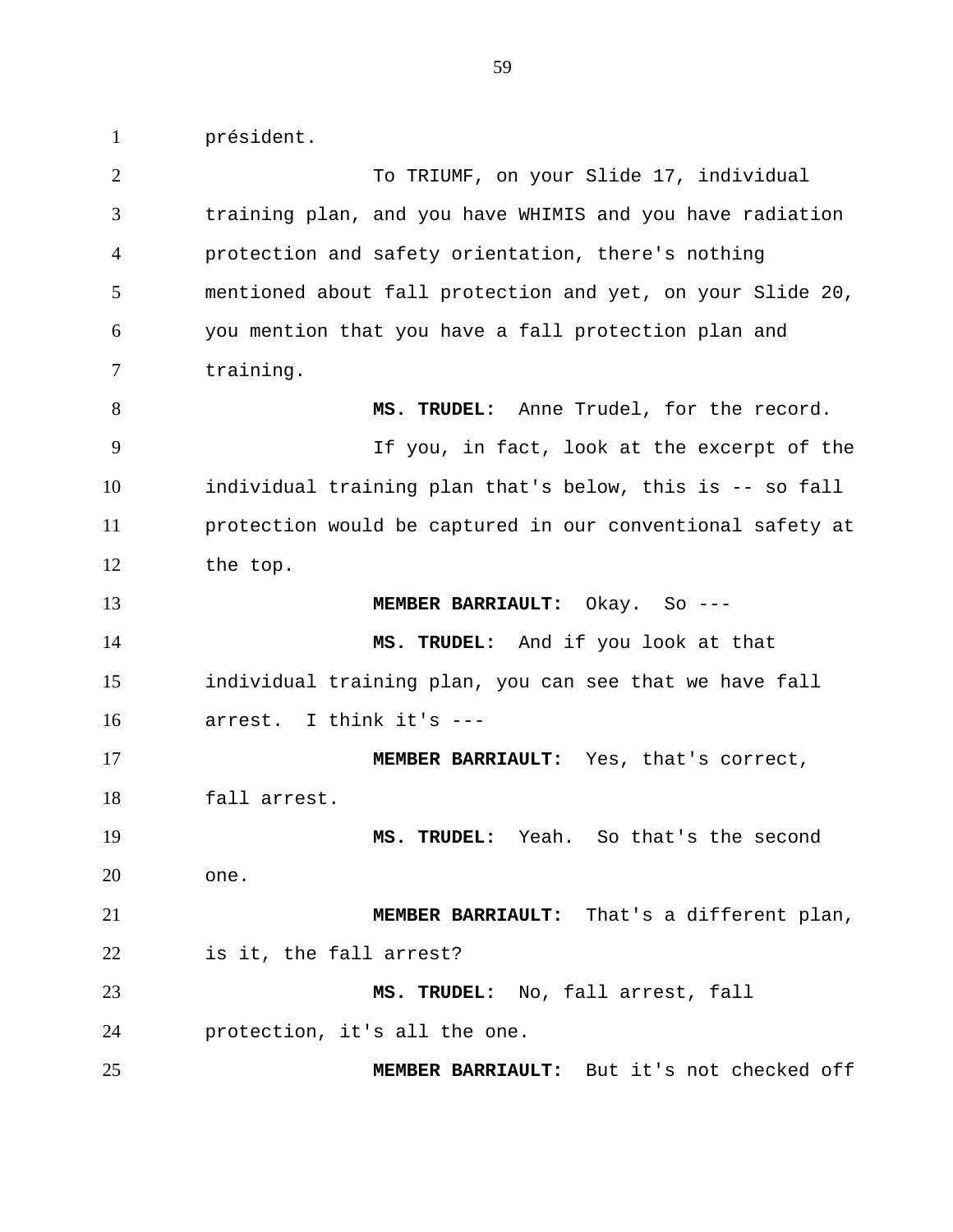in your ---

1

**MS. TRUDEL:** No, this -- this here is an excerpt, sorry. This I took as an excerpt of an individual training plan and I cut out the person's name and the supervisor, so for this particular individual, this is the training that was required. **MEMBER BARRIAULT:** Okay. And also, I noticed that he had -- didn't have any fire extinguisher training. Is that part of the training individually for the people working? **MS. TRUDEL:** The fire extinguisher training is provided to a facility staff, but it isn't captured here in our individual training plan. Perhaps something that we could look at adding but we certainly do carry it out. **MEMBER BARRIAULT:** Okay. So it's an editorial comment then rather than a training comment. Thank you. That's all, Mr. Chair. Thank you. **THE CHAIRMAN:** Mr. Tolgyesi? **MEMBER TOLGYESI:** Merci, monsieur le président. First, I think it's a typo error when you are saying that you have 11 full members and six associated members, whereas on page 8 you are talking 2 3 4 5 6 7 8 9 10 11 12 13 14 15 16 17 18 19 20 21 22 23 24 25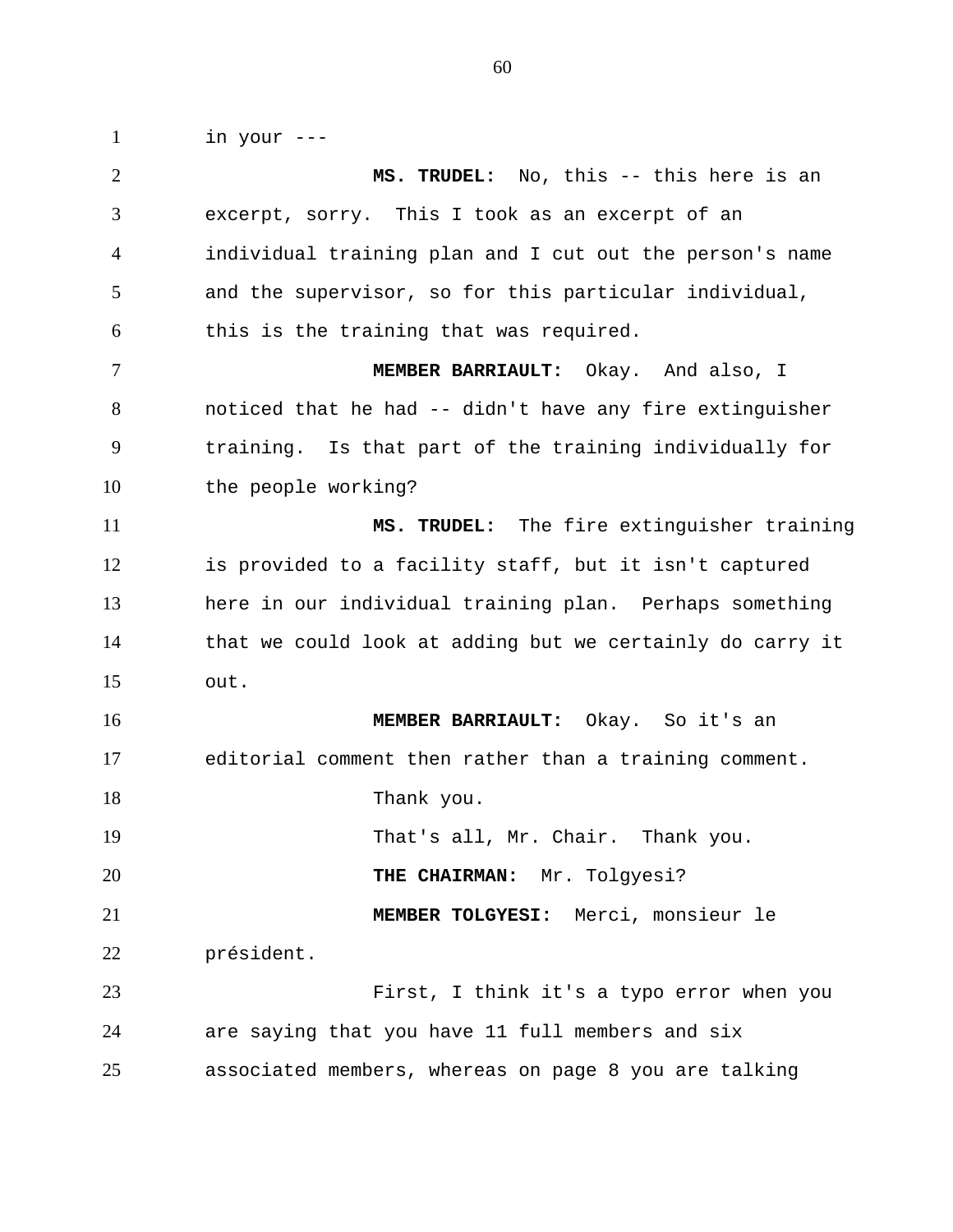about 11 and four. I suppose it's supposed to be six. Page 11 -- page 8 -- I'm sorry. Page 8 at your TRIUMF report, governments, there is saying at the third paragraph -- first paragraph, third line from the bottom is four associate members. It's supposed to be six, I suppose. **DR. LOCKYER:** It is six. **MEMBER TOLGYESI:** Okay. When you are talking about ---**THE CHAIRPERSON:** Sorry. So this is an excuse for me to try to find out this understanding what is an associate and what's a full member, what's the difference. And I must tell you, at the same time, I tried to really understand this organizational chart that only lawyers would like, and I'm sure you got two lawyers here. Anybody who can put 17 universities together to work together is a major achievement, so I'm not slighting it. All I'm trying to understand is what the benefit of being a full member rather than an associate. **MR. THOMPSON:** Rob Thompson, for the record. So the 11 full member universities are literally the owners of TRIUMF. They are all cosignatories on all of the relevant documents in terms of 1 2 3 4 5 6 7 8 9 10 11 12 13 14 15 16 17 18 19 20 21 22 23 24 25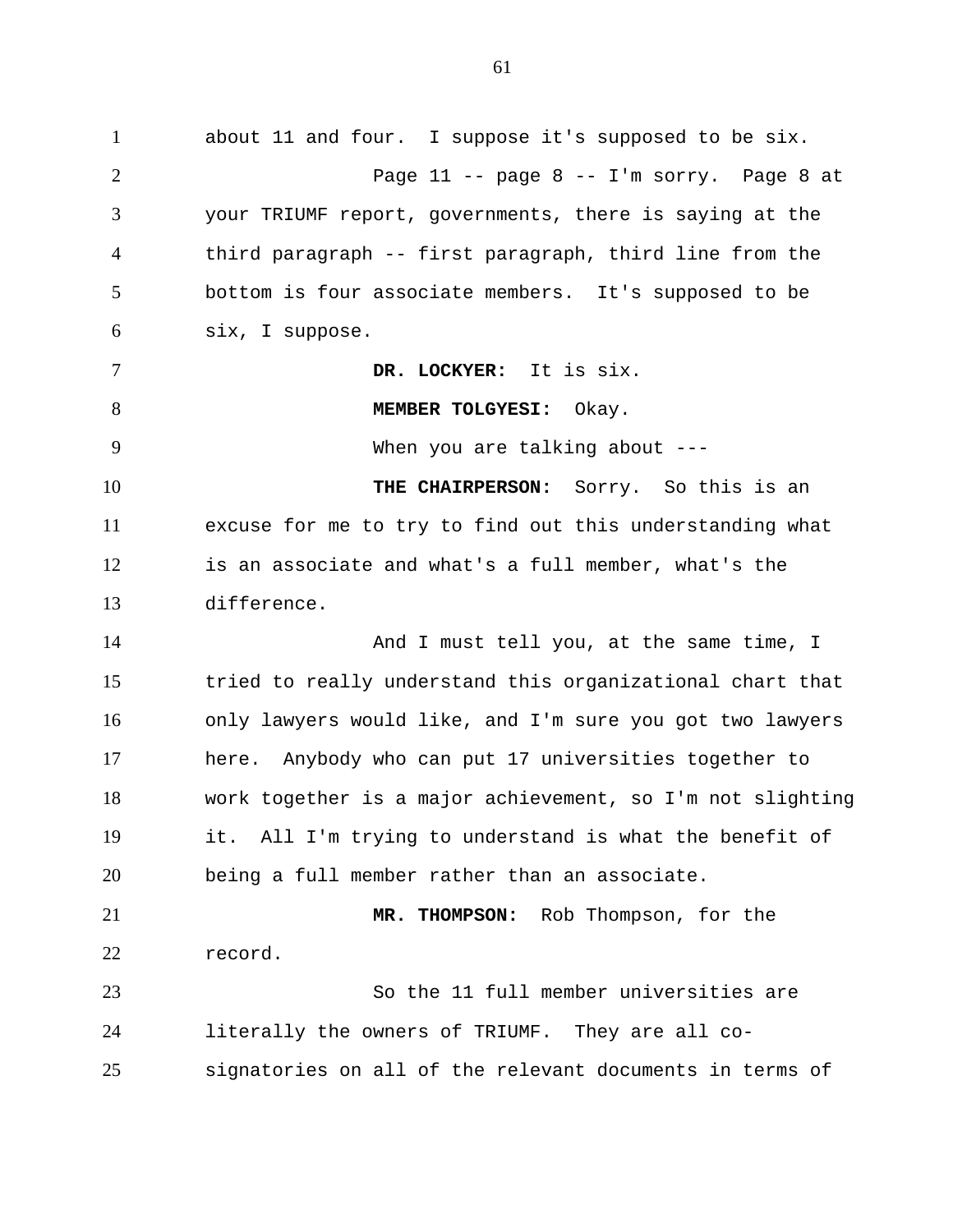all of the processes around TRIUMF. 1

They are the people that are -- that are primarily responsible -- well, they are the ones that make up the Board of TIA -- sorry, TAI. The associate members are typically either the smaller schools that have a smaller participation in TRIUMF and are -- just don't have the resources to become full members of the consortium or -- and Calgary's a good example of this -- they are the more recent -- the institutions that have become more recently involved in TRIUMF and it's sort of a stepping stone towards consideration of full membership. So we are not voting members of the Board, we are not members of the TAI Board, but we are very much involved in the oversight of the management. **THE CHAIRMAN:** But is there any financial -- I mean, do you provide funding, the financial guarantees associated with those members, whether the university at large? **MR. THOMPSON:** So the -- none of -- the operations of TRIUMF are funded basically directly by the government through the -- through NRC. In terms of financial responsibilities of the full members, that's only associated with effectively underwriting any shortfalls that happen to come about when and if the 2 3 4 5 6 7 8 9 10 11 12 13 14 15 16 17 18 19 20 21 22 23 24 25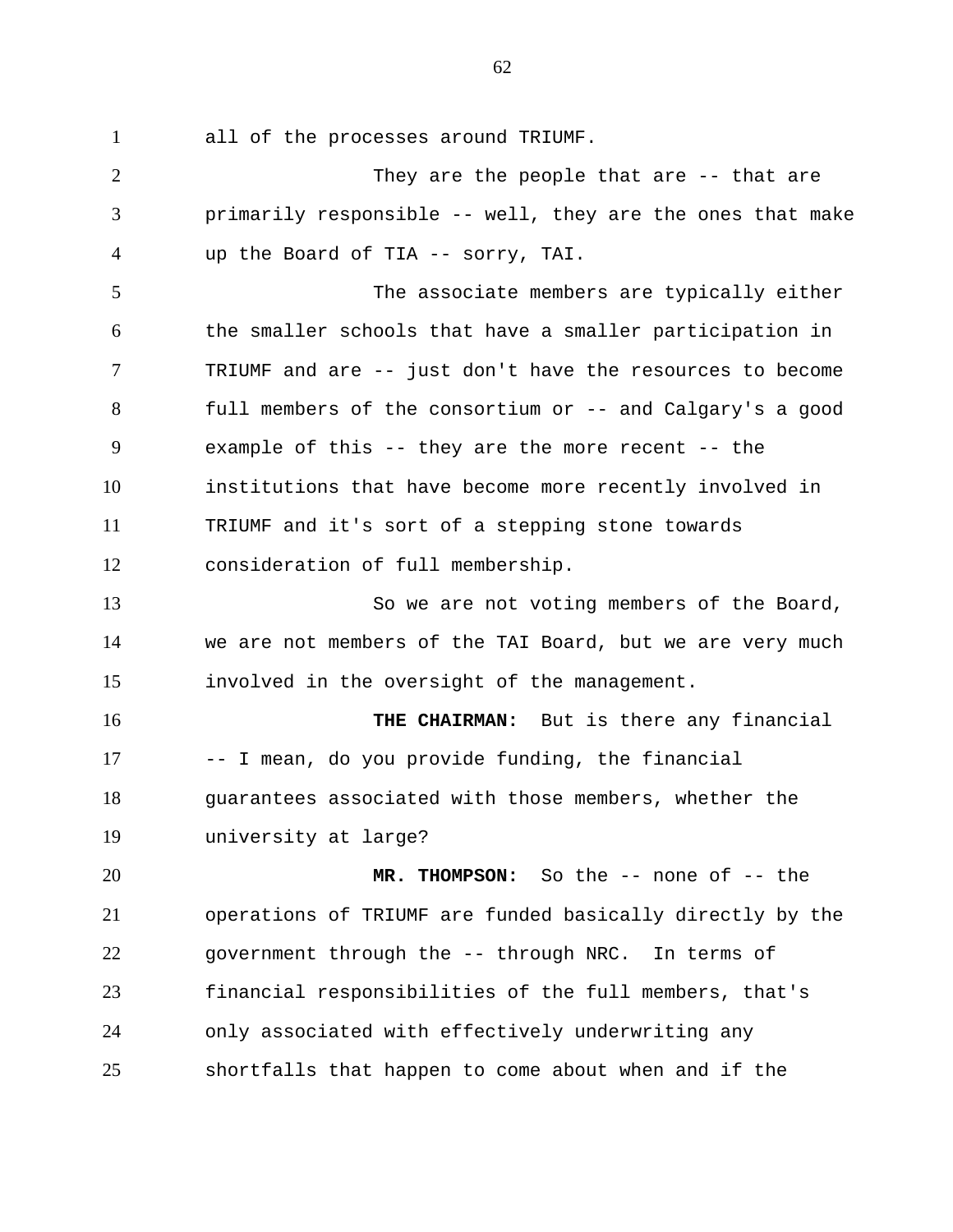decommissioning plan is ever undertaken, and the associate members have no responsibility with respect to that. **THE CHAIRMAN:** Okay, thank you. Monsieur Tolgyesi? **MEMBER TOLGYESI:** Merci. I was just looking also at the organizational chart. You know, in -- you were talking - it's something missing there or what is that advisory - private sector advisory committee? It's mentioned in - on a page, I don't remember which one, but it's not in the chart. And the other one is that I expect that the executive committee should be who is executing things. That means probably because it sits as one of committees reporting to the Board. **DR. LOCKYER:** That's right. So -- Nigel Lockyer. The executive committee is -- consists of five and is going to six members from the main board. Because TRIUMF has grown so much in the last few years, we've found that the board meetings have become unwieldy. There's too many people in the room. So we've gone to a format of two board meetings per year and then between those we have the executive committee meets, and then the executive 1 2 3 4 5 6 7 8 9 10 11 12 13 14 15 16 17 18 19 20 21 22 23 24 25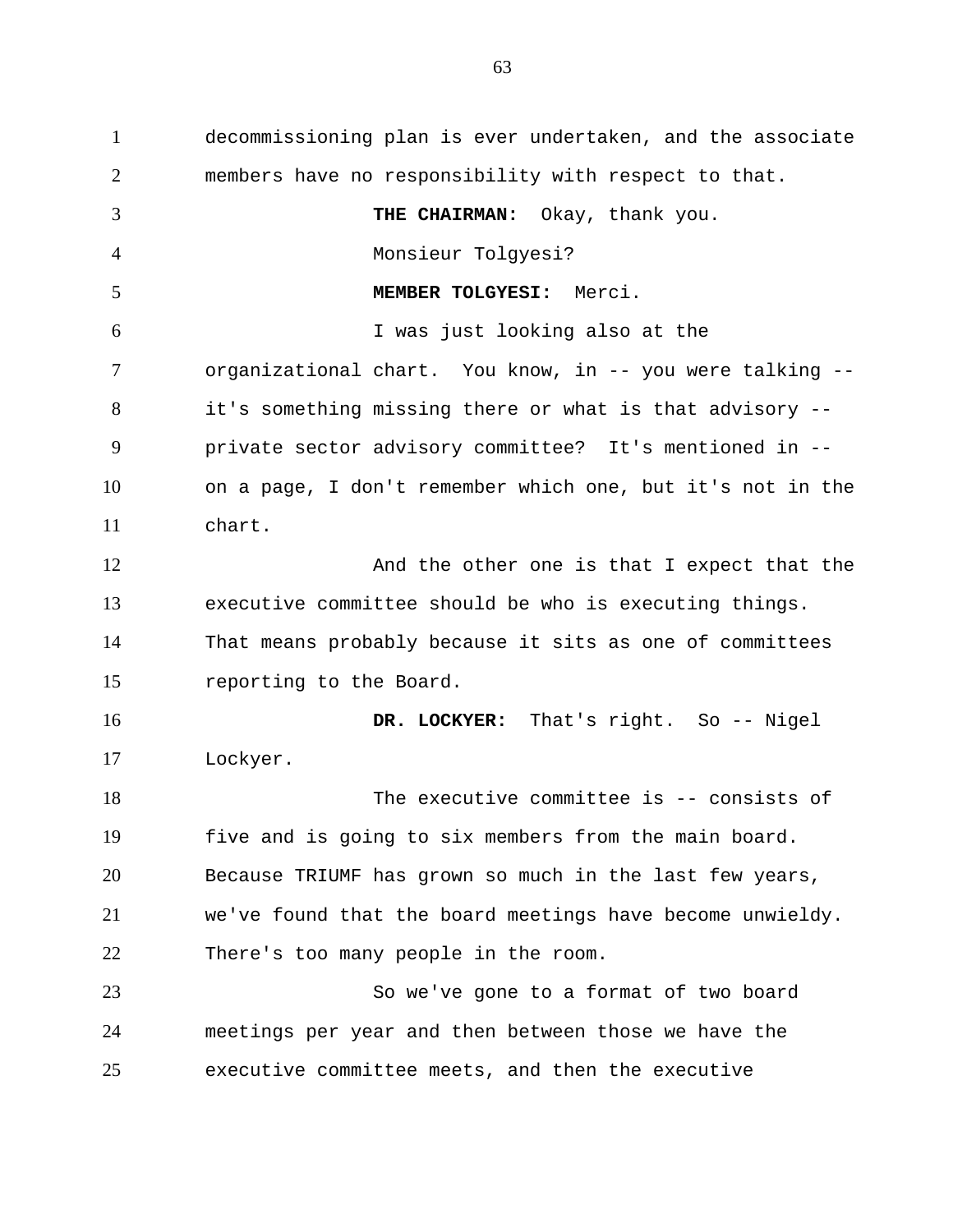committee then reports back to the full board. So the chair of the executive committee is the Chair of the Board, Paul Young, from -- Vice-President of Research from the University of Toronto. And then we have -- you know, there's sort of a fixed membership. It's the chair of the personnel committee and so on. Yeah, I think that's what you're asking. And then what was your other question? **MEMBER TOLGYESI:** So that's what -- I expected that executive committee will be between the board and the director -- **DR. LOCKYER:** Yes. **MEMBER TOLGYESI:** -- you know, because it's a kind of -- it's a small board. **DR. LOCKYER:** It's a small --- **MEMBER TOLGYESI:** I mean, five times a year or six times a year. That's why I expect it there because when I look at the organizational chart, I didn't know what executive committee is doing. **DR. LOCKYER:** Right. **MEMBER TOLGYESI:** I mean, what's the responsibilities. **DR. LOCKYER:** In fact, we meet this afternoon. We have a meeting in Toronto this afternoon. 1 2 3 4 5 6 7 8 9 10 11 12 13 14 15 16 17 18 19 20 21 22 23 24 25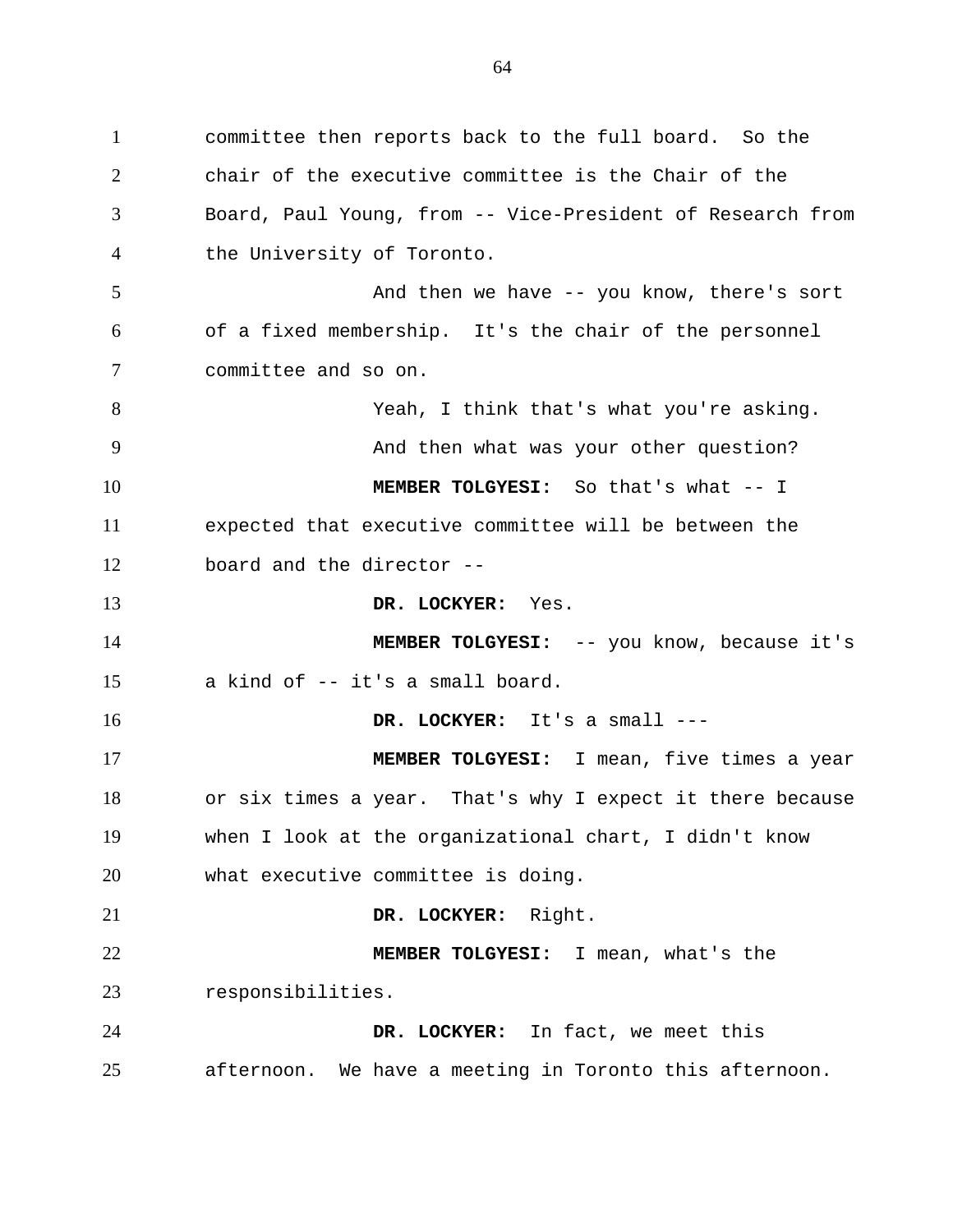So the other thing you mentioned about the private sector advisory committee. **MEMBER TOLGYESI:** Yeah, it's not there. **DR. LOCKYER:** Correct. So that's a committee that reports to myself. It's -- you might call it an ad hoc committee that I put together of what I would call well-established business people to give advice on our commercialization issues. And probably should be on this chart. **MEMBER TOLGYESI:** Yeah. **DR. LOCKYER:** It is on the chart there, PSAC, sorry, yeah.  **MEMBER TOLGYESI:** Guarantees; you are talking about 9.9 million for initial phase of decommissioning. What it means "initial phase"?  **DR. LOCKYER:** Okay, so there's two phases; the first phase is if TRIUMF receives notice from the Government of Canada that our funding it will be -- will be no longer, then we go into a sort of a shutdown mode of the laboratory, we secure the facility for safety to the people and the environment. We then go through and we -- the assumption here is it's going to be a greenfield site when it's finished so that the UBC farm will expand across the street and they'll be growing vegetables, where TRIUMF is 1 2 3 4 5 6 7 8 9 10 11 12 13 14 15 16 17 18 19 20 21 22 23 24 25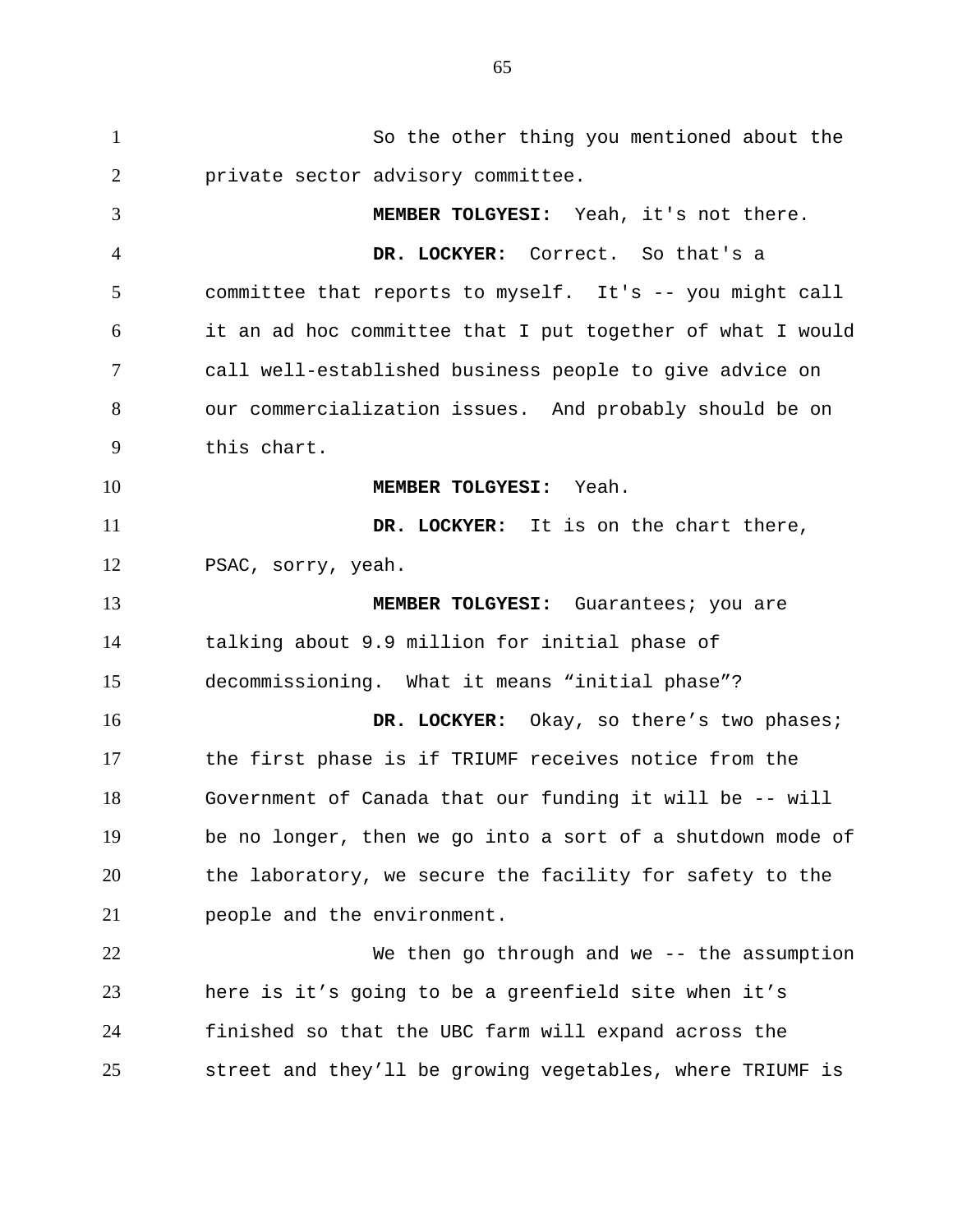now, and to do that we'll have to raise the buildings. And so it's the initial buildings that are easy to be raised that are part of that 9.9 million. And phase two, you might imagine, is the rest of the facility at a later date, once the radioactivity has decayed in the various machines in areas and so on. **MEMBER TOLGYESI:** And further on the same page you are talking about the balance of decommissioning activities will be funded by the growth -- via proceeds from the sales of assets. That means you sell assets at the end, I suppose, and funds will serve, which means if it's not sold it's not decommissioning or how it will work?  **DR. LOCKYER:** Well, there's a couple of aspects to that. So some of the assets we can sell are, for example, my house that I live in, so that's pretty easy to sell and in Vancouver that brings in a lot of money initially. So the plan is to sell those things at the beginning which you notice an increase in funds right at the -- in addition to our escrow account, that take us up by about \$5 million. And so that's more than adequate for us to go through that phase one. 1 2 3 4 5 6 7 8 9 10 11 12 13 14 15 16 17 18 19 20 21 22 23 24 25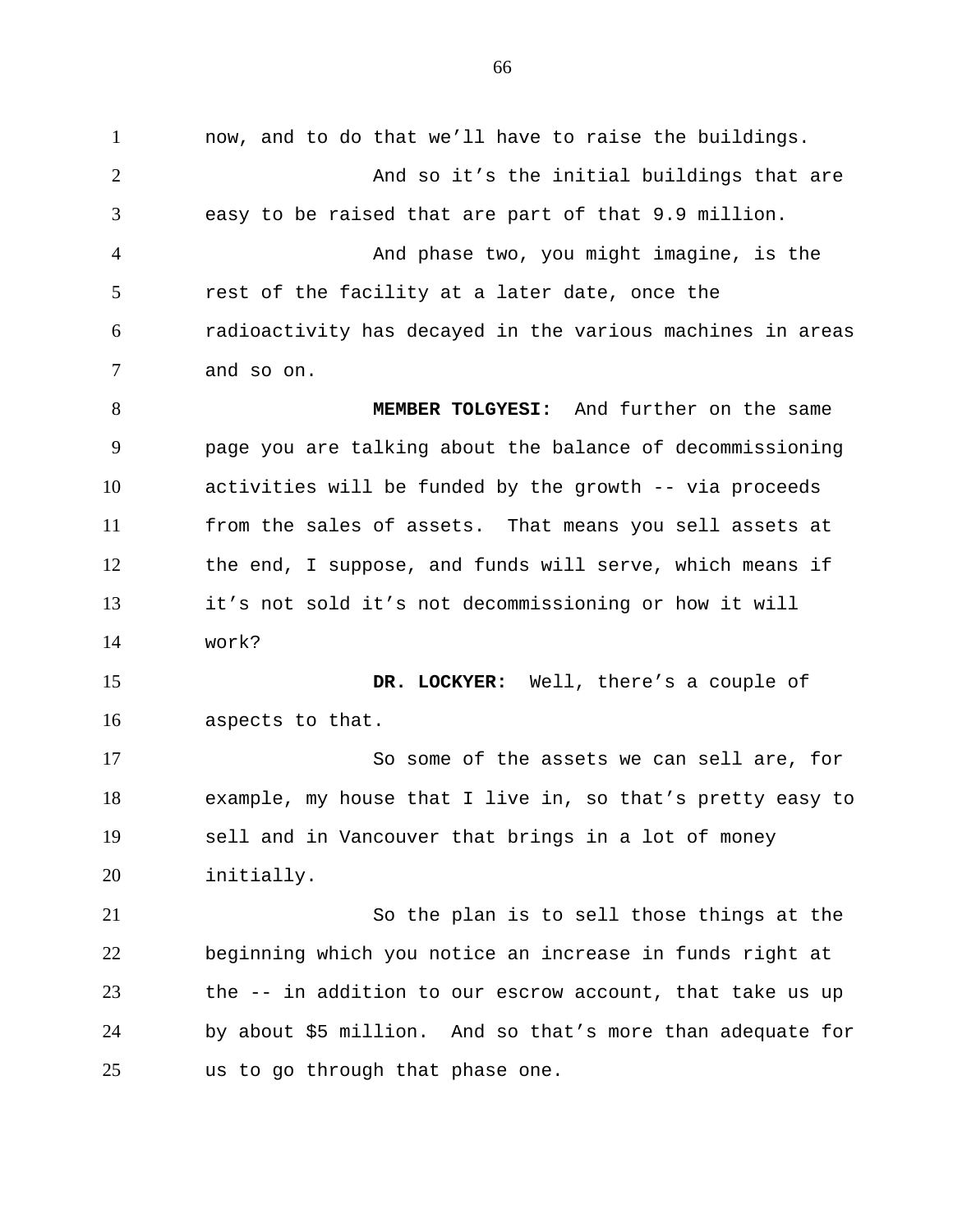Then there's a much later sale of assets that come -- you know, you might imagine the steel from the cyclotron would be sold and so on. So it's really those -- the easy ones first and then everything else you can sell afterward. **THE CHAIRMAN:** Yes, I think we're going to hear from staff how you assess this plan because Dr. Lockyer's house may be worth a lot of money now but after the bubble, in 100 years from now it may not be, in fact somebody have to be paid to take it off his hands. A little bit more seriously, how did -- is staff agreed with the financial preliminary kind of decommissioning funding and how one might get to the 44 million, eventually? **MR. RÉGIMBALD:** I'll ask the representative from the Waste and Decommissioning Division to respond.  **THE CHAIRMAN:** Go ahead, please. **MS. OUE:** Shirley Oue with the Waste and Decommissioning Division, for the record. Currently TRIUMF's financial guarantee is composed of three components; the financial security excess agreement, the fund contribution gap agreement and 1 2 3 4 5 6 7 8 9 10 11 12 13 14 15 16 17 18 19 20 21 22

The full amount is \$44.2 million as was presented earlier in the presentations. 24 25

the escrow agreement.

23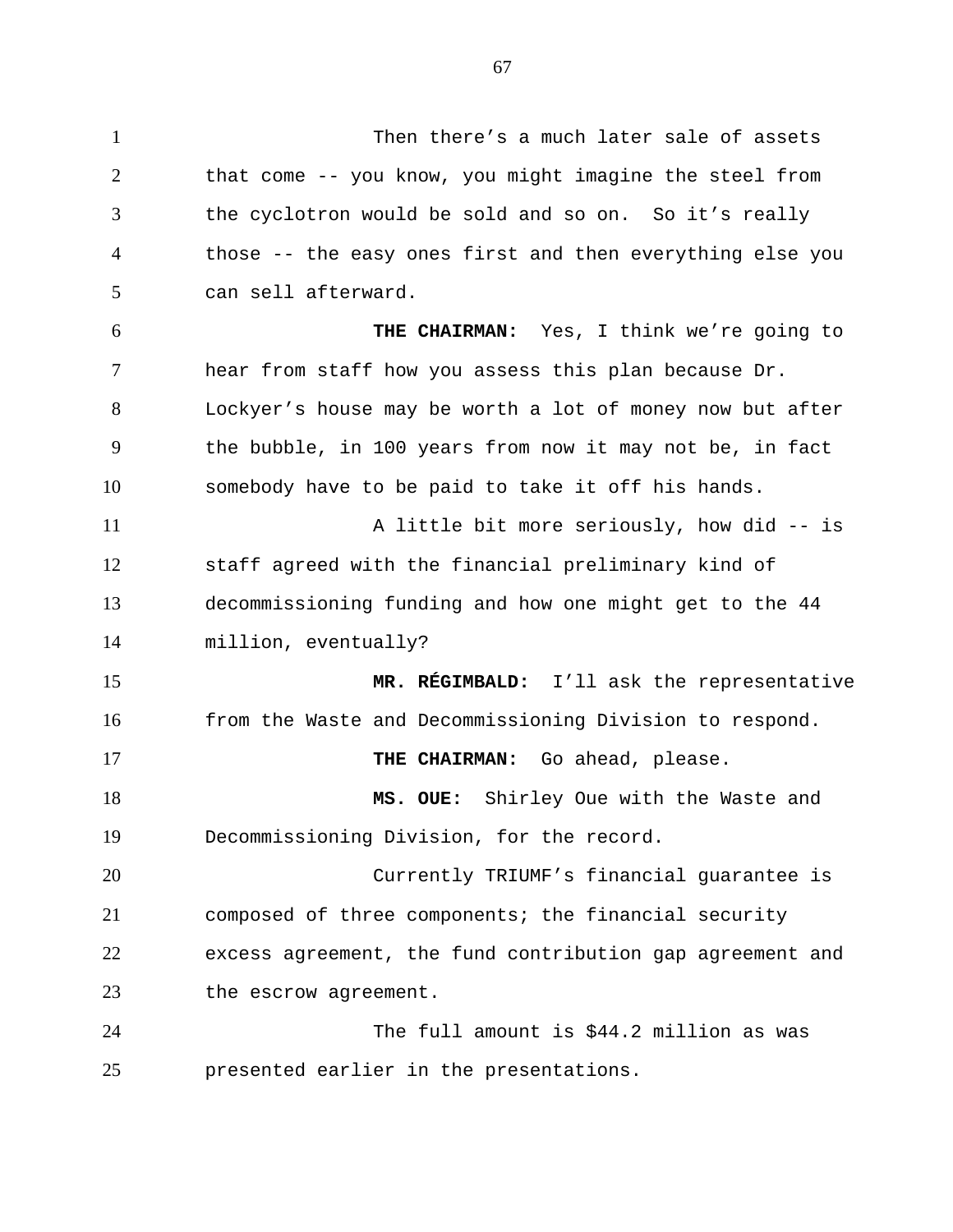In terms of the amount -- the amount that's provided, currently it's \$10.1 million as of March  $31^{st}$ , 2012 -- 2011, sorry. I'm sorry; could you repeat the question? **THE CHAIRMAN:** How you going to get from 10 -- who is going to guarantee the rest and why is it acceptable if we deem it to be 44 right now, how do you go from 10 to 44? **DR. LOCKYER:** Perhaps it would be better if we got our CFO to answer that question.  **THE CHAIRMAN:** Anybody, but I want to hear also from staff, who presumably accepted this plan. **MR. CHEN:** Good afternoon; Henry Chen, Treasurer TRIUMF Accelerators Inc., for the record. The financial guarantees include the three agreements that we have, the financial security and access agreement, the gap agreement and also an escrow agent agreement we have with RBC. We currently have, as of March  $31^{st}$ , 2012, \$10.2 million in our decommissioning fund. It is managed by RBC and exit of those funds out of the account requires the express written approval by CNSC. The first phase of decommissioning costs \$9.9 million in 2011 dollars. We have money set aside to fund that. 1 2 3 4 5 6 7 8 9 10 11 12 13 14 15 16 17 18 19 20 21 22 23 24 25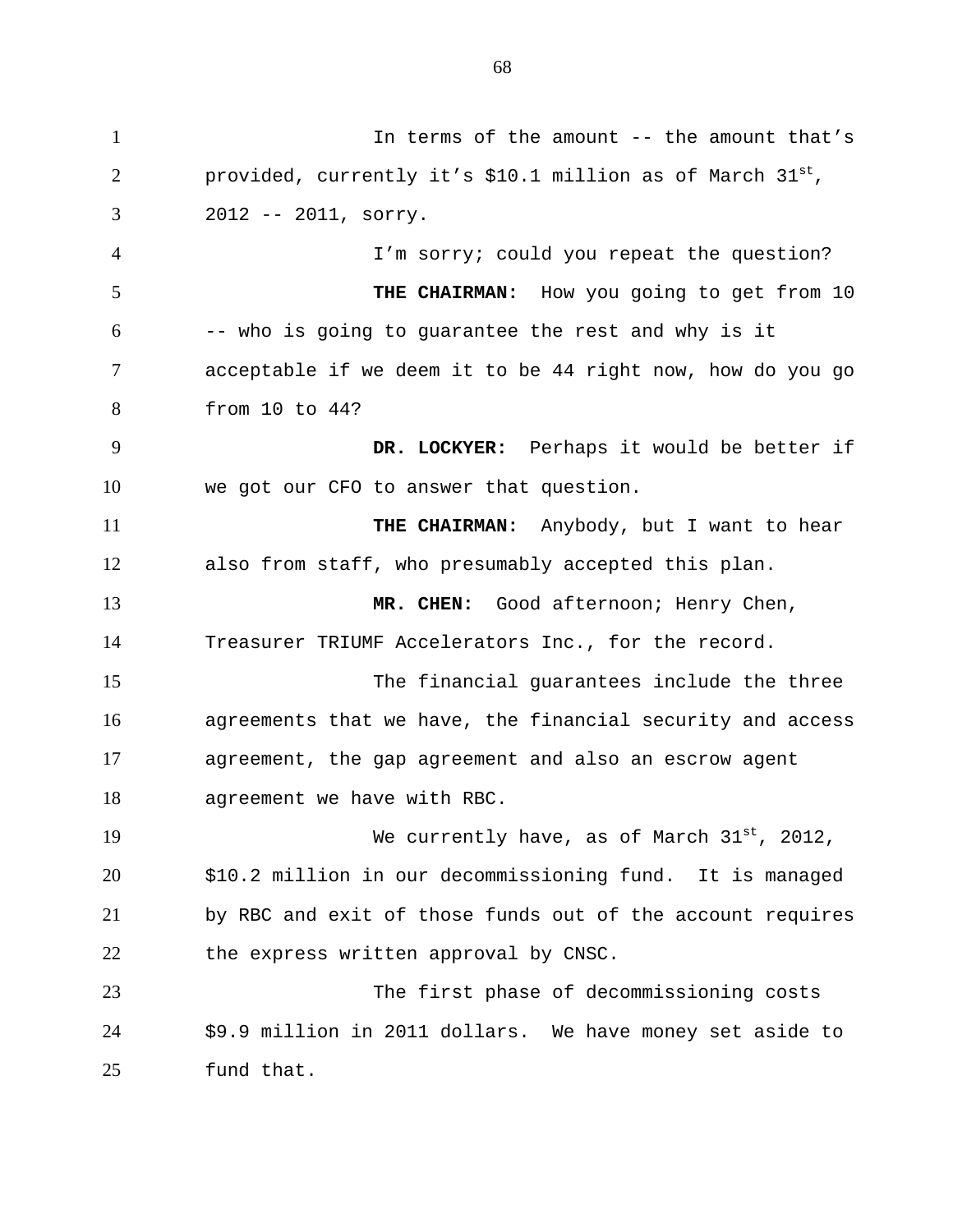Subsequent to the initial phase there will be a disposition of assets in an orderly manner. There will be two phases as Dr. Lockyer had mentioned earlier; the more liquidable assets will be -- will be sold off within a year and then there will be an orderly disposition of the rest of the assets onsite over the next two years. The next phase of decommissioning will happen 20 years after the original shutdown. So there will be many years where the value from the disposed assets will grow in our escrow account, compounded by the interest gains over the years. The second exit of the funds would then deplete those funds down and the assets will continue to grow from the balance of the decommissioning plan. **THE CHAIRMAN:** CNSC?  **MS. OUE:** Shirley Oue. CNSC staff does not expect the sale of assets to cover the financial guarantee. It's stated here in a part of our review that there's moneys put aside for safe storage with surveillance, for monitoring and the growth of this fund 1 2 3 4 5 6 7 8 9 10 11 12 13 14 15 16 17 18 19 20 21 22

will be sufficient for the decommissioning of the

facility. 24

23

**THE CHAIRMAN:** Go ahead. 25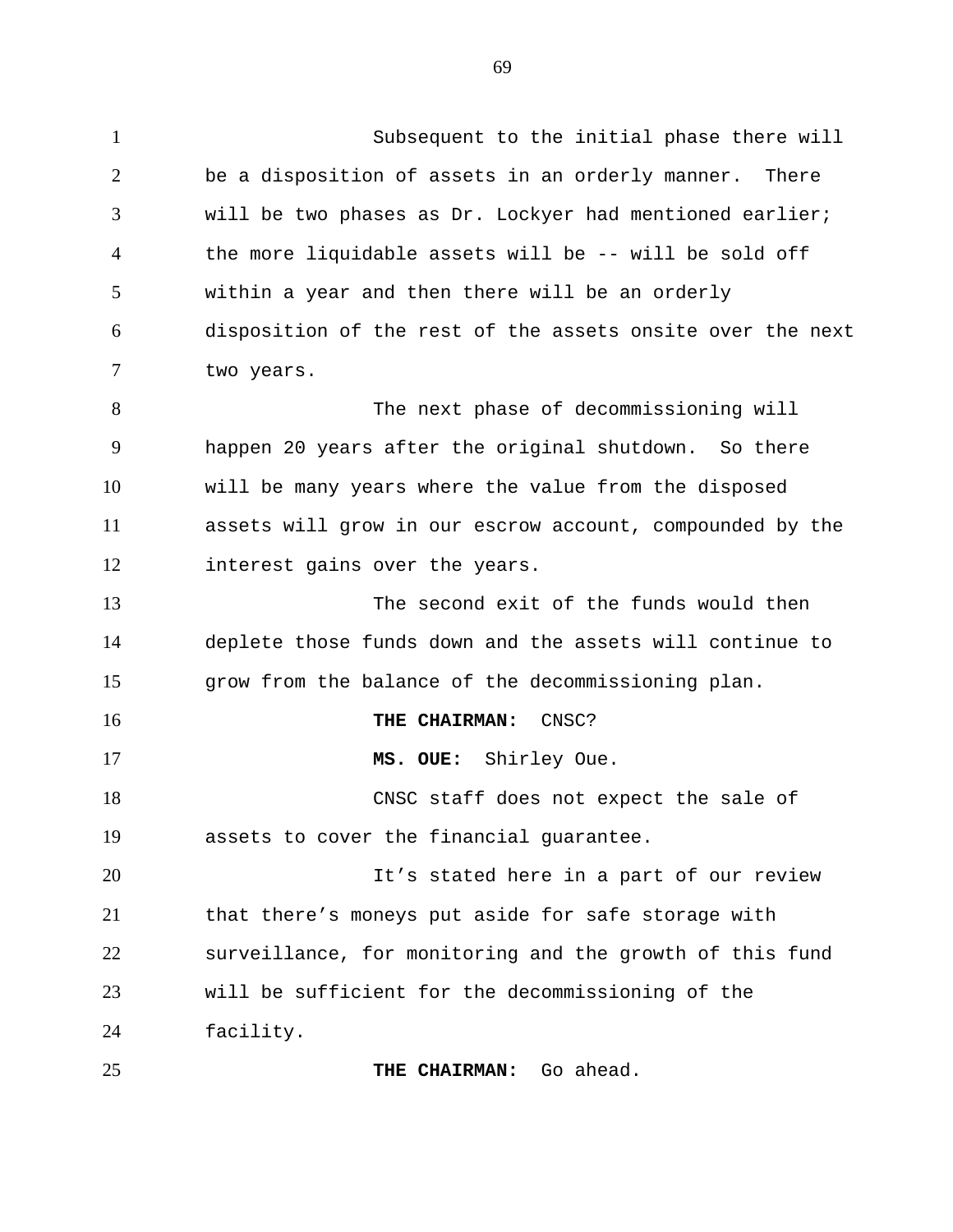**MR. HOWARD:** Don Howard, for the record. What I'd like to add here is, is that the fund that is currently in place will cover the -- to put it in a safe state of storage when the end of life does happen or whenever that occurs. Now, what happens is that over time, until the facility reaches the end of life, the financial guarantee fund will grow over time. So at the end of the day if it costs \$44.2 million to decommission TRIUMF and there is a shortfall between the growth of the fund and whatever the final decommissioning number is, is that CNSC staff has been informed that there is a fund contribution gap agreement that the -- I guess the other universities who will form part of this TRIUMF will then supplement the funding to ensure the full cost for decommissioning is there. **THE CHAIRMAN:** Well that's what I was looking for, for a final guarantee should none of the proceeds of disposal materialize. And have you seen these agreements and we -- didn't CNSC staff have to approve this agreement? **MR. RÉGIMBALD:** Yes, I understand the agreements were approved in 2007.  **THE CHAIRMAN:** Okay. Mr. Tolgyesi? 1 2 3 4 5 6 7 8 9 10 11 12 13 14 15 16 17 18 19 20 21 22 23 24 25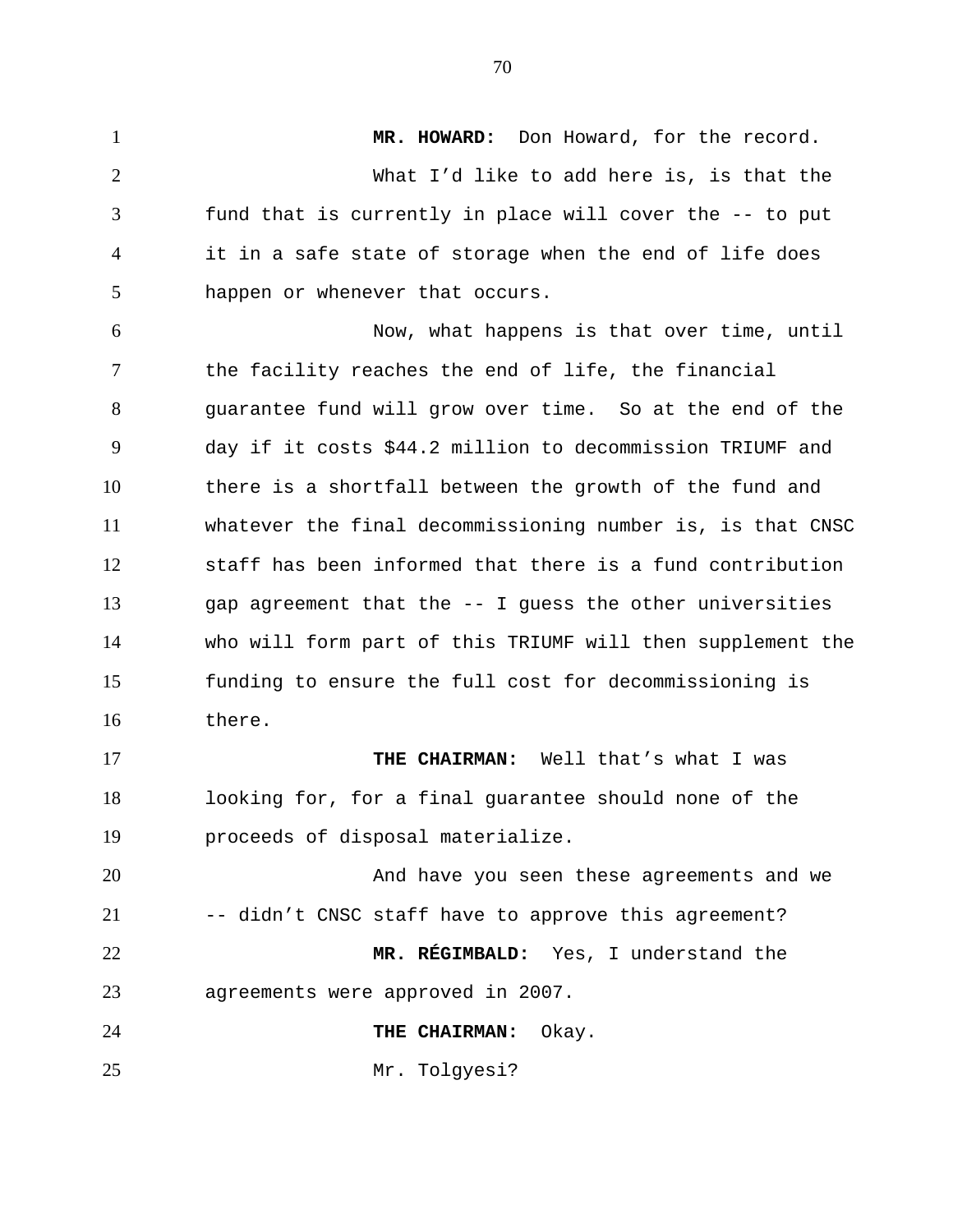**MEMBER TOLGYESI:** So that means this contribution to full decommissioning cost is a privilege of be a full member. Am I right?  **THE CHAIRMAN:** With the full member comes obligations. That's what I understand.  **DR. LOCKYER:** That's correct. That's a privilege.  **THE CHAIRMAN:** It's always true.  **MEMBER TOLGYESI:** What's -- you have a licence -- you have a lease agreement with University of Alberta for 99 years.  **DR. LOCKYER:** University of British Columbia.  **MEMBER TOLGYESI:** I'm sorry.  **DR. LOCKYER:** That's correct, 99 years.  **MEMBER TOLGYESI:** University of British Columbia for 99 years. What's expected life of your facility? You could draw on for next hundred years or further or it's 25 years?  **DR. LOCKYER:** I think the -- it goes in stages of knowledge, but I would guess that TRIUMF has a horizon of another 40 years, at the moment, based on our projected projects and what we're planning to do. It's hard to project longer than that but I'm sure the next 1 2 3 4 5 6 7 8 9 10 11 12 13 14 15 16 17 18 19 20 21 22 23 24

round of people will come up with things that they want to

25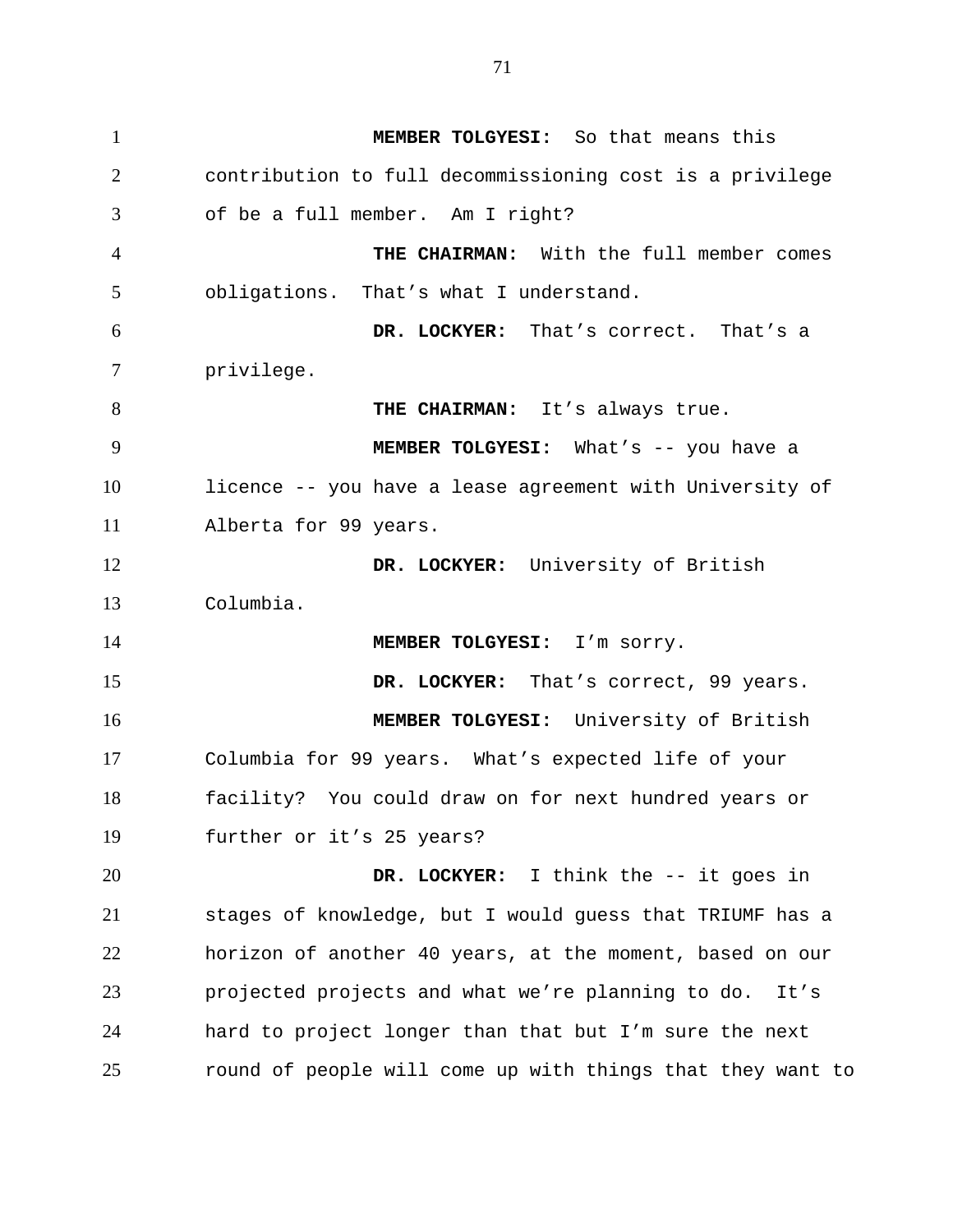do as well. 1

| $\overline{2}$ | So from our standpoint now the investments                 |
|----------------|------------------------------------------------------------|
| 3              | that the Government of Canada is putting into TRIUMF will  |
| 4              | -- for full efficiency and getting your money's worth will |
| 5              | take about 40 years is my guess.                           |
| 6              | MEMBER TOLGYESI: And my understanding is                   |
| 7              | when I add these numbers that you said it's the first of   |
| 8              | three phases. First will be two to three years removing    |
| 9              | the buildings, after 20 years and after 45 years.          |
| 10             | So I should -- when I add altogether it's                  |
| 11             | about 68 years, am I right, to fully decommission?         |
| 12             | MS. TRUDEL: The 45 years is 45 years from                  |
| 13             | the start of decommissioning.                              |
| 14             | MEMBER TOLGYESI: Okay.                                     |
| 15             | MS. TRUDEL: So it's additional --                          |
| 16             | MEMBER TOLGYESI: Okay, it's 45 years.                      |
| 17             | MS. TRUDEL: -- 25 after the 20.                            |
| 18             | MEMBER TOLGYESI: Okay. My next one is                      |
| 19             | going back a little bit to the training. You said there    |
| 20             | was three area of training safety orientation, the         |
| 21             | radiation and conventional safety training.                |
| 22             | Those are three areas, but how many models                 |
| 23             | you have within these three areas? I don't know 15, 20 or  |
| 24             | 5 models, specific models for training?                    |
| 25             | MS. TRUDEL: Anne Trudel for the record.                    |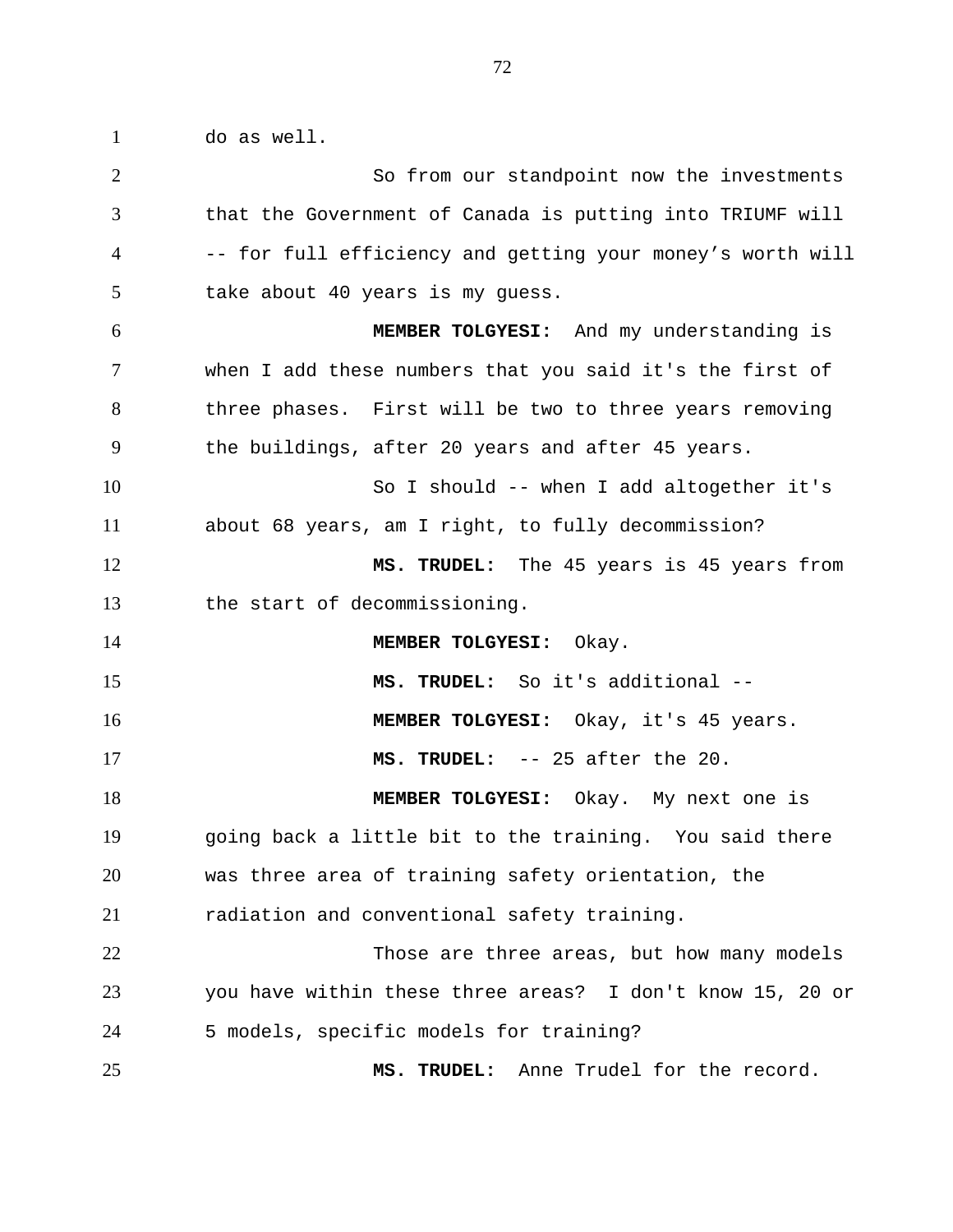Just to be clear when I refer to three areas for training I was referring to the three separate areas on the chart. So site safety orientation, radiation and conventional safety I lump together into one. And then operator training, and then the third one was job-specific training. Perhaps your question then is with regard to the training programs for radiation and conventional safety training, and that's what's captured in our individual training plan which is below on the slide. And so I think perhaps I can pass the question to our manager for training and he can be more specific as to the number of training programs and perhaps also how they're delivered. **MR. JONES:** Yeah, we have a number of different training programs so the basic safety orientation obviously is taken by anyone who access to the site. The radiation protection course obviously is required training for nuclear energy workers. Under Occupational Health and Safety we have electrical safety, fire extinguisher training, WHIMIS, laser safety, you know, a number of different programs. **MEMBER TOLGYESI:** And is these training programs or just the radiation protection program which 1 2 3 4 5 6 7 8 9 10 11 12 13 14 15 16 17 18 19 20 21 22 23 24 25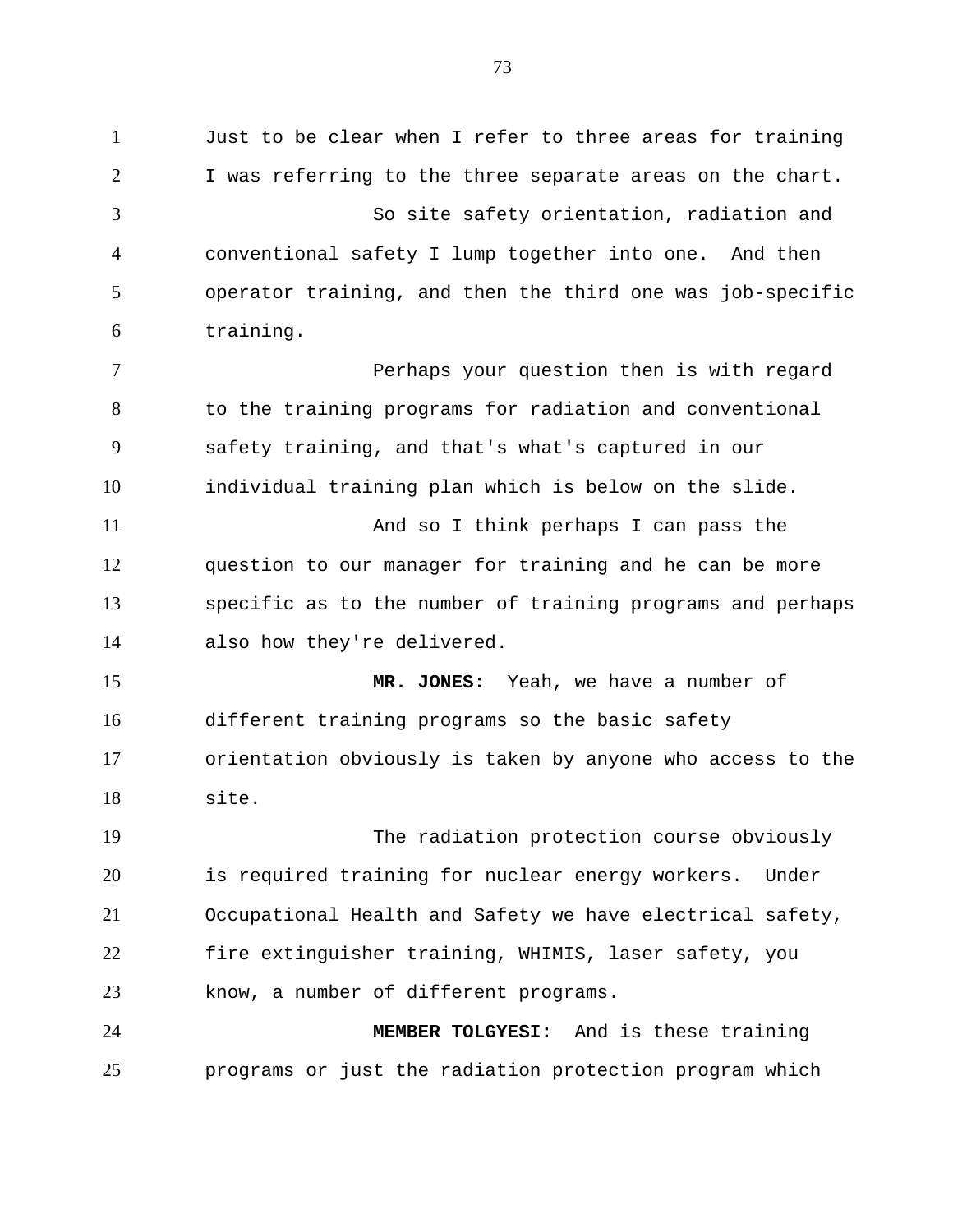has a expiration date, because you are saying that in 2008 you implemented a five-year expiration period for all staff? Is it also for visitors, for anybody who takes those courses? **MR. JONES:** Yes. For the radiation protection anyone with training within the last five years is considered to be a valid nuclear energy worker. If they have training from another facility we will have them run through our refresher training which is able to be completed within a half day just to verify that they still have knowledge that's appropriate for our facility. **MEMBER TOLGYESI:** And it may be the last one. If I can in page 23 of your report you are talking about -- I'm talking about waste management. And you are saying that high level waste I suppose is higher radiation level waste? **MS. TRUDEL:** Yes, that's our production target referring back to the CNSC's slides with regard to how an accelerator works. The proton beam or the accelerated beam bombards the target, that's typically about 50 grams of material, and the activity of the target are quite high levels. Typically with our production facilities we 1 2 3 4 5 6 7 8 9 10 11 12 13 14 15 16 17 18 19 20 21 22 23 24 25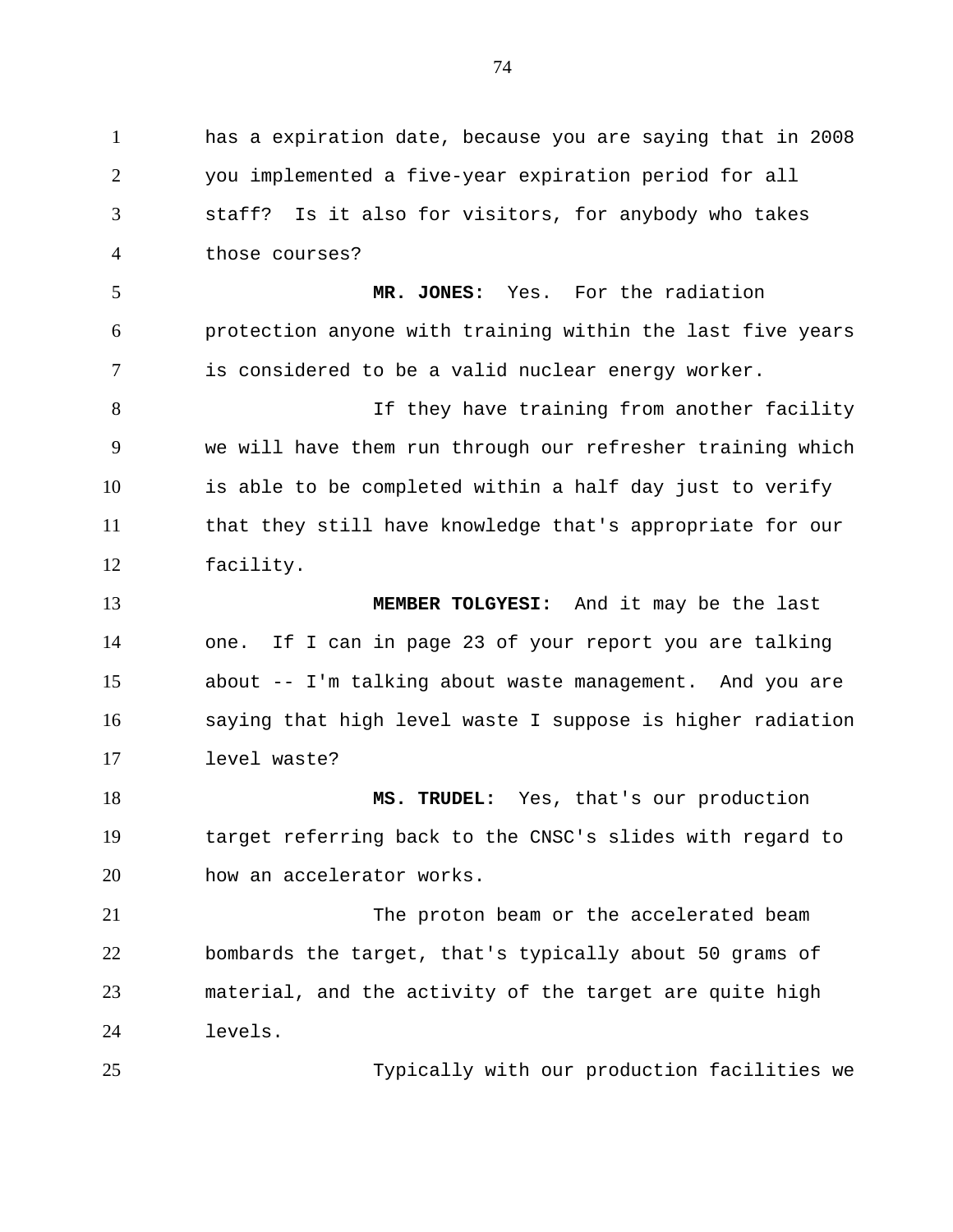generate about ten radiated targets of waste annually, and the activity per target is about two or three curies. So, that it's in that context that we say high level. 1 2 3

**MEMBER TOLGYESI:** And you are saying that they are stored to allow the decay on the facility for two to three years, and after is a shipment, two such shipments a year? So what's the volume of those shipments; where do you ship them? 4 5 6 7 8

**MS. TRUDEL:** Anne Trudel for the record. The spent targets are -- a spent target, the 50 grams of material and the associated hardware, the cooling and the ion source take up about a 50 gallon pail-size and they go in a shielded flask and they're shipped to Atomic Energy of Canada Limited. 9 10 11 12 13 14

Their IRUS, intrusion resistance underground storage, so there would be ten of those containers shipped annually. 15 16 17

**MEMBER TOLGYESI:** What do you mean by "formal public participation in the laboratory," what's that? They are visiting, or they participate in something? It's in the staff report page 38. 18 19 20 21

**DR. LOCKYER:** All right. I guess I can answer that question. So we are, as I told you, we are living in a increasingly populated area, and so we are considering having a -- yes, we're considering having a 22 23 24 25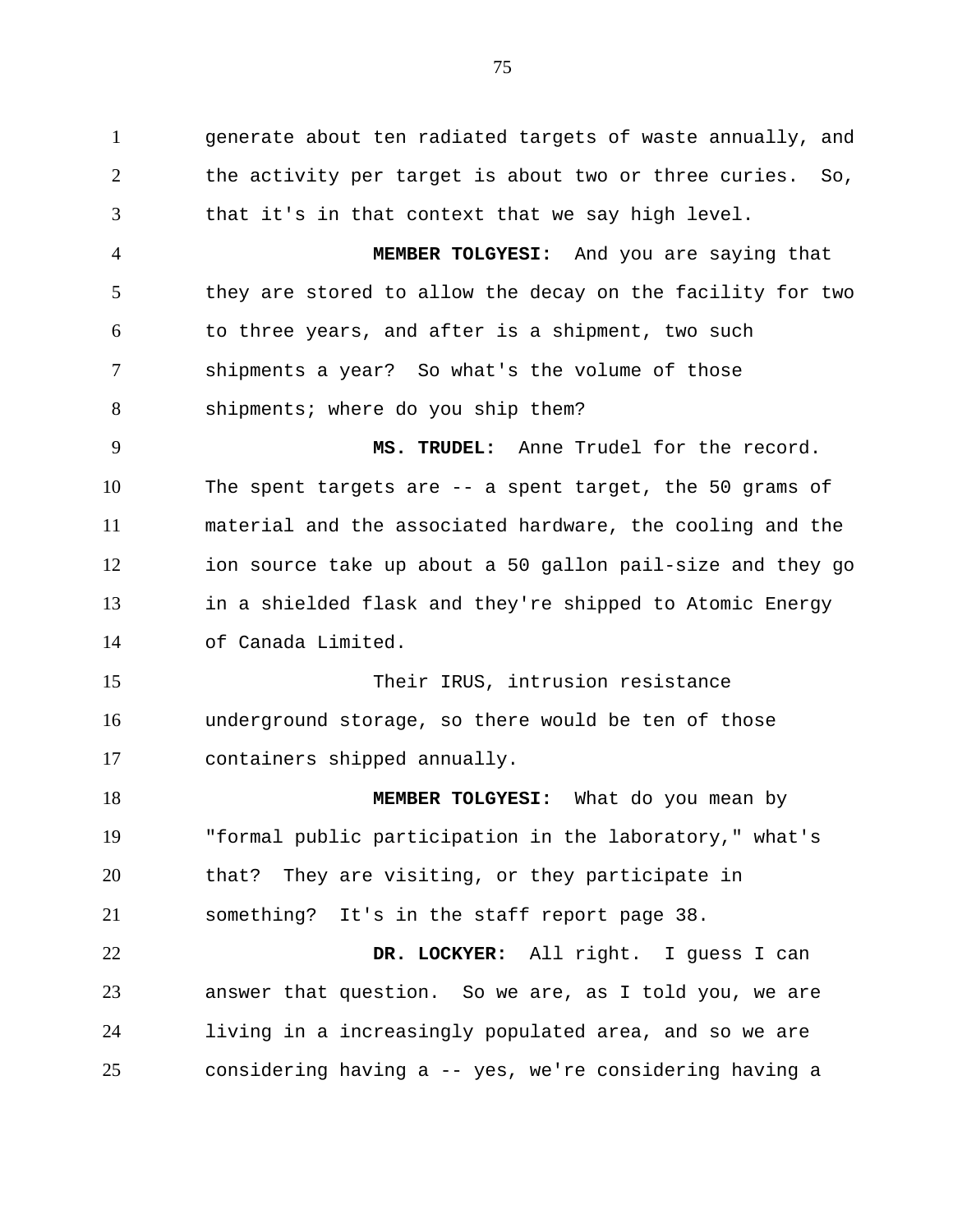third party organization that will, I would say poll or canvas a community to try and understand their concerns about living in the neighbourhood. 1 2 3

You could imagine we do it ourselves, but we don't want to influence the outcome in any way, and so then we would get a better sense of how the neighbours respond to us, and then we would act on those recommendations. So that's something we've -- we're planning to do probably in the next couple of years. So the growth of the community is going from about 2,000 to 10,000 people in the next several years. 4 5 6 7 8 9 10 11

**MEMBER TOLGYESI:** So there will be a third party or consultant or somebody who will be hired to do this communication? 12 13 14

**DR. LOCKYER:** That's correct. So we would have to sit down with them and decide, you know, what questions they would be asking, but then they would go into the community and say, all right just down the street from your house is a nuclear facility. Does this give you concern? What are your concerns? 15 16 17 18 19 20

There's a school maybe a kilometre or so from TRIUMF, a kilometre and a half from TRIUMF that will be beginning probably in the next couple years, high school. 21 22 23 24

25

And so all of these things are of concern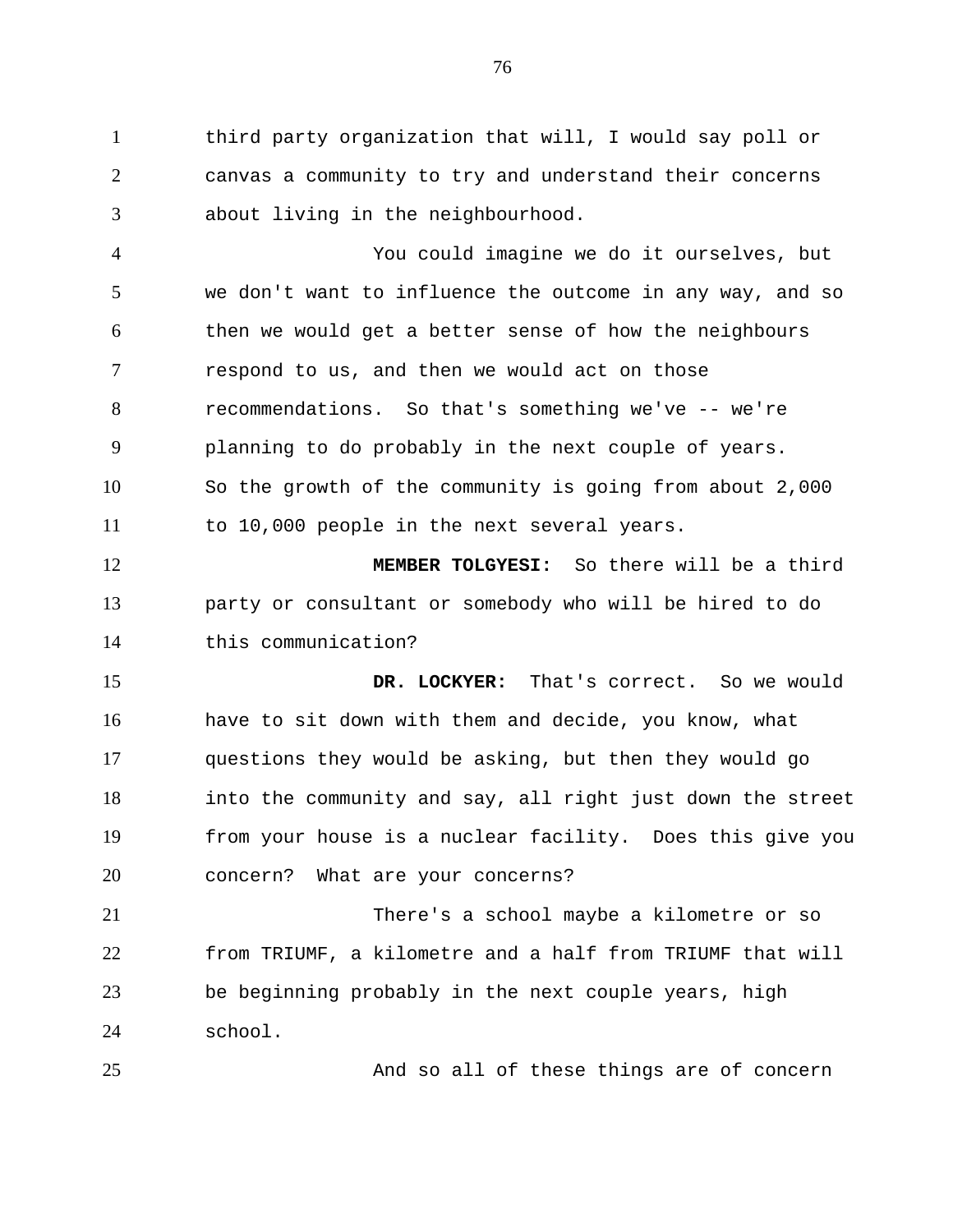to us, that everybody's comfortable with TRIUMF, so that's why we have the tours, that's why we have lectures, that's why we -- we actually go into the community and make presentations. We go to this board meeting for example. So I would say thus far we have an excellent relationship with our community. 1 2 3 4 5 6

**THE CHAIRMAN:** All right. Just on that point I think the level of ignorance out there, but physics and nuclear is breathtaking. So anything you can do to hit that little bit of knowledge that would be really I think useful. 7 8 9 10 11

Anybody else, any other questions? I've got a couple of quick hits. First of all I'm curious you mentioned the neutrino measurement in Japan. How did they fix it? I thought the whole Japan moved, what did they do to the beam? 12 13 14 15 16

**DR. LOCKYER:** There are pictures available of the damaged facility. So the J-PARC facility sits right on the ocean. I forget the exact height, but they had a Tsunami barrier that was I'm going to say 18 metres. So there was a small amount of water in the facility but not a large amount, but the earthquake shifted the land up to a couple of metres in places, so 17 18 19 20 21 22 23

roads were completely destroyed, various elements were knocked over. But in fact the beam lines themselves were 24 25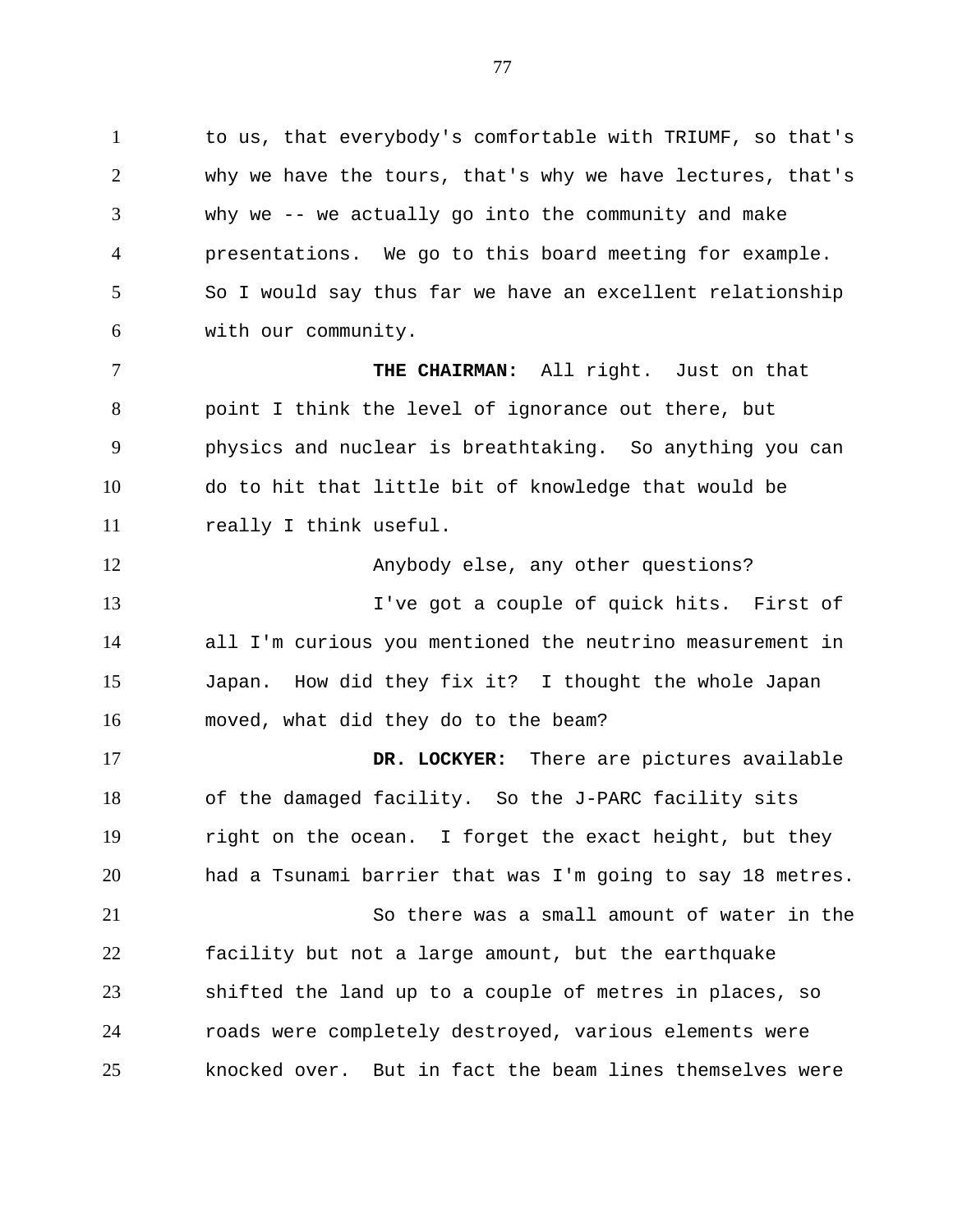undamaged, and so that aspect of things was, you know, came back very quickly. So the real issue was there's a shortage of power in Japan and so a facility like this uses a lot of power, and so it took time for them to get permission to run the facility again. But, you know, they're back and running. **THE CHAIRMAN:** So they're running it without any nuclear power running now in Japan? **DR. LOCKYER:** I'm not sure where their power comes from, but they're running it --- **THE CHAIRMAN:** Coal and gas? **DR. LOCKYER:** --- and, you know, the facility itself is minimizing the power they use for the more mundane things like lights and heating and so on in order to get their science back on the road, because it's a very competitive field. **THE CHAIRMAN:** Thank you. I'm just also intrigued about the district heat. Is the university going to pay you for this? **DR. LOCKYER:** That's our hope in the long run, but it is a university and they're bigger than we are. So what we see is that in order to actually construct it so we are adjusting our sites so that there's a single point at which all the hot water can be 1 2 3 4 5 6 7 8 9 10 11 12 13 14 15 16 17 18 19 20 21 22 23 24 25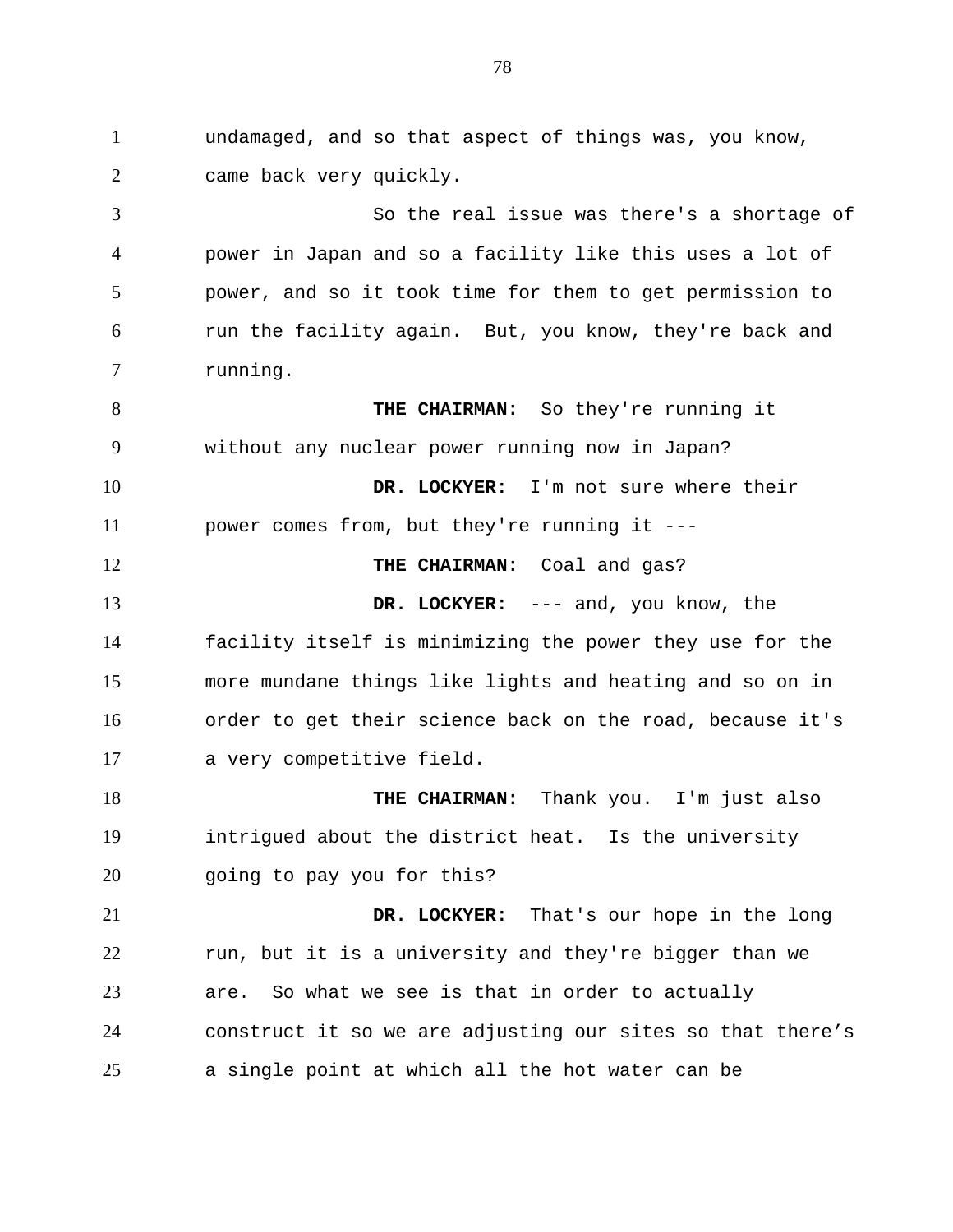collected. 1

| $\overline{2}$ | And then there would have to be some                       |
|----------------|------------------------------------------------------------|
| 3              | connection between TRIUMF that would we have to be         |
| $\overline{4}$ | transported up the street to the campus. So the            |
| 5              | university would pay for that. The estimate I heard was    |
| 6              | \$18 million for that, they would pay for it.              |
| $\overline{7}$ | Then the agreement would be once they've                   |
| 8              | made sufficient savings over the years that -- you know,   |
| 9              | cancel their capital investment then they are willing to   |
| 10             | sit down and have a discussion with us about making some   |
| 11             | money.                                                     |
| 12             | So, let's say 20 years from now there will                 |
| 13             | be a meeting to see if we can make some money from it.     |
| 14             | But it really goes back to wanting to be                   |
| 15             | part of the community and the initial concerns that came   |
| 16             | from the community is that the water would be radioactive  |
| 17             | and we assured them that it's closed system of water we    |
| 18             | use within TRIUMF.                                         |
| 19             | Even then there was concerns that it would                 |
| 20             | -- even with a heat exchanger there would be radioactivity |
| 21             | transferred into the water, so we had further discussions  |
| 22             | on that point. I think they're largely satisfied now that  |
| 23             | this would just be warm water.                             |
| 24             | And, you know, the fact that they can be                   |
| 25             | part of a community that's viewed as sustainable and that  |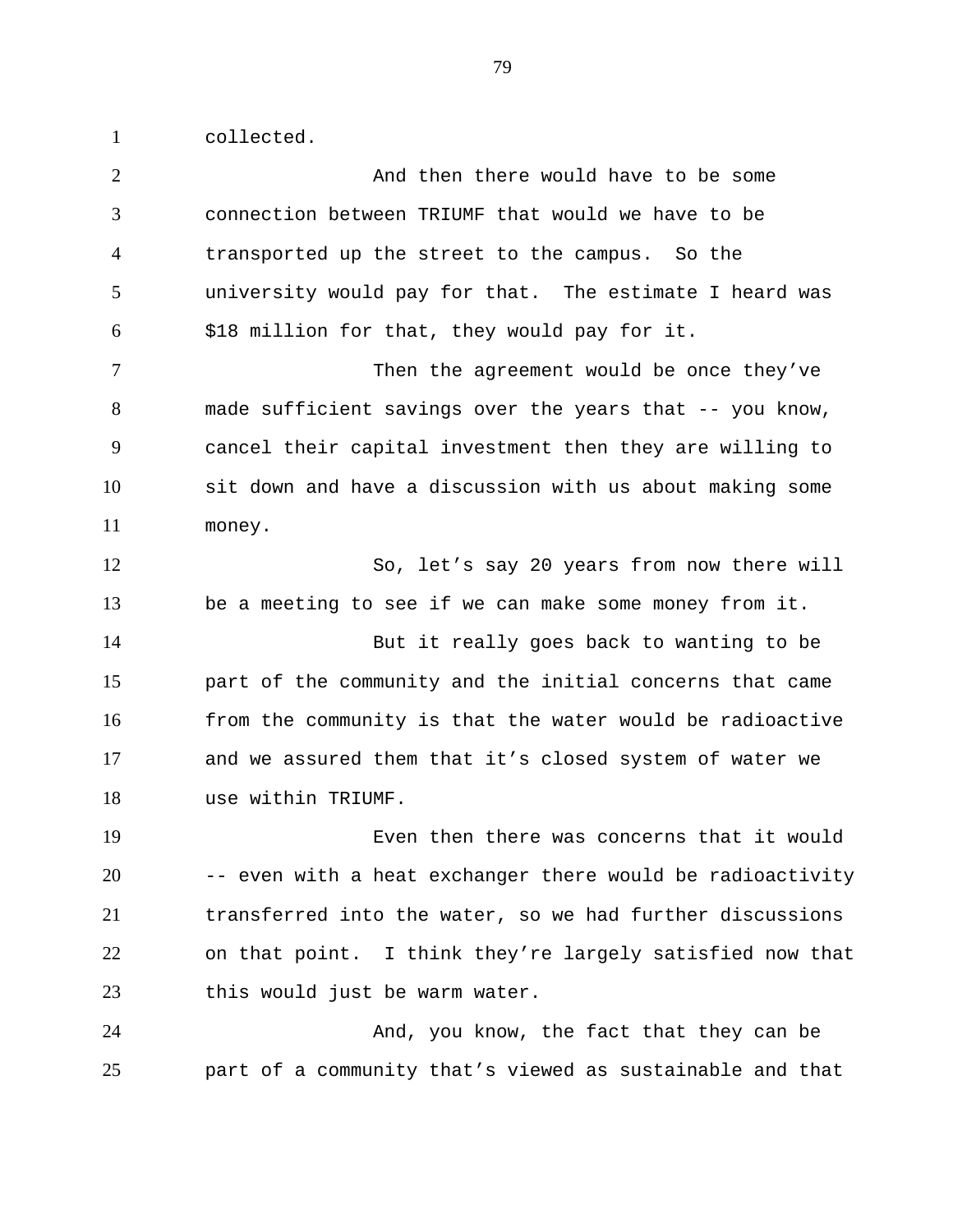they're getting their heat from waste heat is a good thing for us. 1 2

And I think the University of British Columbia views this as a very high priority in terms of their, you know, they're ranked, in North America, as one of the top 10 facilities in terms of their sustainability programs so it's important to them too.  **THE CHAIRMAN**: Thank you. What about a quick update on the isotope production. How close are you to -- you already proved the concept I thought, but what about the commercial, and in terms of determining the volume? I'm trying to understand whether eventually all those new technology will be able to replace the production from NRU.  **DR. LOCKYER**: Sure. So what we've -- our program is to produce Technetium 99M directly on a small medical cyclotron. So Canada has a network of cyclotrons, most major cities have one or two of these cyclotrons; so Vancouver has one at the B.C. Cancer Agency, Edmonton has a couple at the Cross Cancer Agency et cetera, et cetera, cross the country. Those machines are primarily used, as you might guess for PET isotopes and so they're used during 3 4 5 6 7 8 9 10 11 12 13 14 15 16 17 18 19 20 21 22 23 24 25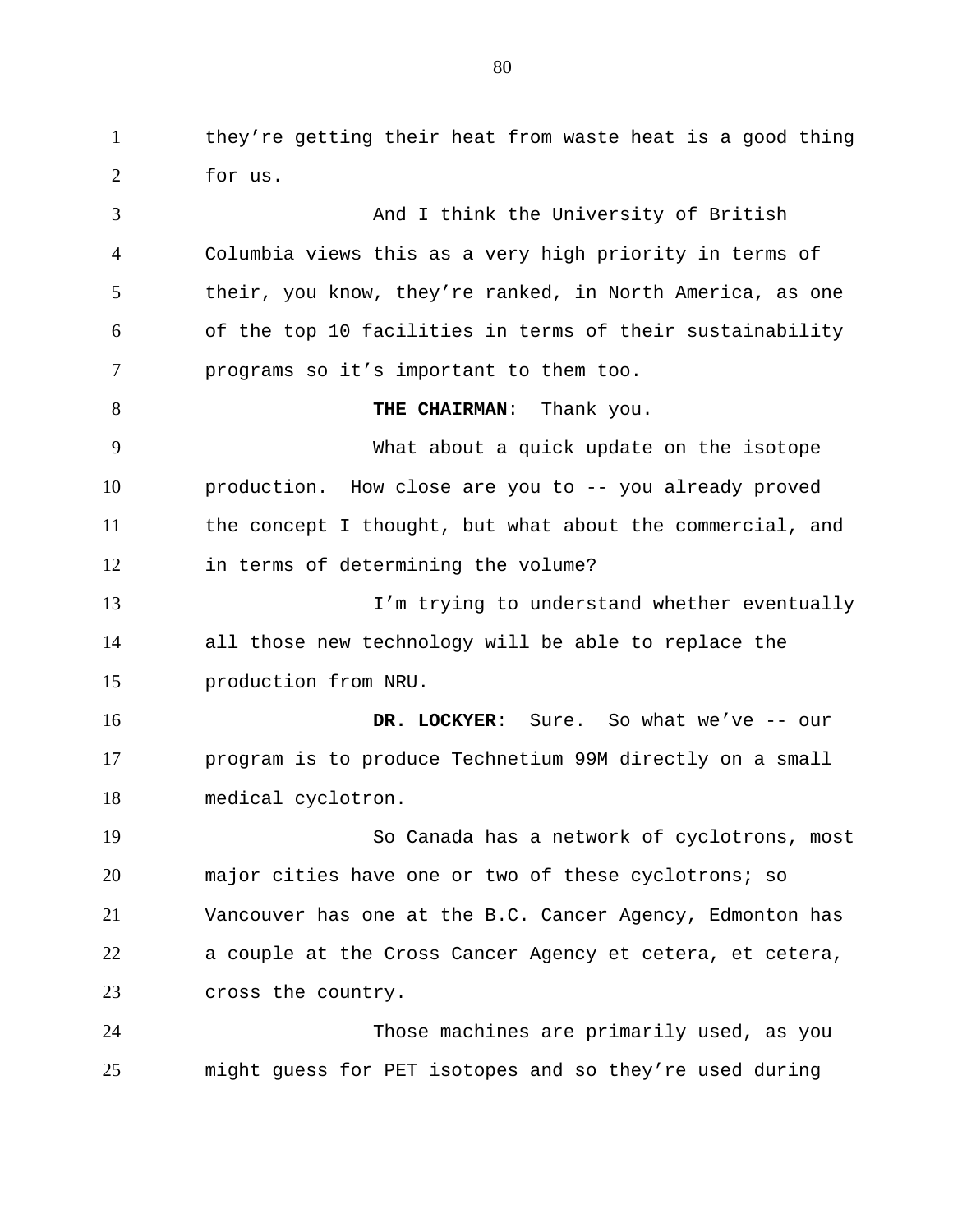the day and they sit idle during the evening. So what we've developed is a target that is made of Molly 100 that can be put in the form of a solid that can replace the existing targets for the pad isotopes and you would run the machine overnight. And for a typical -- I'll call it TRIUMF design TR series TR19 let's say, which is the smaller machine, you should be able to produce enough for the City of Vancouver in one six-hour run. So that's our -- that's our -- you know we've submitted our reports or our final report went in a day or two ago and we have submitted a provisional patent on the technique for producing these targets. And we're in a number of  $-$ - I'll say  $-$ multi-institutional non-disclosure agreements with Canadian companies on how this is going to be commercialized. So we're looking both nationally and internationally for that.  **THE CHAIRMAN**: Will you require a different licence from us or is it part of the -- maybe to staff, both, if you go into commercial? **DR. LOCKYER:** Well, for TRIUMF we will not be producing Technetium 99 commercially, that's not our plan. 1 2 3 4 5 6 7 8 9 10 11 12 13 14 15 16 17 18 19 20 21 22 23 24

25

So we will move on to the next challenge, I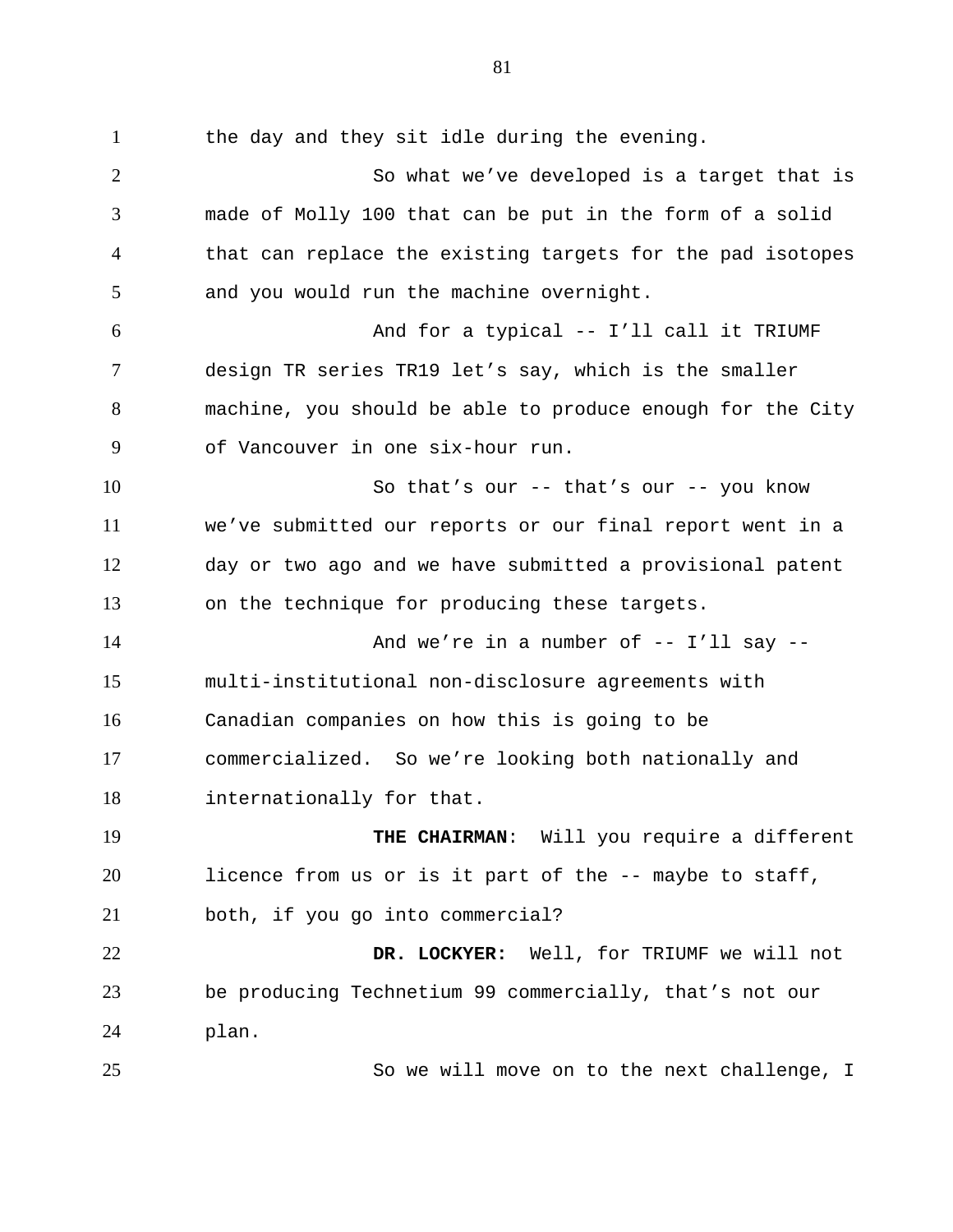think that's why we're there. So it'll have to be a licence request from somebody else, commercial partner. **THE CHAIRMAN:** Staff? **MS. MURTHY:** Yes. Cyclotrons are using the technology that TRIUMF pioneered, are already in place in a number of institutions. Primarily you may have heard about Sherbrooke demonstrating visibility of the approach and the targets system that has been developed at TRIUMF has been implemented I believe in TRIUMF and it's being tested in a number of places. These are Class II nuclear facilities, they have been licenced and they're operating under a Class II nuclear facility licence at this time. **THE CHAIRMAN:** So what's new about this technology? I mean I know it existed before so what's - what's kind of a new technology here, aside from putting a new target I guess? **DR. LOCKYER:** To make it very simple, the target -- making the target itself, the material and put it in a target holder that can be cooled and handled is the technology. So Molly is well known to be a substance that's hard to handle, so it's a powder. So the question is how do you plate that, how do you put it on a surface, 1 2 3 4 5 6 7 8 9 10 11 12 13 14 15 16 17 18 19 20 21 22 23 24 25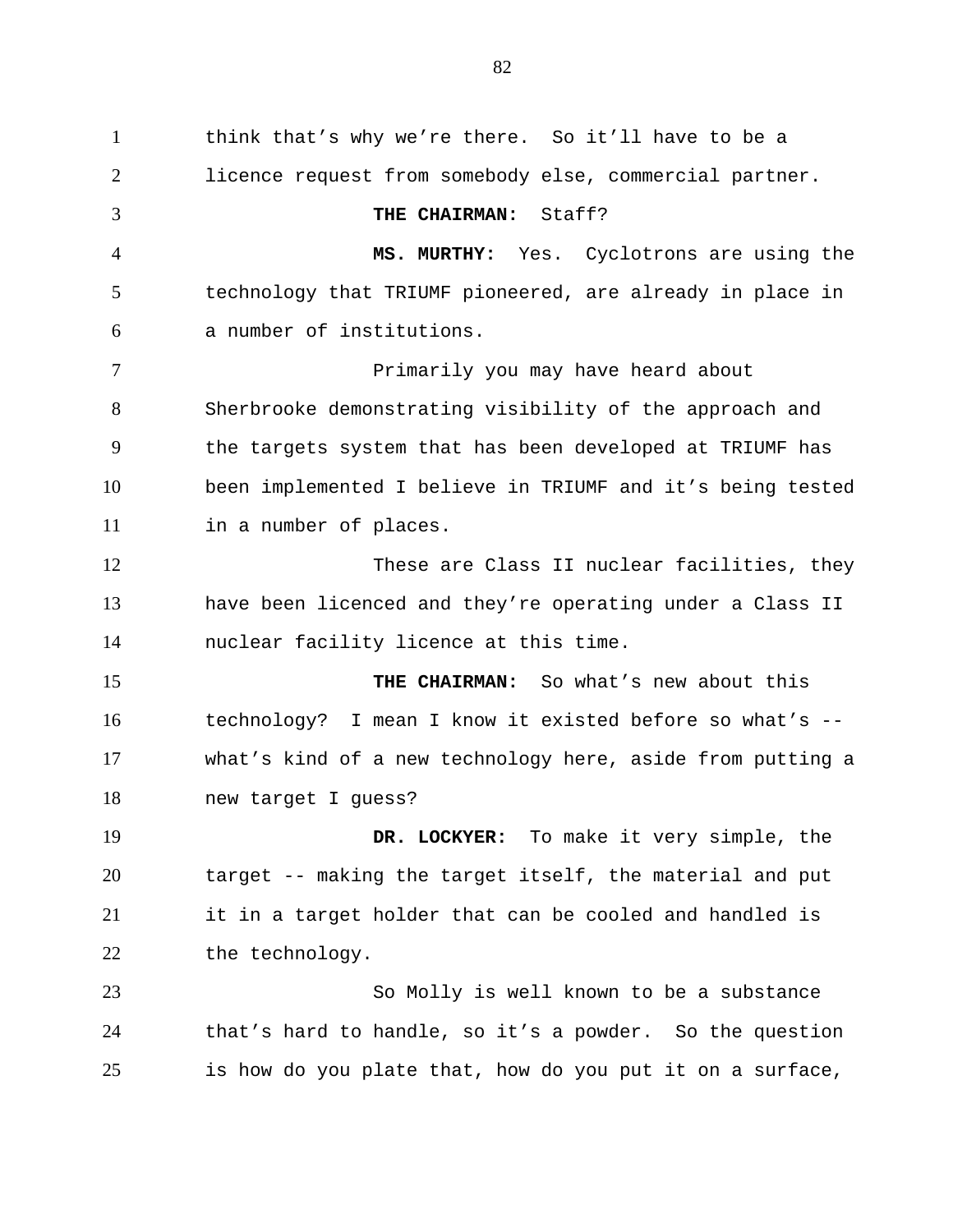how do you cool that, and then how do you deal with it afterwards once it's been irradiated. So it's those steps which are what TRIUMF has a lot of expertise in and that's where we've requested the provisional patent. **MS. MURTHY:** From a regulatory point of view from what the CNSC does, the major issues that we are dealing with with respect to the target is how the target will be handled, how it will be removed from the irradiation station and the end of the beam to a station that it can be processed safely and handled safely by workers. **THE CHAIRMAN:** Thank you. Last question; I understand that you're looking for the 10 years licence for visibility, support. I assume you're not expecting that all of a sudden CNSC will disappear for 10 years. I know you're going to miss our five-year meeting in front of the Tribunal but the whole licensing scheme has changed to something that we call Licence Condition Handbook where the same kind of inspection and frequency of inspection will continue and they will present it annually to us. 1 2 3 4 5 6 7 8 9 10 11 12 13 14 15 16 17 18 19 20 21 22 23

So I'm just trying to make sure that there's an understanding that the same level of scrutiny 24 25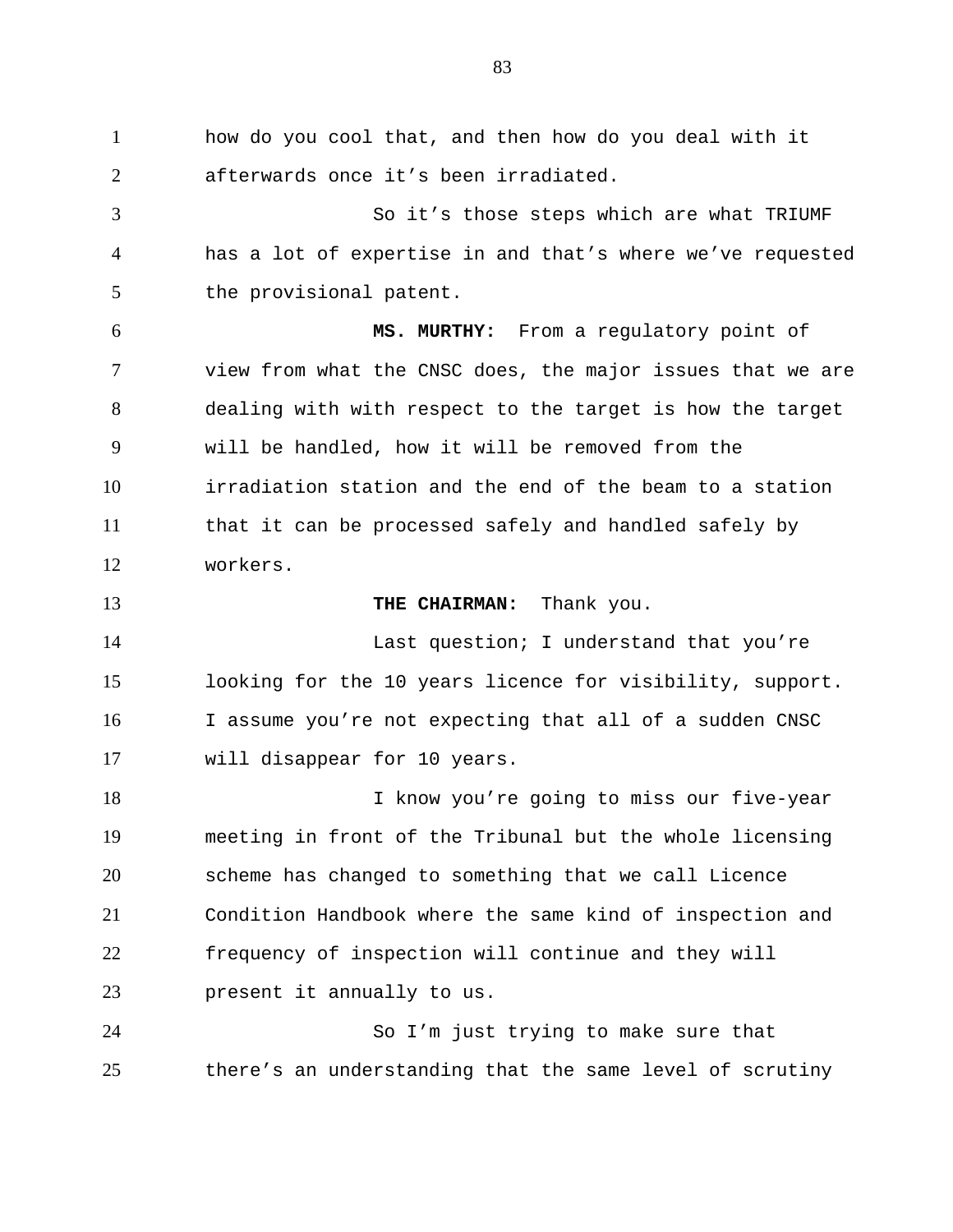if a 10-year licence is granted will continue. **DR. LOCKYER:** Yes, we understanding that.  **THE CHAIRMAN:** I just want to make sure. Anybody -- anything else? **DR. LOCKYER:** If I can finish the isotope question you asked. So you asked does it replace the NRU. So what -- the model that we see is that if you own a cyclotron, if you're a hospital or a facility in a major metropolitan area, you'll be able to provide Technetium 99 directly to that region. If you're talking about the north or you're talking about other remote areas it may be advisable to use a generator because then you wouldn't be shipping the Tech directly. So the technician has a six-hour half-life so it goes quite a way but -- so we can see a mixed model in the future. And I think also the -- what's attractive to the health agencies is that it will stabilize the supply. So if you have a cyclotron in Vancouver that's capable of providing all of the necessary tech for that region and you're getting generators from say Coviden or Lantheus, and one of those goes down for whatever reason because one of the reactors, either in Canada or elsewhere has gone offline, you'll have a backup. 1 2 3 4 5 6 7 8 9 10 11 12 13 14 15 16 17 18 19 20 21 22 23 24 25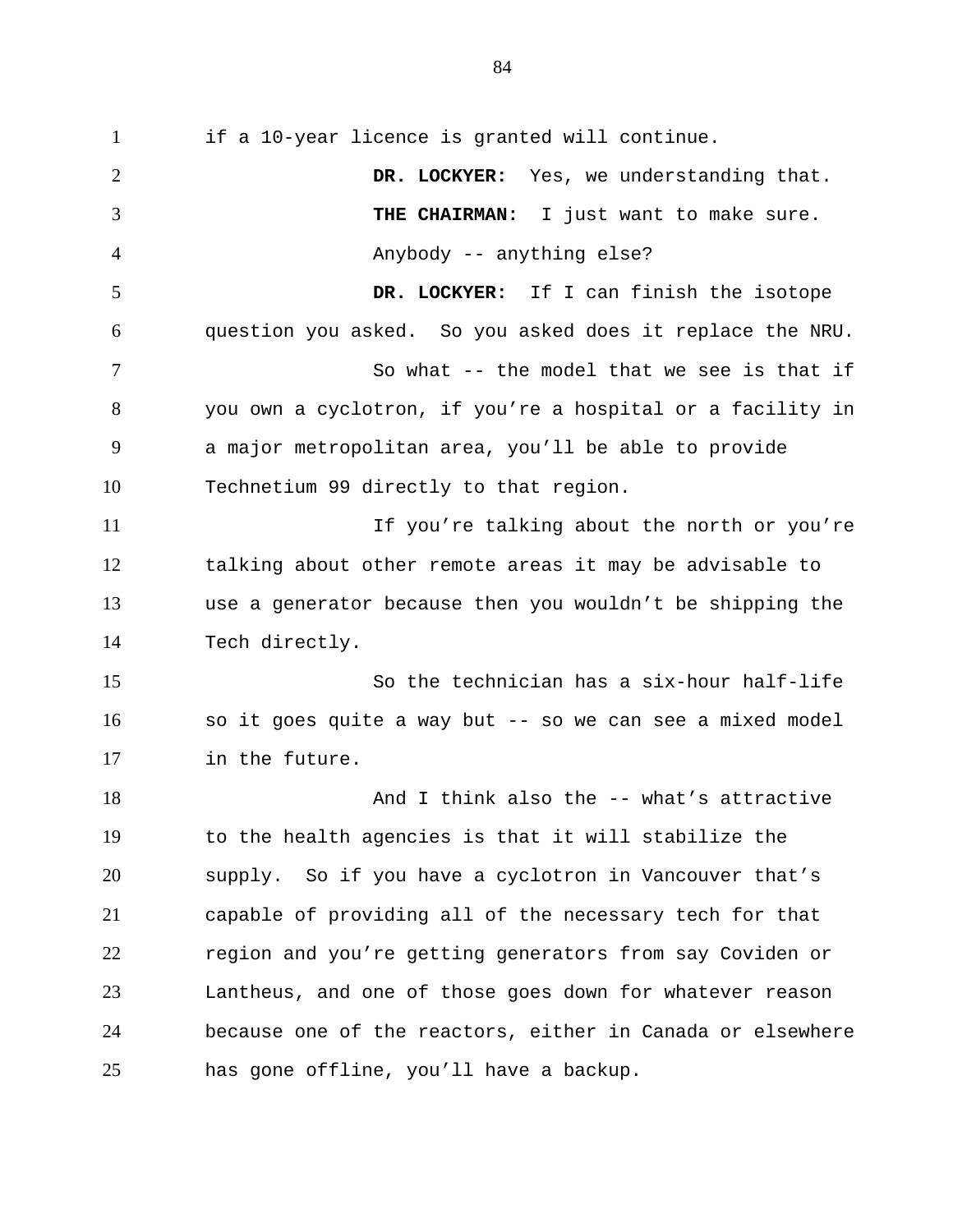So the diversity of the supply is going to be increased no matter what happens with the NRU and I think that's a very attractive thing to the health agencies, that's what they've told them.  **THE CHAIRMAN:** Okay. Thank you. Thank you very much. Marc? **MR. LEBLANC:** Yes. So this concludes the hearing. The Commission has determined there's no need to have an in camera session on security matters. So the Commission will now confer with regards to the information that is considered today and then determine if further information is needed or the Commission is ready to proceed with a decision. We will advise accordingly. Mr. President, should we resume the meeting at 14:00, 2 o'clock?  **THE CHAIRMAN:** Yes.  **MR. LEBLANC:** So we'll be back for the meeting at two o'clock. Thank you. **THE CHAIRMAN:** Two o'clock. Thank you. --- Upon adjourning at 1:19 p.m./ 1 2 3 4 5 6 7 8 9 10 11 12 13 14 15 16 17 18 19 20 21 22 23 24 25